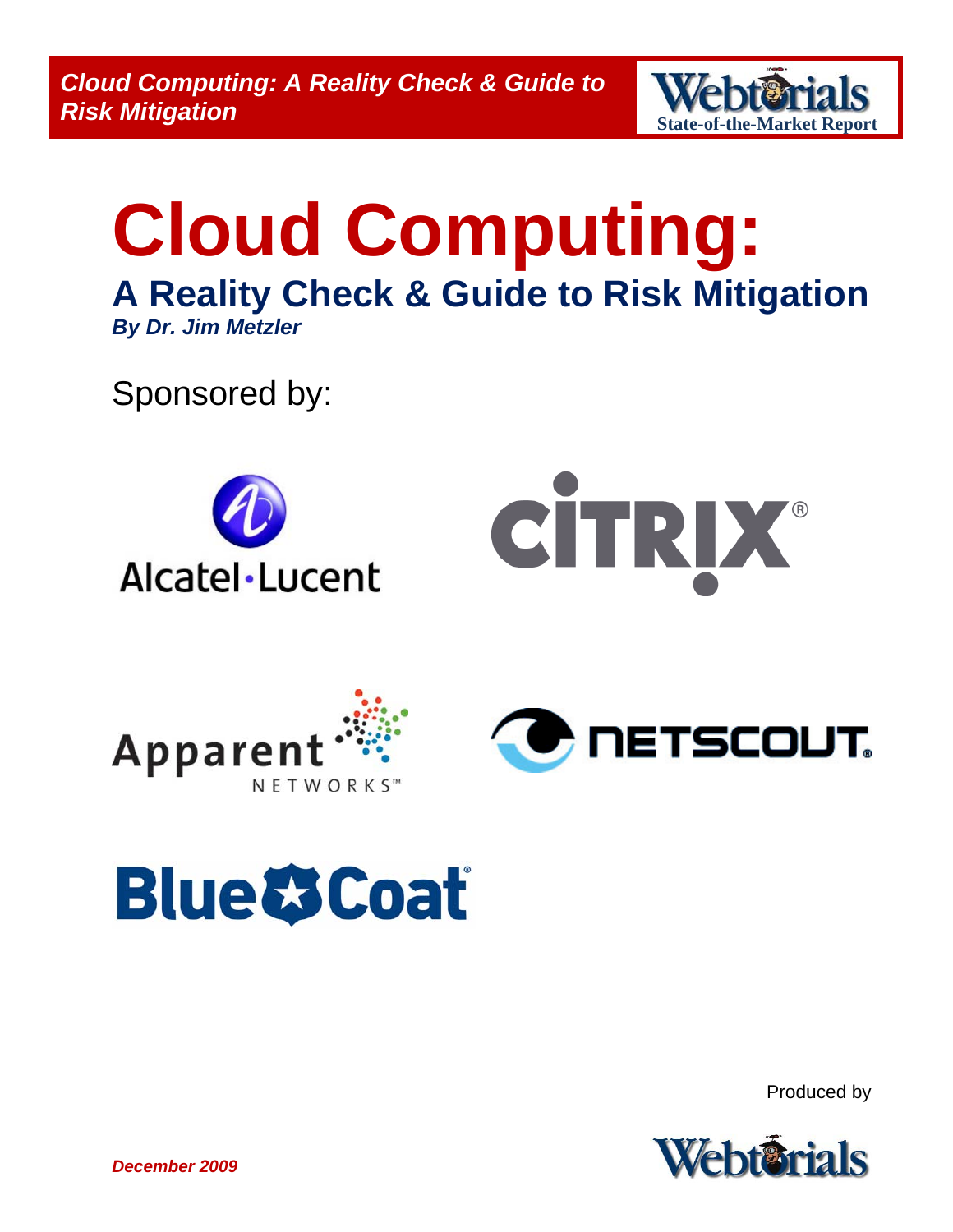

### **Table of Contents**

| The Characterization and Interest in Cloud Computing9          |  |
|----------------------------------------------------------------|--|
|                                                                |  |
|                                                                |  |
|                                                                |  |
| The Twelve Characteristics of Cloud Computing 17               |  |
| Other Impediments to the Broad Deployment of Cloud Computing29 |  |
|                                                                |  |
|                                                                |  |
|                                                                |  |
|                                                                |  |
| Summary: Developing The Cloud Computing Plan  40               |  |
|                                                                |  |
|                                                                |  |
|                                                                |  |
|                                                                |  |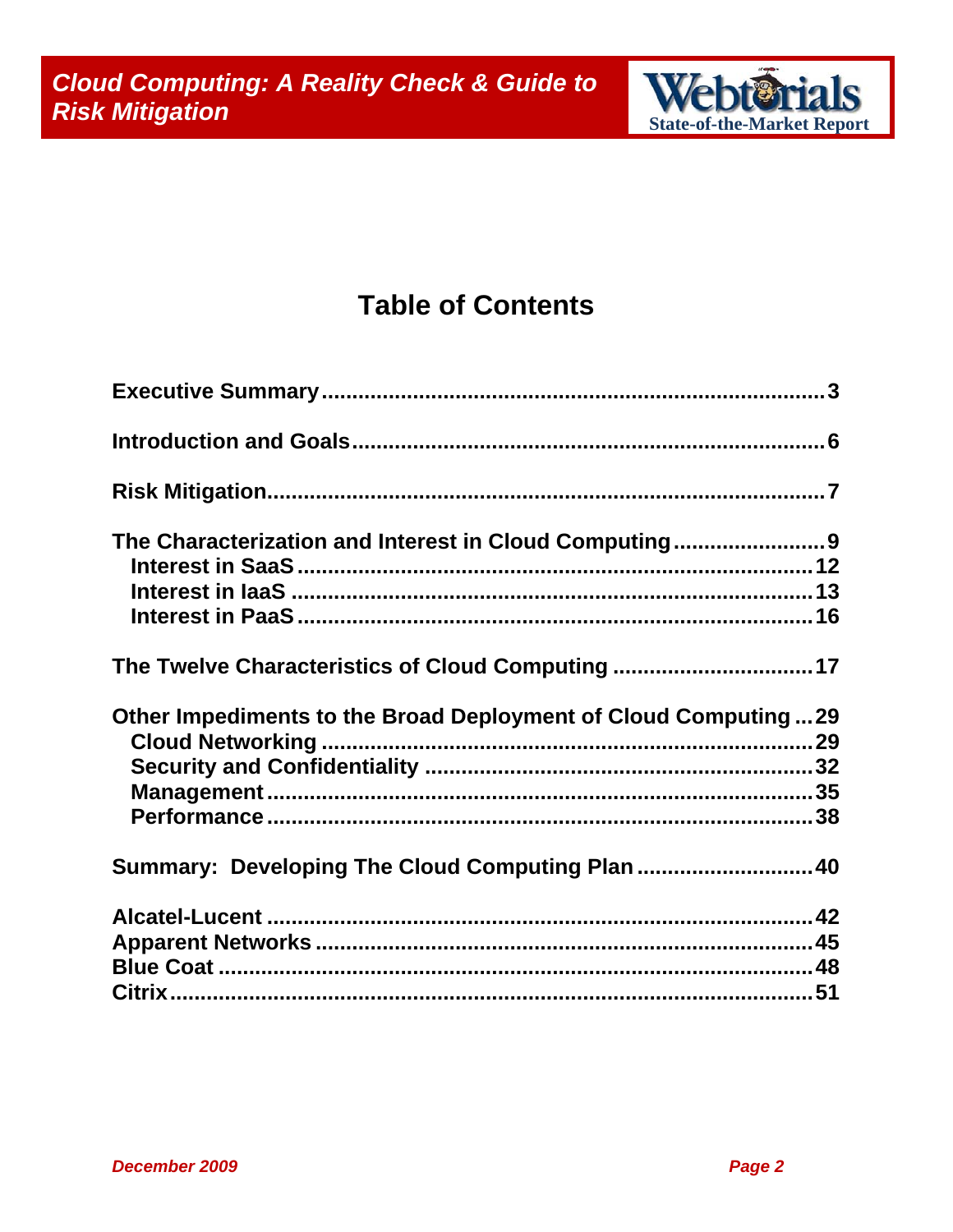

### <span id="page-2-0"></span>**Executive Summary**

#### **Introduction and Risk Mitigation**

This is the second of two closely-linked reports on the topic of cloud computing. The first report<sup>[1](#page-2-1)</sup> identifies the value proposition, the goals and characteristics of a cloud computing solution. That report also provides an overview of existing cloud computing solutions, including some representative pricing and service level agreements. Throughout this document that report will be referred to as *The Cloud Computing Guide.*

This document identifies the current and planned use of public and private cloud computing solutions. It also identifies the risk associated with cloud computing. The purpose of identifying these risks is not to throw up roadblocks relative to the adoption of cloud computing. That follows in part because relative to cloud computing, the biggest risks accrue to those companies that don't implement any form of cloud computing. It also follows because the identification of the risks associated with cloud computing is intended to enable IT organizations to implement appropriate risk mitigation strategies so that they can implement cloud computing.

#### **The Characterization and Interest in Cloud Computing**

The three characteristics that IT organizations most associate with cloud computing are:

- Cloud computing includes SaaS
- Cloud computing involves access to services over the Internet
- As part of cloud computing, IT organizations can implement cloud computing concepts inside of their own IT organization

The first two characteristics represent the traditional view of cloud computing, which is typically referred to as public cloud computing. The third characteristic represents a view of cloud computing that has evolved more recently and is often referred to as private cloud computing.

The most popular form of public cloud computing is Software-as-a-Service (SaaS). The current SaaS marketplace consists of a few players with sizable revenues (i.e., Salesforce, WebEx) and several hundred small players. This market is unstable. As such, IT organizations should be wary of a coming shakeout in the SaaS marketplace.

While not as popular as SaaS, Infrastructure-as-a-Service (IaaS) is a large market and the number of IaaS providers is growing. It is likely in that over the next two years that

<span id="page-2-1"></span><sup>&</sup>lt;sup>1</sup> <http://webtorials.com/abstracts/understanding-cloud-computing.htm>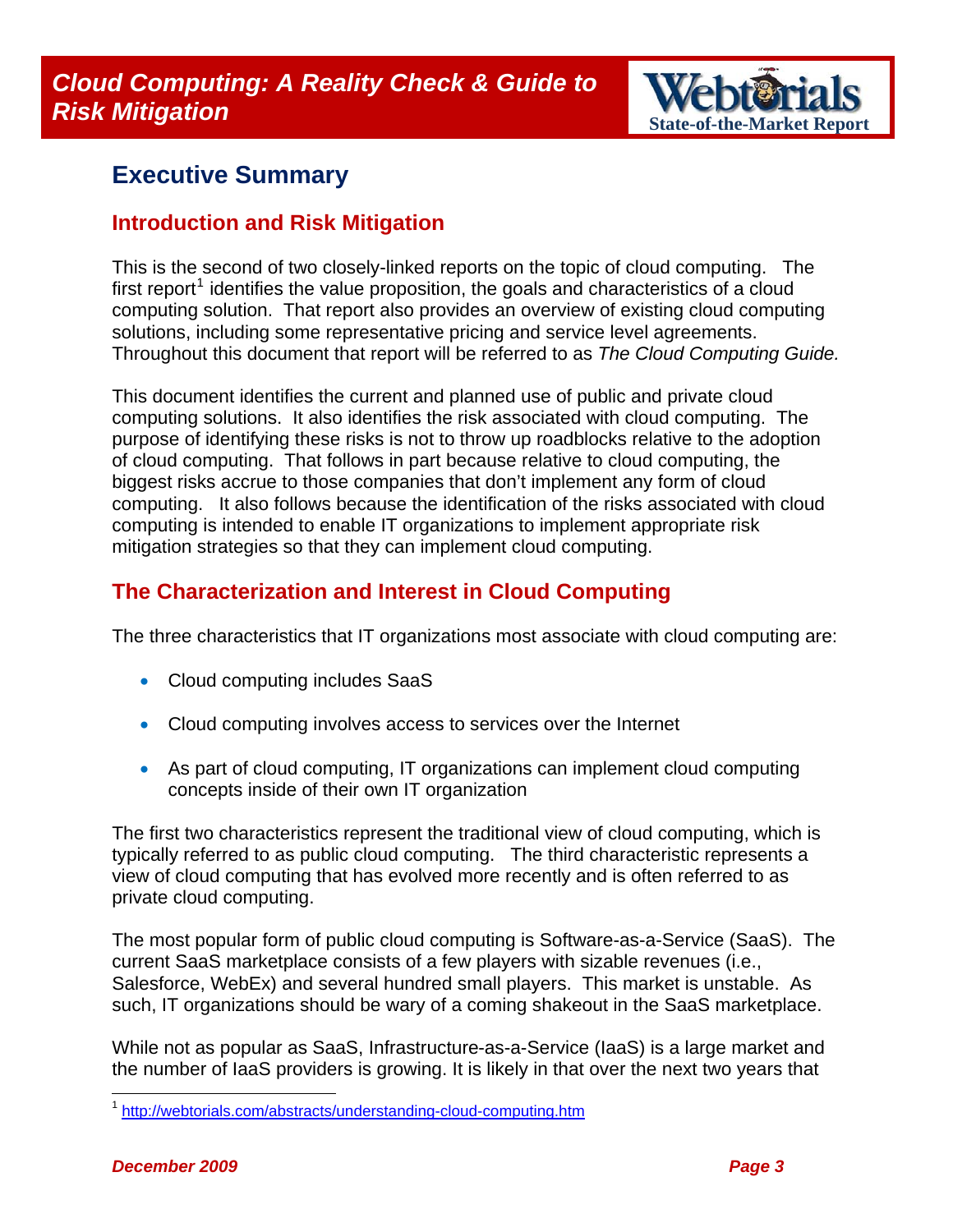

there will be an ongoing segmentation of the IaaS market. As part of this segmentation, there will be low-cost, best-effort services from companies such as Amazon and Google. There will also be services that are more robust and more expensive from companies such as IBM<sup>[2](#page-3-0)</sup>. IT organizations that are evaluating services from a particular IaaS provider will have to determine if those services are *good enough* or if a more robust service is required.

The smallest segment of the public cloud computing market is Platform-as-a-Service (PaaS). It is unlikely that there will be a very significant surge in the use of PaaS within the next two years in part because of the concerns that IT organizations have about vendor lock-in as well as the technical immaturity and the complexity of the current solutions.

#### **The Twelve Characteristics of Cloud Computing**

There are twelve characteristics that are typically associated with a cloud computing solution; e.g., virtualization, automation, simplification. However, as detailed in the corresponding section of this report, while each characteristic has distinct benefits, each also has challenges. For example, one of the challenges associated with virtual servers is that today VMWare dominates the server virtualization marketplace. However, it is very reasonable to expect that over the next two years that Microsoft will become a major player in that marketplace. It is unlikely in the near term that it will be possible to dynamically move a VM between VMWare and Microsoft environments in a seamless fashion. As such, IT organizations will either have to standardize on one vendor, or accept server islands between which it is difficult to dynamically move VMs.

#### **Impediments to the Broad Deployment of Cloud Computing**

Cloud computing faces challenges in a number of areas including: networking; security and confidentiality; management; performance. These challenges are described in detail in the corresponding sections of this report.

#### *Networking*

The movement to implement private cloud computing is causing the majority of IT organizations to re-think their data center LAN design. Many LAN vendors are saying that the traditional three-tier data center LAN architecture is no longer appropriate and that IT organizations should adopt a flat layer 2 design. Another component of the emerging design for data center LANs is the convergence of block-level storage and data traffic over a common 10 GbE data center switching fabric.

<span id="page-3-0"></span><sup>&</sup>lt;sup>2</sup> <http://www.networksasia.net/content/big-blue-sees-saas-hype-new-iaas-offering>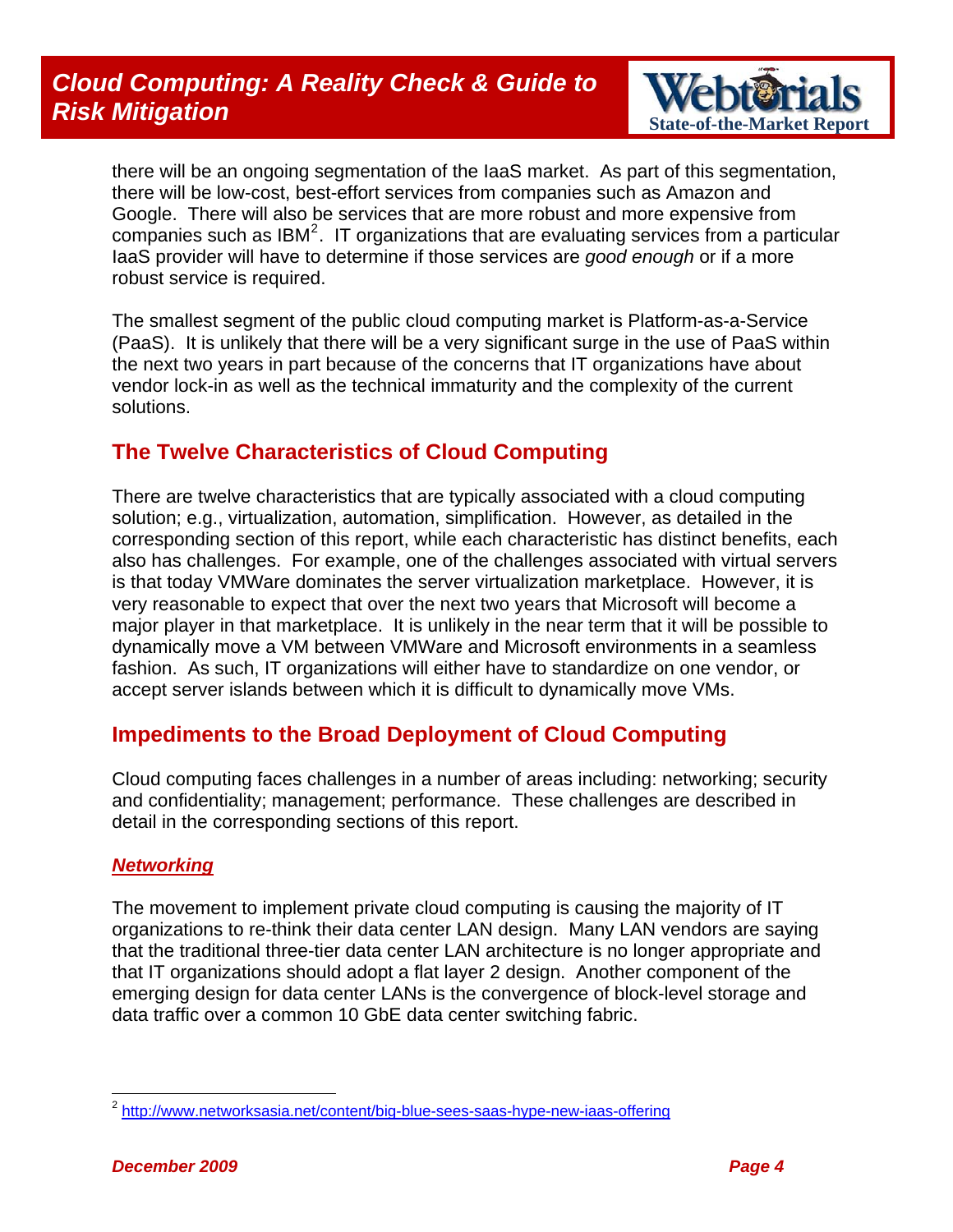

The performance of the WAN has more impact on the performance of a complex cloud computing solution than it does in a more traditional computing model. IT organizations recognize this and the majority of them are looking at WAN services other than the Internet. This includes an Internet overlay service from a company such as Akamai or a traditional WAN service such as MPLS that has WAN optimization capabilities.

#### *Security and Confidentiality*

IT organizations that are interested in using a cloud computing solution must understand where their data will be hosted. In addition, before adopting a public cloud computing solution, IT organizations need to understand what impact, if any, that action will have on their compliance requirements.

#### *Management*

Before adopting a cloud computing solution, IT organizations need to do a thorough assessment of the CCSP's management capabilities. This includes identifying:

- The ability of the CCSP to troubleshoot performance or availability issues
- Whether or not the CCSP provides a meaningful SLA.

#### *Performance*

There are performance challenges associated with cloud computing relative to the centralization of IT resources, desktop virtualization and the heavy reliance on the Internet. Other performance issues that IT organizations need to address include:

- The ability of a CCSP to identify and eliminate performance issues.
- Whether or not the IT organization has any control over the performance of the service.

#### **Summary: Developing the Cloud Computing Plan**

In order to maximize the benefit of moving to a cloud computing model, IT organizations need to develop a plan (The Cloud Computing Plan) which they update on a regular basis. The Cloud Computing Plan should identify the opportunities and risks associated with both public and private cloud computing and must identify a roadmap of what steps the IT organization will take on a quarter-by-quarter basis for the next two or three years.

The Cloud Computing Plan should look systematically across multiple technologies because of the interconnected nature of the technologies. As part of creating this plan,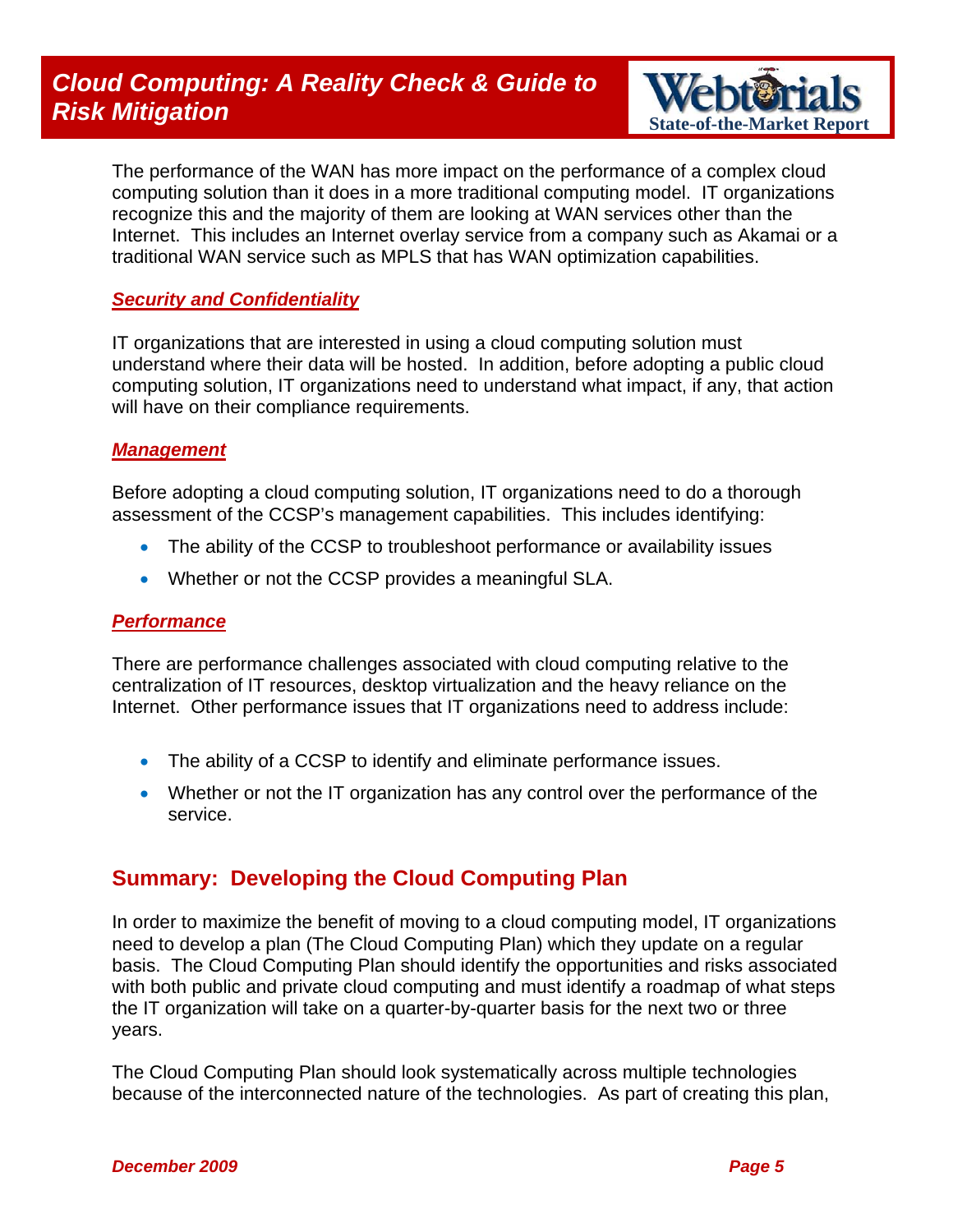

<span id="page-5-0"></span>IT organizations need to understand the cloud computing strategy of their existing and potential suppliers, including the partnerships that they are establishing between and amongst themselves.

### **Introduction and Goals**

This is the second of two closely-linked reports the goal of which is to reduce the hyperbole-to-reality ratio that currently surrounds cloud computing and hence enable IT organizations to rationally plan for its implementation and adoption. [The first report](http://webtorials.com/abstracts/understanding-cloud-computing.htm) identifies the value proposition, the goals and characteristics of a cloud computing solution. That report also provides an overview of existing cloud computing solutions, including some representative pricing and service level agreements. Throughout this document that report will be referred to as *The Cloud Computing Guide.*

The goal of this document is to provide a reality check on cloud computing from the perspective of an IT organization. Toward that end, this report will:

- Identify the current and planned use of public and private cloud computing solutions.
- Identify the issues that IT organizations need to consider before making either an initial or additional use of public or private cloud computing solutions.

One of the advantages of identifying the current and planned use of any technology or approach to providing IT services is that is enables IT organizations to see how their approach compares to that of their peers. That is important because most IT organizations do not want to be too far outside of the mainstream.

There is, however, an additional advantage of understanding the current and planned use of cloud computing. As shown in *The Cloud Computing Guide,* many of the early adopters of cloud computing will experience significant cost and agility gains. Unfortunately, as will be described in the next section, cloud computing is inherently risky. As such, some early adopters of cloud computing will experience problems, which in a few instances are likely to be severe.

One-way that IT organizations can manage the risks that are associated with cloud computing is to understand what early adopters have done to blaze a trail and reduce the risk for other IT organizations. For example, the fact that a relatively high percentage of IT organizations already use a Software-as-a-Service (SaaS) provider for collaboration and office productivity means that it is somewhat likely that at least the leading providers of those applications are making progress towards eliminating major problem areas. Analogously, the fact that relatively few IT organizations use a SaaS provider for supply chain management or enterprise resource planning means that there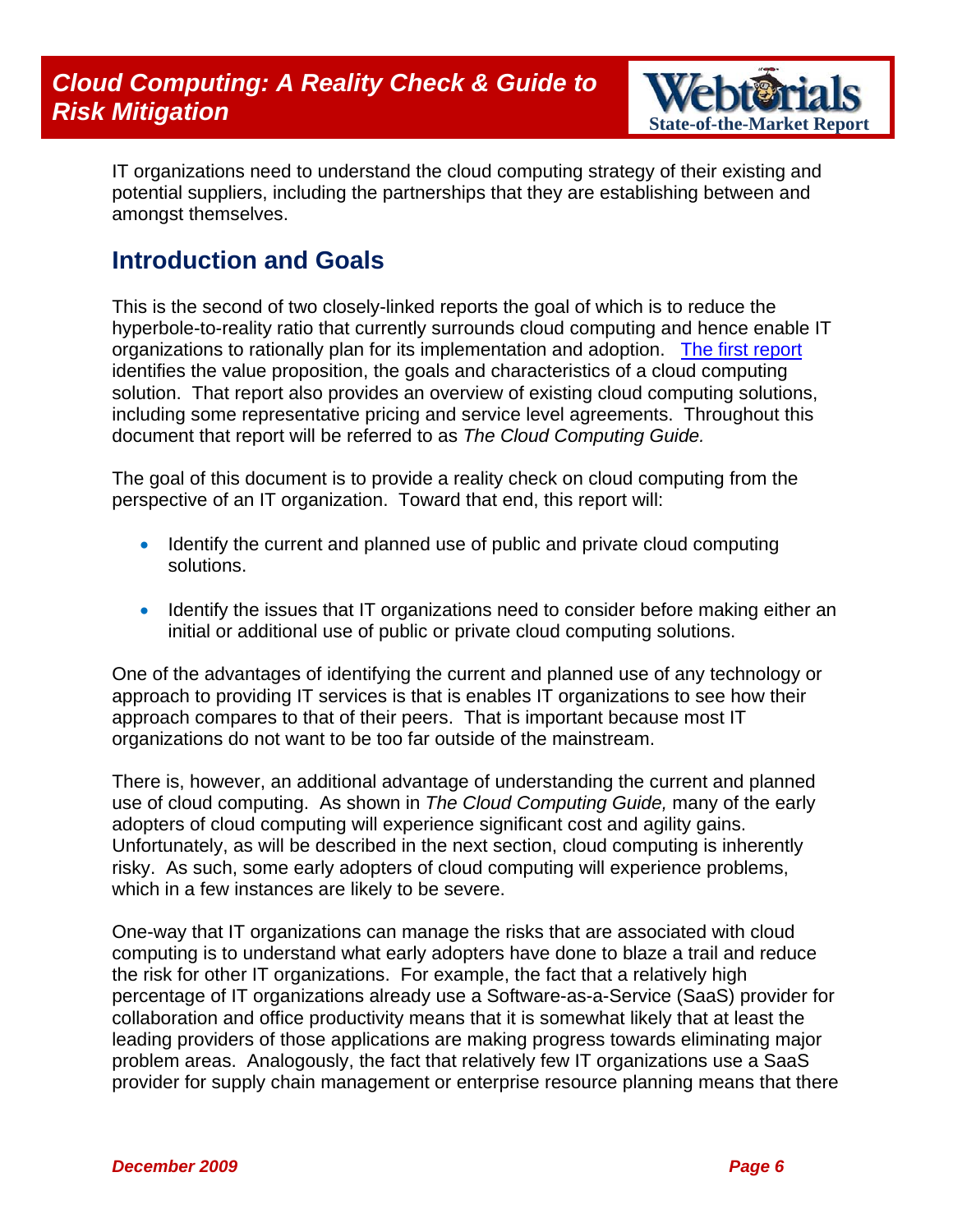

<span id="page-6-0"></span>has most likely been less progress towards eliminating major problem areas for those classes of applications.

This report has a two-year planning window; i.e., it will discuss the likely deployment of cloud computing and the issues that need to be resolved to enable that deployment over the next two years. This report is based in part on multiple surveys given to hundreds of IT professionals. Throughout this report those IT professionals will be referred to as The Survey Respondents. This report is also based on twenty interviews with IT professionals who will be referred to in this report as The Interviewees. The Interviewees work for IT organizations, providers of cloud computing services as well as vendors to both cloud computing providers and IT organizations.

### **Risk Mitigation**

Over the last several years there has been a lot of discussion in industry publications about both reducing the cost of IT and about IT organizations becoming more agile. The reality is that in most cases business managers regard IT as expensive and slow moving. That view of IT began in the late 1960s with the advent of mainframe computing. At that time it could take eighteen months or longer once the need for a new application was identified, to develop and implement that application. Since that time there have been multiple waves of innovation in terms of both technology and how it is delivered that were targeted at making IT more responsive to business requirements. This includes the deployment of mini-computers and the movement to outsourcing and/or out-tasking. It also includes the deployment of PCs and the shift to implementing first client-server and then more general n-tier applications. More recently it includes the adoption of new application architectures such as a Service-Oriented Architecture.

As discussed in *The Cloud Computing Guide* the primary goal of cloud computing is a significant improvement in the cost-effect, elastic provisioning of IT services. As that document also discussed, there is evidence that at least in some instances that goal is achievable. Given that goal and that evidence, it is possible to look at cloud computing as the next major wave in giving business managers the low-cost, highly agile IT support it has always coveted.

As the rest of this report will describe, no matter what approach an IT organization take to cloud computing, there are significant risks and challenges. Possible approaches to cloud computing and a sampling of the attendant risks and challenges that will be elaborated on in this report are: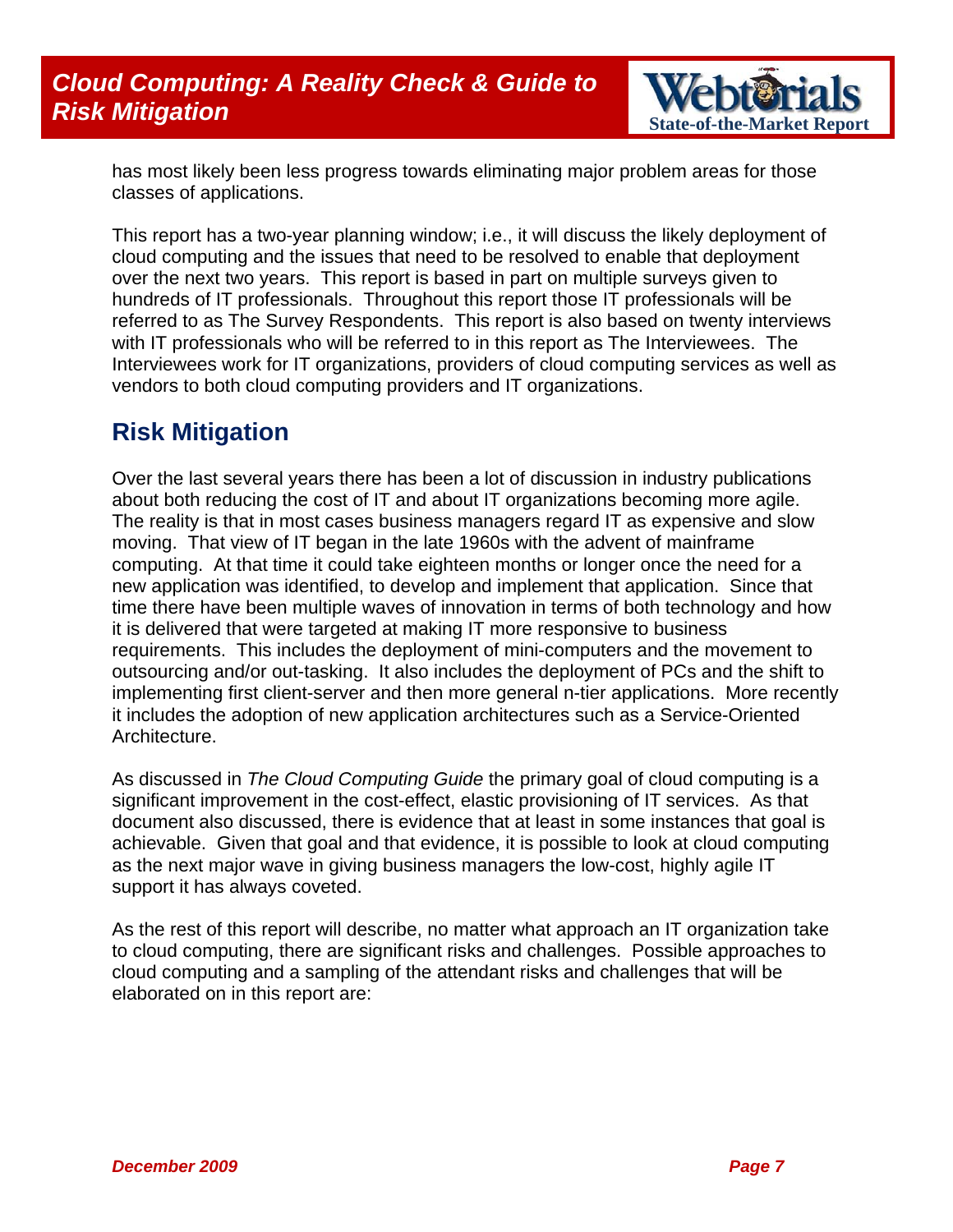

- Utilize Public Cloud Computing Services
	- o Results in much less control on the part of the IT organization
	- $\circ$  May require that sensitive data ends up in the hands of third parties
	- o Results in performance issues
	- $\circ$  May require that there is less customization and more overall simplification of IT service offerings
	- o Results in significant management challenges
	- o Creates significant interoperability issues
- Implement Private Cloud Computing
	- o Requires considerable investment in emerging technologies
	- o Results in significant management challenges
	- o May require vendor consolidation
	- o Results in somewhat less control on the part of the IT organization
	- o Results in performance issues
	- o May require that there is less customization and more overall simplification of IT service offerings

However, the biggest risk accrue to those companies that don't implement any form of cloud computing. IT organizations that don't implement any form of cloud computing guarantee that their company will not get the benefits described *The Cloud Computing Guide.* Also, as will be elaborated on in the next section, these IT organizations run the risk that they will get bypassed by business and functional managers that are demanding solutions that have a level of cost and agility that the IT organization cannot provide.

How much risk an IT organization is willing to take is influenced by many factors including their size, industry segment, culture and the general economic environment. The current general economic environment has created for at least some IT organizations the mantra of *doing less with less.* IT organizations that espouse that mantra state that they will not be able to withstand a significant budget cut (e.g., 20%) and still provide the same level of services as they did previously. That concept has driven at least some IT organizations to take a two-pronged approach to providing applications and services. As part of this approach, IT organizations still strive for one hundred percent availability and acceptable performance for a handful of business critical applications. However, in order to reduce cost, these same IT organizations are eliminating some of their infrastructure redundancy and disaster recovery capabilities for the rest of the applications and providing a level of service that they hope is *good*  enough. One recent report<sup>[3](#page-7-0)</sup> highlighted the trend to *do less with less* and offer services

<span id="page-7-0"></span><sup>&</sup>lt;sup>3</sup> <http://mmadan.wordpress.com/2009/10/23/cio-executive-board-releases-2010-it-budget-outlook/>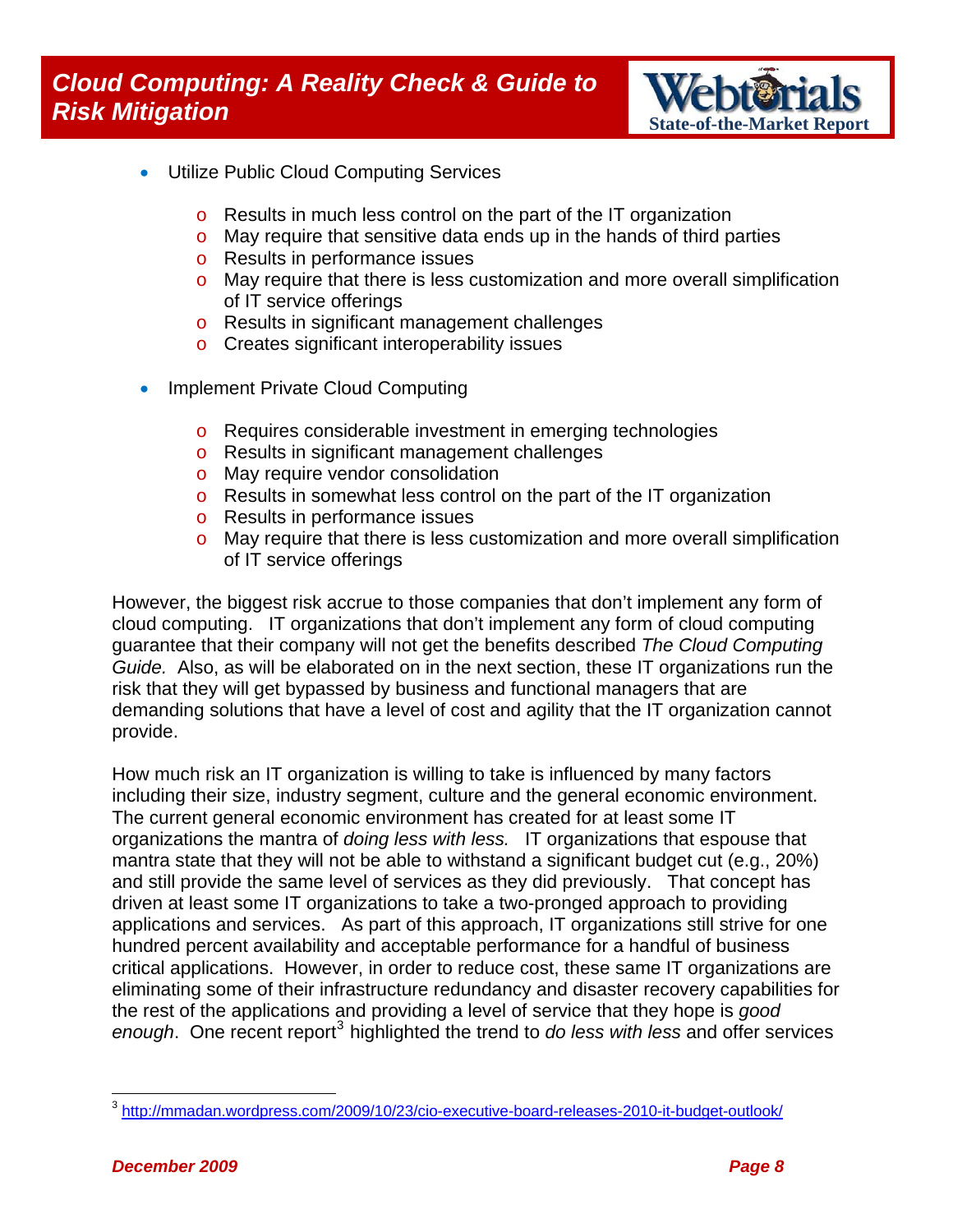

<span id="page-8-0"></span>that were *good enough* when it reported that 26% of IT organizations proactively lowered end-to-end availability commitments for mission crucial applications in 2009.

Some of the specific risks and challenges associated with cloud computing will be identified **in bold font** in a subsequent chapter (The Drivers and Use of Public Cloud Computing) of this report. Other risks and challenges will be detailed in the remaining chapters of this report.

The purpose of identifying these risks and challenges is not to imply that IT organizations should not adopt cloud computing. As previously stated, the biggest risks accrue to those IT organizations that don't adopt cloud computing. The purpose of identifying the risks and challenges associated with cloud computing is to help IT organizations develop risk mitigation plans.

### **The Characterization and Interest in Cloud Computing**

As described in *The Cloud Computing Guide,* there is considerable confusion within the IT industry as to what is meant by the phrase *cloud computing*. The Survey Respondents were given eight possible characteristics of cloud computing and were asked to identify which of the characteristics were included in their definition of cloud computing. The three characteristics with the highest recognition were:

- Cloud computing includes SaaS
- Cloud computing involves access to services over the Internet
- As part of cloud computing, IT organizations can implement cloud computing concepts inside of their own IT organization

The responses show an interesting balance between the traditional view of cloud computing and a view of cloud computing that has emerged over the last eighteen months. The traditional view is referred to as public cloud computing and it is reflected both by the Wikipedia definition of cloud computing<sup>[4](#page-8-1)</sup> and by the first two characteristics listed above. The emerging view is typically referred to as private cloud computing and is reflected by the third bullet listed above. Some purists believe that the phrase *private cloud computing* is an oxymoron – that cloud computing by definition implies the use of services provided by a third party. The survey responses indicate that that view is out of step with how IT organizations view cloud computing.

The survey respondents were then told that the phrase *public cloud computing* refers to IT organizations acquiring applications or services from a third party and that the phrase *private cloud computing* refers to IT organizations implementing public cloud computing

<span id="page-8-1"></span><sup>&</sup>lt;sup>4</sup> [http://en.wikipedia.org/wiki/Cloud\\_computing](http://en.wikipedia.org/wiki/Cloud_computing)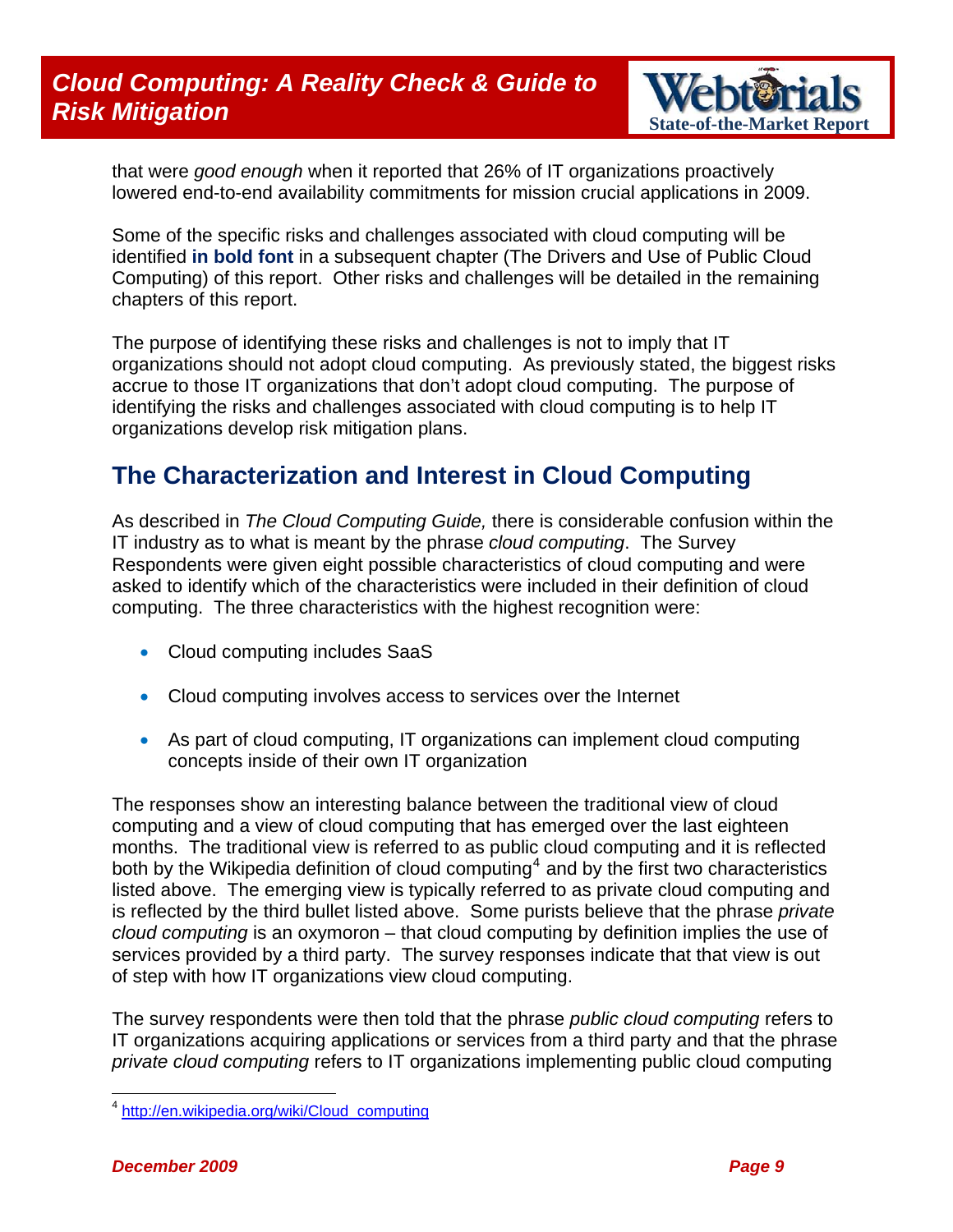### *Cloud Computing: A Reality Check & Guide to*  **Risk Mitigation** *State-of-the-Market Report* $S$  **State-of-the-Market Report <b>***State-of-the-Market Report*



concepts inside of their own IT environment. They were then asked to indicate their organization's approach to both public and private cloud computing.

Just under a quarter of The Survey Respondents indicated that their organization had already started to use public cloud computing services and just over a quarter indicated that their organization had started to implement private cloud computing. In addition, roughly half of the IT organizations that were using public cloud computing services had also started to implement private cloud computing. One of the challenges associated with interpreting these results is that while most IT organizations have a good idea as to what is meant by public cloud computing, they don't always know when one or more of their company's business or functional managers are using an application that was acquired from a SaaS provider. In addition, there is a wide range in terms of how IT organizations interpret what it means to implement private cloud computing. Because of these factors, the results mentioned in this paragraph should be regarded as understating the actual use of cloud computing.

Some of the other insight gained from the responses to this question include that:

- Companies with fewer than 99 employees were more likely to be using public cloud computing services than they are to have implemented private cloud computing.
- Companies with 10,000 or more employees are more likely to have implemented private cloud computing than they are to be using public cloud computing services.
- A third of The Survey Respondents indicated that their organization would either make an initial or additional use of public and/or private cloud computing in the next year.
- A quarter of The Survey Respondents indicated that their organization sees value in cloud computing but that their belief is that the impediments outweigh the benefits.

The most important piece of insight gained from the responses to this question is that less than eight percent of The Survey Respondents indicated that their organization did not see any significant value in cloud computing. That piece of data marks the end of the discussion of 'Why should I care about cloud computing" and trumpets the entrance of the discussion of, "How do I balance the obvious benefits of cloud computing with the obvious risks?" As noted, answering that question is one of the primary goals of this report.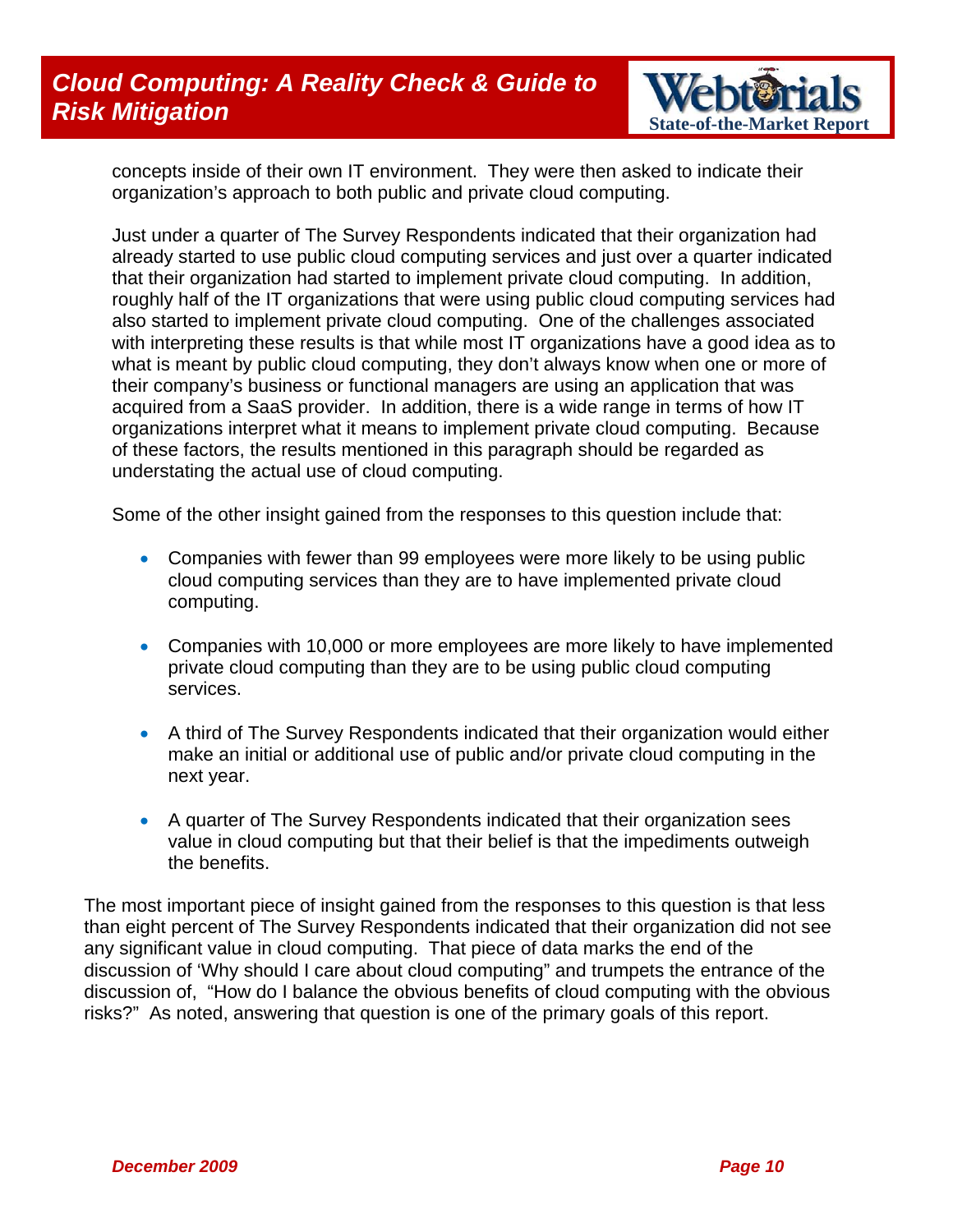

#### **The Drivers and Use of Public Cloud Computing**

The Survey Respondents were asked to indicate the two primary factors that are driving, or would likely drive their company to use public cloud computing services. Their responses are shown in **Figure 1**.

#### **Figure 1: The Drivers of Public Cloud Computing**



Some of the observations that can be drawn from Figure 1 include:

- The primary factors that are driving the use of public cloud computing solutions are the same factors that drive any form of out-tasking - performing an IT function faster or more cost effectively or enabling access to functionality that would otherwise be unavailable.
- Industry pundits often make the statement that it is notably easier to justify OPEX than CAPEX and use that assertion as a rational for any form of out-tasking. Some pundits go so far as to imply that IT organizations have virtually no capital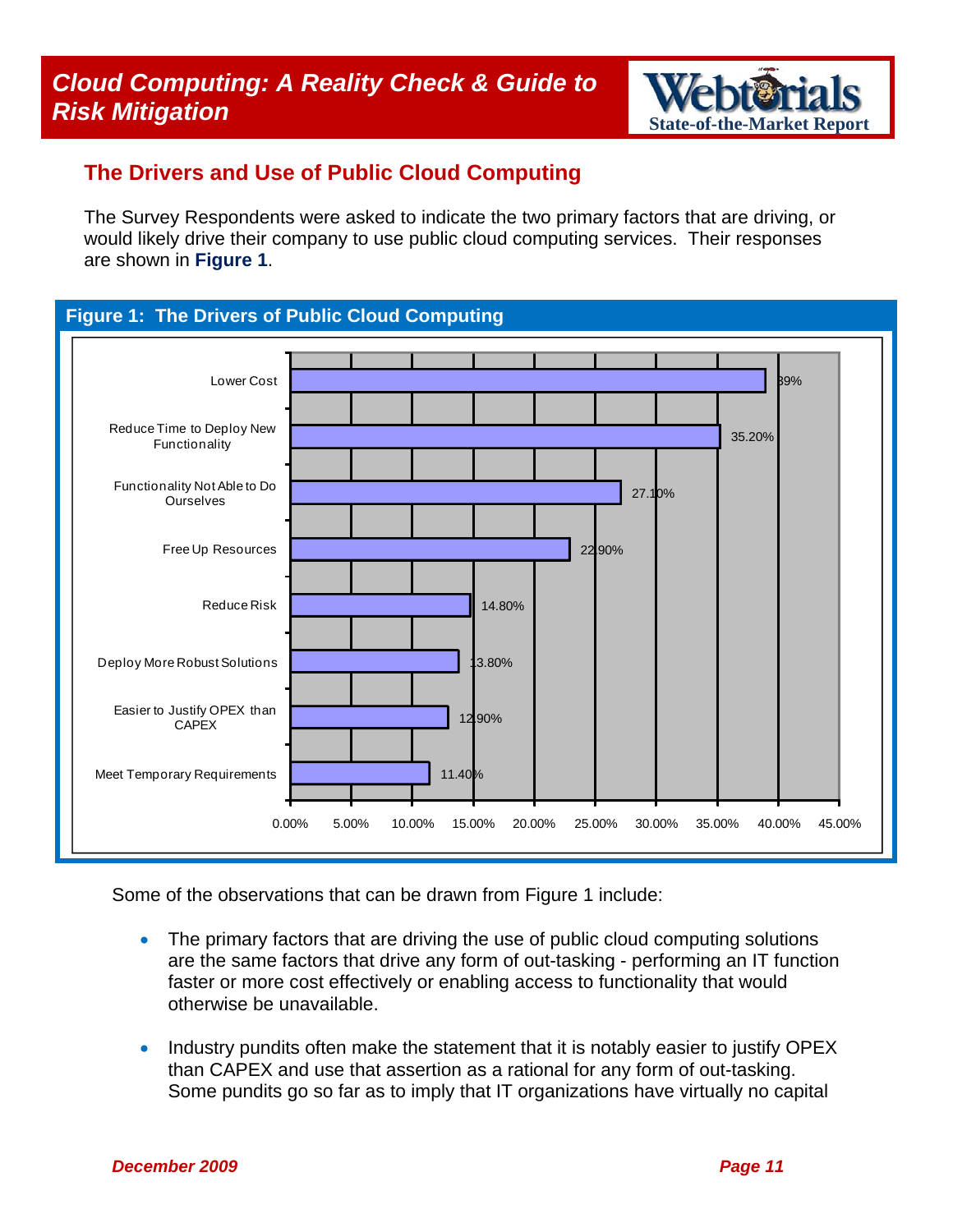

<span id="page-11-0"></span>budget and a virtually unlimited expense budget. The responses of The Survey Respondents dispel this myth.

• The use of public cloud computing solutions to meet temporary requirements is relatively unimportant to The Survey Respondents. That is likely to change over the next two years.

The Interviewees stated their belief that business managers who are using public cloud services in their personal life (i.e., Google Docs<sup>[5](#page-11-1)</sup>, Quicken<sup>[6](#page-11-2)</sup>) will put increasing pressure on the IT organization to be able to provision IT resources as dynamically and inexpensively as can cloud computing service providers (CCSPs). **IT organizations should be wary of the possibility that frustrated business and functional managers will continue to bypass the IT organization and acquire services directly from CCSPs.**

#### **Interest in SaaS**

The Survey Respondents were asked to indicate which classes of applications they either currently acquire from a SaaS provider or would likely acquire over the next year. The three classes of applications that were indicated the most often are:

- **Collaboration**
- Office productivity; e.g., mail, word processing, spreadsheets, etc
- Customer Relationship Management (CRM)

The responses listed above come as no surprise for many reasons. One reason is that two of the largest SaaS vendors are Webex and Salesforce.com, which respectively provide collaboration and CRM solutions. Another reason is the incredible interest  $\dot{r}$  recently shown in Google Wave<sup>[7](#page-11-3)</sup> and IBM's recent announcement of an online email service<sup>[8](#page-11-4)</sup>. Other reasons will be described below.

There is also no surprise that the two types of applications that IT organizations are least interested in acquiring from a SaaS provider are Enterprise Resource Planning

 $\overline{a}$ 

.

<span id="page-11-1"></span><sup>5</sup> [https://www.google.com/accounts/ServiceLogin?service=writely&passive=true&nui=1&continue=http%3A](https://www.google.com/accounts/ServiceLogin?service=writely&passive=true&nui=1&continue=http%3A%2F%2Fdocs.google.com%2F&followup=http%3A%2F%2Fdocs.google.com%2F<mpl=homepage&rm=false) [%2F%2Fdocs.google.com%2F&followup=http%3A%2F%2Fdocs.google.com%2F&ltmpl=homepage&rm=](https://www.google.com/accounts/ServiceLogin?service=writely&passive=true&nui=1&continue=http%3A%2F%2Fdocs.google.com%2F&followup=http%3A%2F%2Fdocs.google.com%2F<mpl=homepage&rm=false) [false](https://www.google.com/accounts/ServiceLogin?service=writely&passive=true&nui=1&continue=http%3A%2F%2Fdocs.google.com%2F&followup=http%3A%2F%2Fdocs.google.com%2F<mpl=homepage&rm=false)

<span id="page-11-2"></span> $6$  <http://www.iphonestalk.com/at-3-per-month-iphone-quicken-the-tip-of-the-saas-iceberg/>

<span id="page-11-3"></span>[https://www.google.com/accounts/ServiceLogin?service=wave&passive=true&nui=1&continue=https%3A](https://www.google.com/accounts/ServiceLogin?service=wave&passive=true&nui=1&continue=https%3A%2F%2Fwave.google.com%2Fwave%2F&followup=https%3A%2F%2Fwave.google.com%2Fwave%2F<mpl=standard) [%2F%2Fwave.google.com%2Fwave%2F&followup=https%3A%2F%2Fwave.google.com%2Fwave%2F&l](https://www.google.com/accounts/ServiceLogin?service=wave&passive=true&nui=1&continue=https%3A%2F%2Fwave.google.com%2Fwave%2F&followup=https%3A%2F%2Fwave.google.com%2Fwave%2F<mpl=standard) [tmpl=standard](https://www.google.com/accounts/ServiceLogin?service=wave&passive=true&nui=1&continue=https%3A%2F%2Fwave.google.com%2Fwave%2F&followup=https%3A%2F%2Fwave.google.com%2Fwave%2F<mpl=standard)

<span id="page-11-4"></span>[http://www.channelinsider.com/c/a/IBM/IBM-Targets-Google-With-Online-Email-](http://www.channelinsider.com/c/a/IBM/IBM-Targets-Google-With-Online-Email-809495/?kc=TCIBESTOF10032009STR3)[809495/?kc=TCIBESTOF10032009STR3](http://www.channelinsider.com/c/a/IBM/IBM-Targets-Google-With-Online-Email-809495/?kc=TCIBESTOF10032009STR3)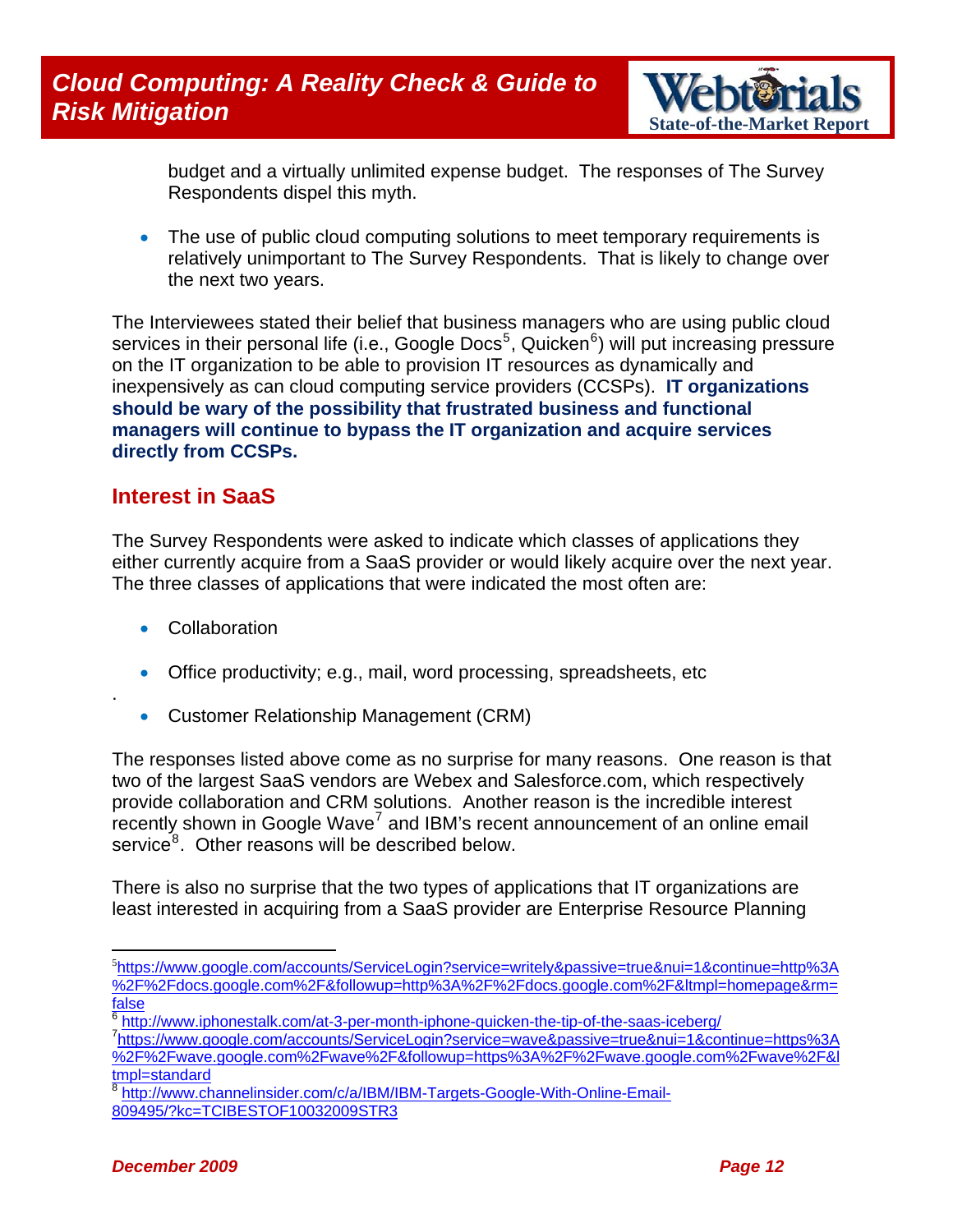

<span id="page-12-0"></span>(ERP) and Supply Chain Management (SCM). There are significant obstacles to acquiring these types of applications from a SaaS vendor, including:

- They require significant integration with back-end systems.
- It would require putting confidential, business-critical data in the hands of a third party – something IT organizations are very wary of doing.

The Interviewees stated that in many cases today the decision to use an application from a SaaS provider is made by either someone who is not in IT or is not in an IT operational role. As a result, in many cases issues such as the cost of integrating the application with other applications, or the cost to use more of the application's functionality at some time in the future are not well analyzed. **IT organizations need to get better control over the decision to use a SaaS-provided application and to do a more thorough analysis of the issues that are associated with using the application.**

The current SaaS marketplace consists of a few players with sizable revenues (i.e., Salesforce, WebEx) and several hundred small players. This market is unstable. As such, **IT organizations should be wary of a coming shakeout in the SaaS marketplace.** Before agreeing to use an application provided by a SaaS provider, IT organizations should evaluate their financial viability. Seeing that most SaaS providers are privately held, this may mean determining if their current financial backers are big enough to be with them for the long haul and if the SaaS provider has sufficient funding, given their burn rate, to be in operation for the foreseeable future.

#### **Interest in IaaS**

As previously noted, when The Survey Respondents were asked to indicate which characteristics were included in their definition of cloud computing, the characteristic mentioned the most often was that cloud computing includes SaaS. The recognition that SaaS is a part of cloud computing was significantly stronger than the recognition that either Infrastructure-as-a-Service (IaaS) or Platform-as-a-Service (PaaS) is part of cloud computing. That is in line with the current and planned usage that The Survey Respondents are making of SaaS, IaaS and PaaS solutions. In particular, there is significantly more interest in SaaS, both today and in the near term, than there is in either IaaS or PaaS.

The Survey Respondents were asked to indicate which infrastructure services they are acquiring from an IaaS provider currently and which they expect to acquire within the next year. The following list indicates the IaaS services that The Survey Respondents are currently using. The services are mentioned in descending order of importance; i.e., compute services are the IaaS solution most frequently used by The Survey Respondents.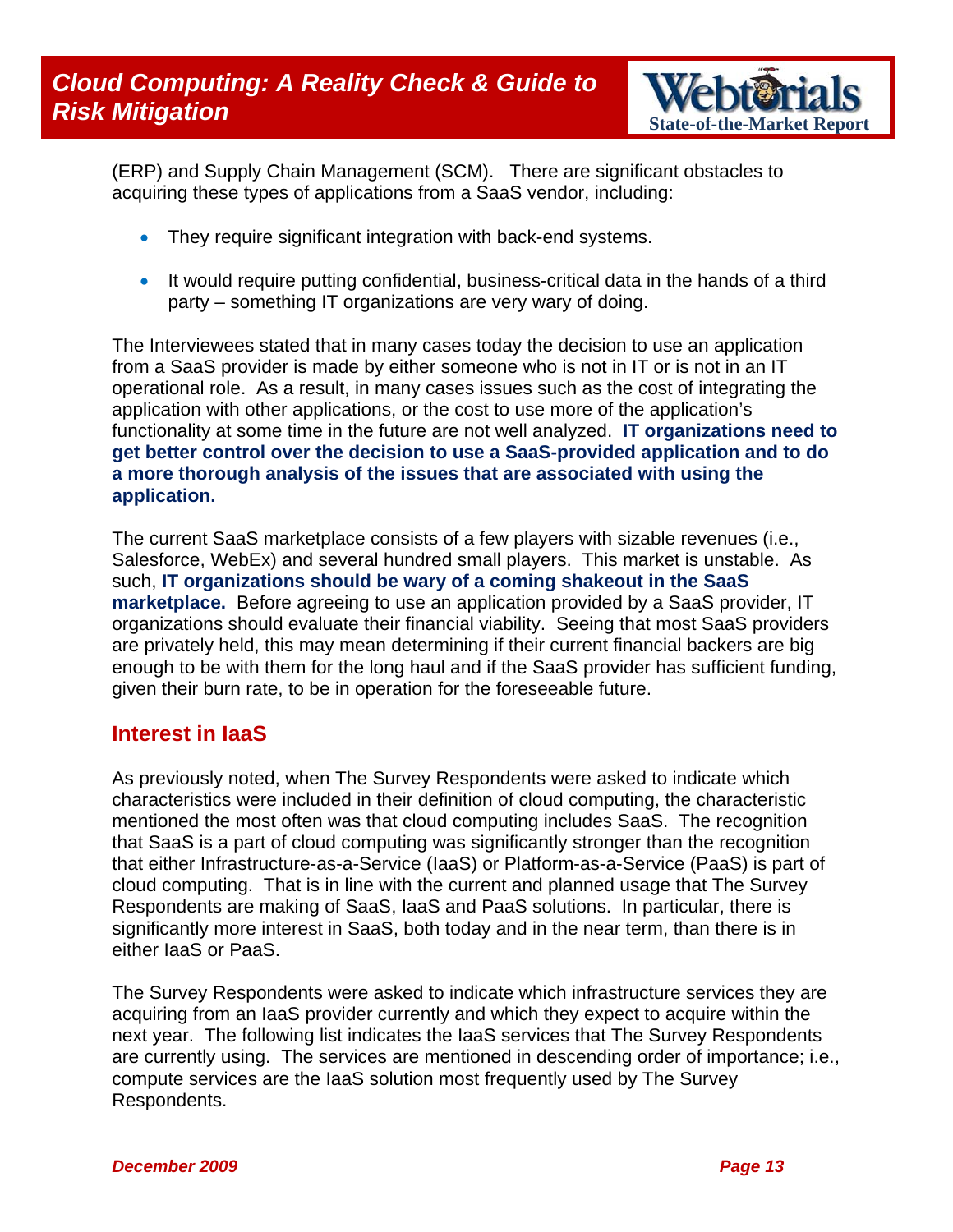

- Compute; e.g., use of servers and/or virtual machines (VMs) provided by a  $3<sup>rd</sup>$ party such as Rackspace.
- Disaster recovery from a company such as Iron Mountain.
- Storage from a company such as Amazon

The Survey Respondents stated that within the next year that they expect to double their use of compute and disaster recovery services from an IaaS and triple their use of storage services.

The Survey Respondents were asked to assume that it costs 25% less to use either a server or a VM provided by a 3<sup>rd</sup> party than it does to use a server or a VM provided by their IT organization. Given that assumption, they were asked to indicate which classes of applications their IT organization would likely host on  $3<sup>rd</sup>$  party VMs. The top three application classes, in descending order of importance were:

- Office productivity
- Collaboration
- Customer Relationship Management

While the ordering is slightly different, these are the same application classes that The Survey Respondents indicated that they were most comfortable acquiring from a SaaS provider.

The Survey Respondents were asked to assume that it costs 25% less to use storage provided by a 3<sup>rd</sup> party than it does to use storage provided by their IT organization. Given that assumption, they were asked to indicate for which classes of applications and types of data their IT organization would most likely utilize  $3<sup>rd</sup>$  party storage. The top responses, in descending order of importance were:

- Backup data
- Training videos
- Office productivity
- Collaboration
- Social Networking

*December 2009 Page 14*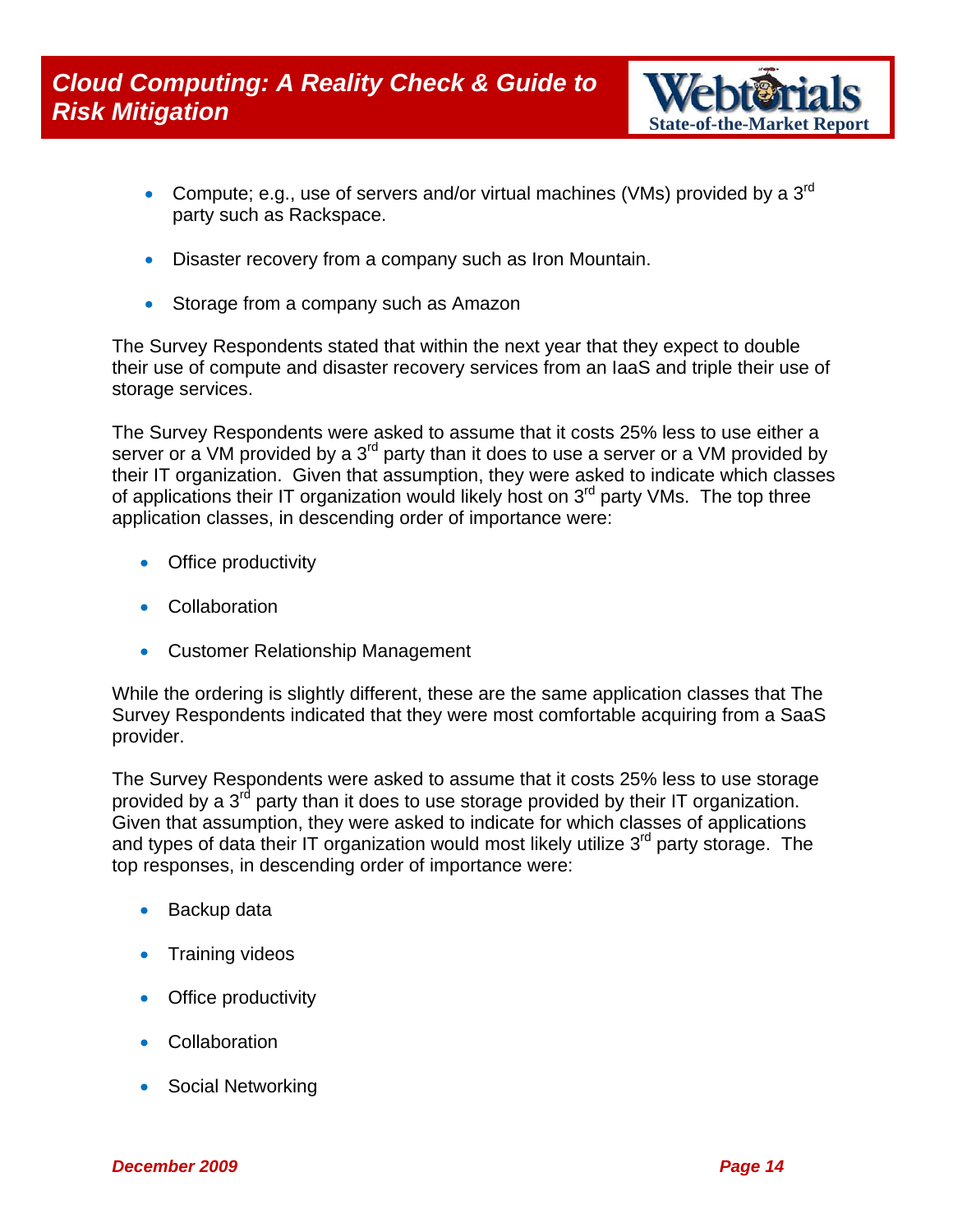

• Customer Relationship Management

One observation that can be drawn is that in response to three different questions, The Survey Respondents indicated that they were relatively comfortable with having office productivity, collaboration and CRM provided as part of a public cloud computing service. The interviewees also stated that they would feel comfortable running a compute-intensive application on infrastructure acquired from an IaaS provider, particularly if the need to run the application was either temporary or sporadic.

*The Cloud Computing Guide* states that over the next two years a number of SaaSbased applications will be adapted to the platform interfaces of one or more IaaS vendors in order to become a cloud-based SaaS. This approach is appealing because it has the potential to reduce the time and the cost it takes to bring new SaaS-provided applications to market. Oracle, for example, has announced that it is partnering with Amazon to deploy cloud solutions that run on Amazon's EC2 platform.

However, Oracle has stated<sup>[9](#page-14-0)</sup> that it "strongly recommends that customers take time to fully understand Amazon Web Services offerings before using any of the associated Oracle products and services. Oracle further stated that, "Amazon EC2 is a fully virtualized environment and uses a virtualization engine that is not supported by Oracle. Users will therefore be directed to Amazon for any virtualization related issues."

The Oracle assertion raises some obvious questions: How would a user know if a problem was related to virtualization? How could the user prove that the problem was not related to virtualization? **IT organizations need to understand whether or not a potential SaaS provider uses an IaaS provider and if so, what that means for problem resolution.** Many industry pundits make the statement that as part of cloud computing users neither know nor care about the mechanics of how the IT services are provided. The Oracle assertion dispels that myth and indicates that **IT organizations need to understand in detail how a cloud computing service will be provided.**

While the number of IaaS providers is growing, there are far fewer IaaS providers than there are SaaS providers and the overall IaaS market is more stable than is the SaaS market. As such, while some IaaS providers could go out of business or make significant changes to their service offerings, it is unlikely that there will be a major shakeout in the IaaS market over the next two years. What is more likely in that timeframe is that there will be an ongoing segmentation of the IaaS market. One way that the IaaS market will likely segment is that at least some providers will focus on certain applications. For example, whereas simple web hosting has been a key application for most IaaS providers, Skytap focuses on software testing and development and IBM Computing on Demand focuses on high performance computing.

<span id="page-14-0"></span><sup>9</sup> <http://www.oracle.com/technology/tech/cloud/faq.html>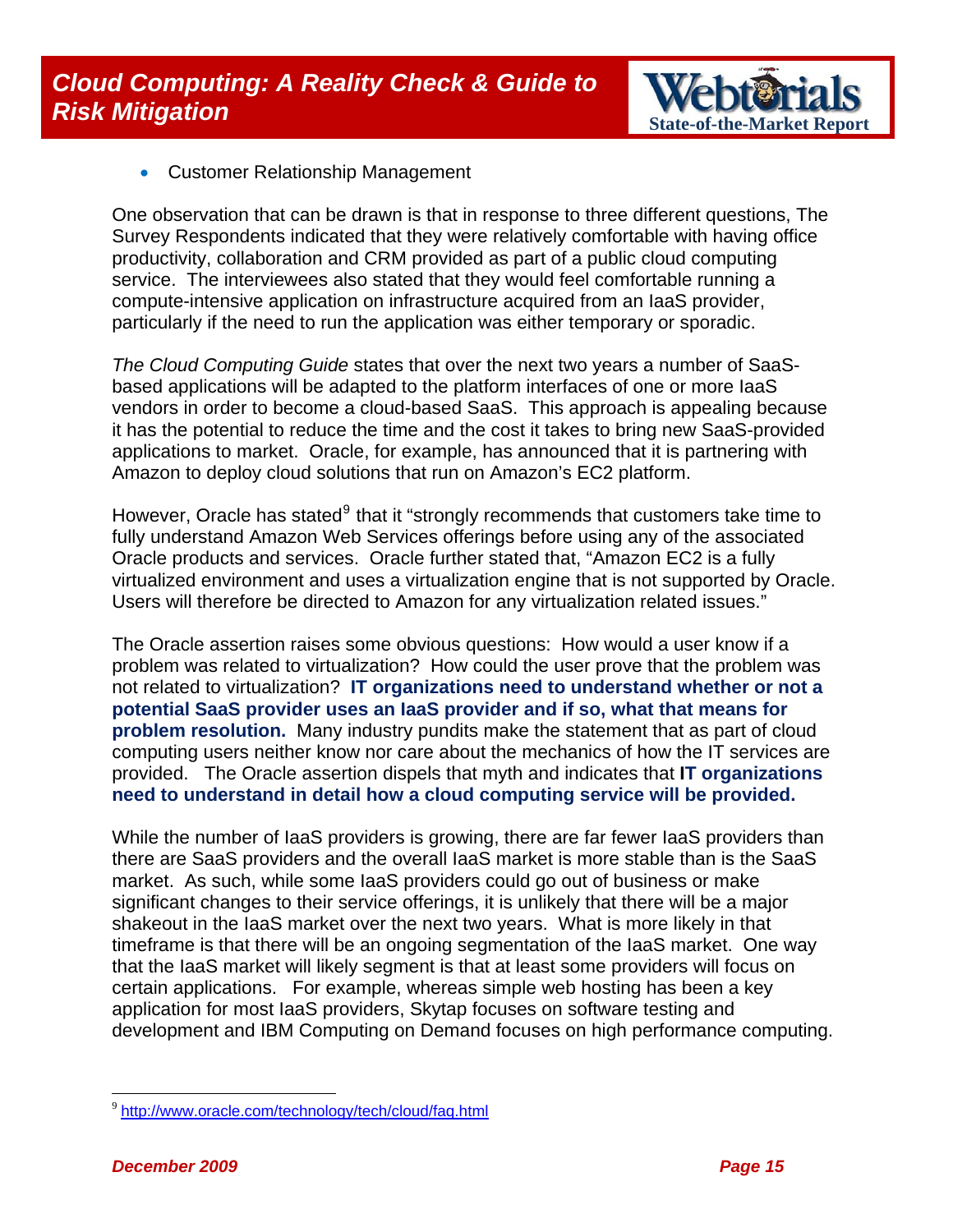### <span id="page-15-0"></span>*Cloud Computing: A Reality Check & Guide to*  **Risk Mitigation** *State-of-the-Market Report in the State-of-the-Market Report* $S$



As part of the segmentation of the IaaS market there will continue to be low-cost, besteffort services from companies such as Amazon and Google. There will, however, also be services that are more robust and more expensive from companies such as  $IBM^{10}$  $IBM^{10}$  $IBM^{10}$ . IT organizations that are evaluating services from a particular IaaS provider will have to determine if those services are *good enough* or if a more robust service is required.

#### **Interest in PaaS**

The Survey Respondents were asked to indicate the types of services that they are acquiring from a PaaS provider currently and which ones they expect to acquire within the next year. The following list indicates the PaaS services that The Survey Respondents are currently using. The services are mentioned in descending order of importance.

- Web application platforms such as an API to access Google's mapping, calendar and spreadsheets.
- Social Application Platforms such as using an API to Facebook
- Business application platforms such as Force.com
- Raw compute platforms such as those provided by Amazon

Some of the interviewees stated that their belief that the use of IaaS solutions on the part of ISVs would grow. That statement was based in part on their belief that the current generation of software developers feels comfortable utilizing an IaaS solution such as Amazon's EC2. As part of this approach, a software developer creates an Amazon Machine Image  $(AMI)^{11}$  $(AMI)^{11}$  $(AMI)^{11}$  that contains their applications, libraries, data and associated configurations. The IT organization uploads the AMI to Amazon and chooses their instance type(s) and operating system.

However, these IT interviewees also speculated that a newer generation of software developers would eschew this approach and make more use of PaaS services such as those from Force.com<sup>[12](#page-15-3)</sup>. Part of the justification for that speculation stems from the belief that **consumerism will make an increasing impact on the IT organization – both in terms of what is expected of IT as well as how those expectations are met.**  As was previously noted, business managers who are using public cloud services in their personal life will put increasing pressure on the IT organization to be able to provision IT resources as dynamically and inexpensively as can cloud CCSPs.

<span id="page-15-1"></span><sup>&</sup>lt;sup>10</sup> http://www.networksasia.net/content/big-blue-sees-saas-hype-new-iaas-offering

<span id="page-15-2"></span><sup>&</sup>lt;sup>11</sup> Amazon Elastic Compute Cloud (Amazon EC2), http://aws.amazon.com/ec2/<br><sup>12</sup> https://www.salesforce<u>.com/form/signup/freeforce-platform-</u>

<span id="page-15-3"></span>

[sem.jsp?d=70130000000EgBk&DCMP=KNC-](https://www.salesforce.com/form/signup/freeforce-platform-sem.jsp?d=70130000000EgBk&DCMP=KNC-Google&gcid=3522852779&gclid=CJPZndWToZ0CFRBbagods2oN_A)

[Google&gcid=3522852779&gclid=CJPZndWToZ0CFRBbagods2oN\\_A](https://www.salesforce.com/form/signup/freeforce-platform-sem.jsp?d=70130000000EgBk&DCMP=KNC-Google&gcid=3522852779&gclid=CJPZndWToZ0CFRBbagods2oN_A)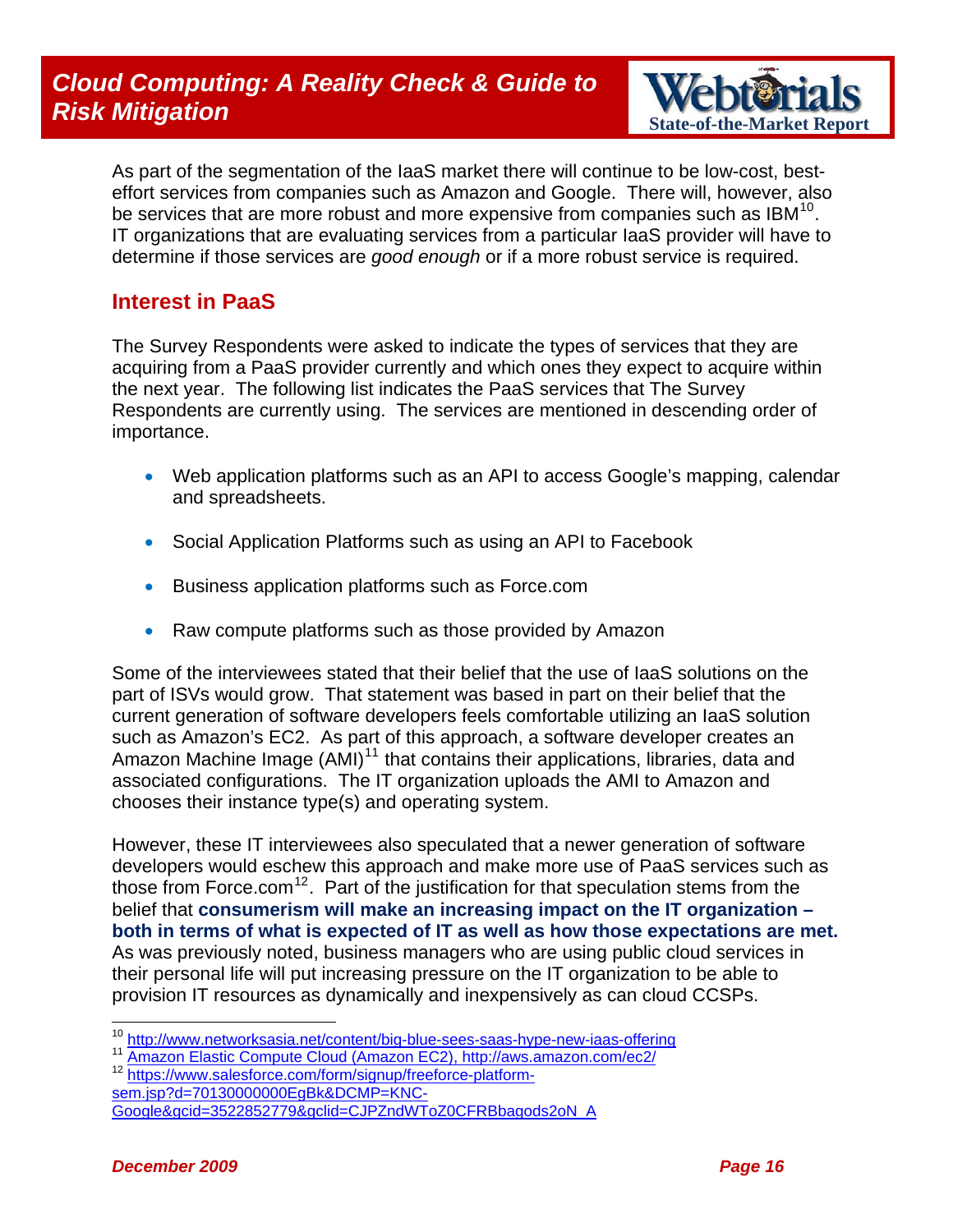

<span id="page-16-0"></span>Analogously, software developers who grew up with an iPhone and instant access to applications will be attracted to a PaaS vendor such as Force.com. One of Force.com's features is the AppExchange, which a couple of interviewees referred to as being analogous to iPhone's application store. The AppExchange is a set of over eight hundred applications and roughly forty percent of the applications can be accessed for free. Customers can test the application prior to purchase to see how they would work in the customer's salesforce.com environment.

The time frame for a significant surge in the use of PaaS is outside of the planning window for this report. Some of the risks associated with using PaaS include:

- Vendor Lock In: It is difficult to move from one PaaS provider to another
- Technical Immaturity: The enabling technologies will likely change significantly in the near term and this will most likely not be transparent to IT organizations who are using PaaS solutions.
- Complexity of the current generation of PaaS solutions<sup>[13](#page-16-1)</sup>

### **The Twelve Characteristics of Cloud Computing**

This section will list the primary characteristics of a cloud computing solution<sup>[14](#page-16-2)</sup> and will describe the degree to which IT organizations currently implement those characteristics, and how likely that is to change over the next two years. This section will also identify the key risks and challenges associated with each of the twelve characteristics of cloud computing.

In order to maximize the benefit of moving to cloud computing, IT organizations need to develop a plan (The Cloud Computing Plan) that they update on a regular basis. A primary component of that plan is how the IT organization intends to evolve over time each of the characteristics of a cloud computing solution listed in this section; i.e., what components of IT will be virtualized, what management tasks will be automated, how much simplification of IT services will occur.

**1.** The **centralization** of applications, servers and storage resources<sup>[15](#page-16-3)</sup>.

The Survey Respondents were asked to indicate the percentage of their company's servers that had already been consolidated out of branch offices and into centralized

<span id="page-16-1"></span><sup>13</sup> http://www.ajaxwith.com/forum/4970-cloud-computing-nine-features-ideal-paas-cloud.html

<span id="page-16-2"></span><sup>&</sup>lt;sup>14</sup> A more complete definition and value proposition for each of the twelve characteristics can be found in<br>The Cloud Computing Guide.

<span id="page-16-3"></span>*The Cloud Computing Guide.* 15 The term "centralization" is not intended to imply that the resources that all of the resources are in one place.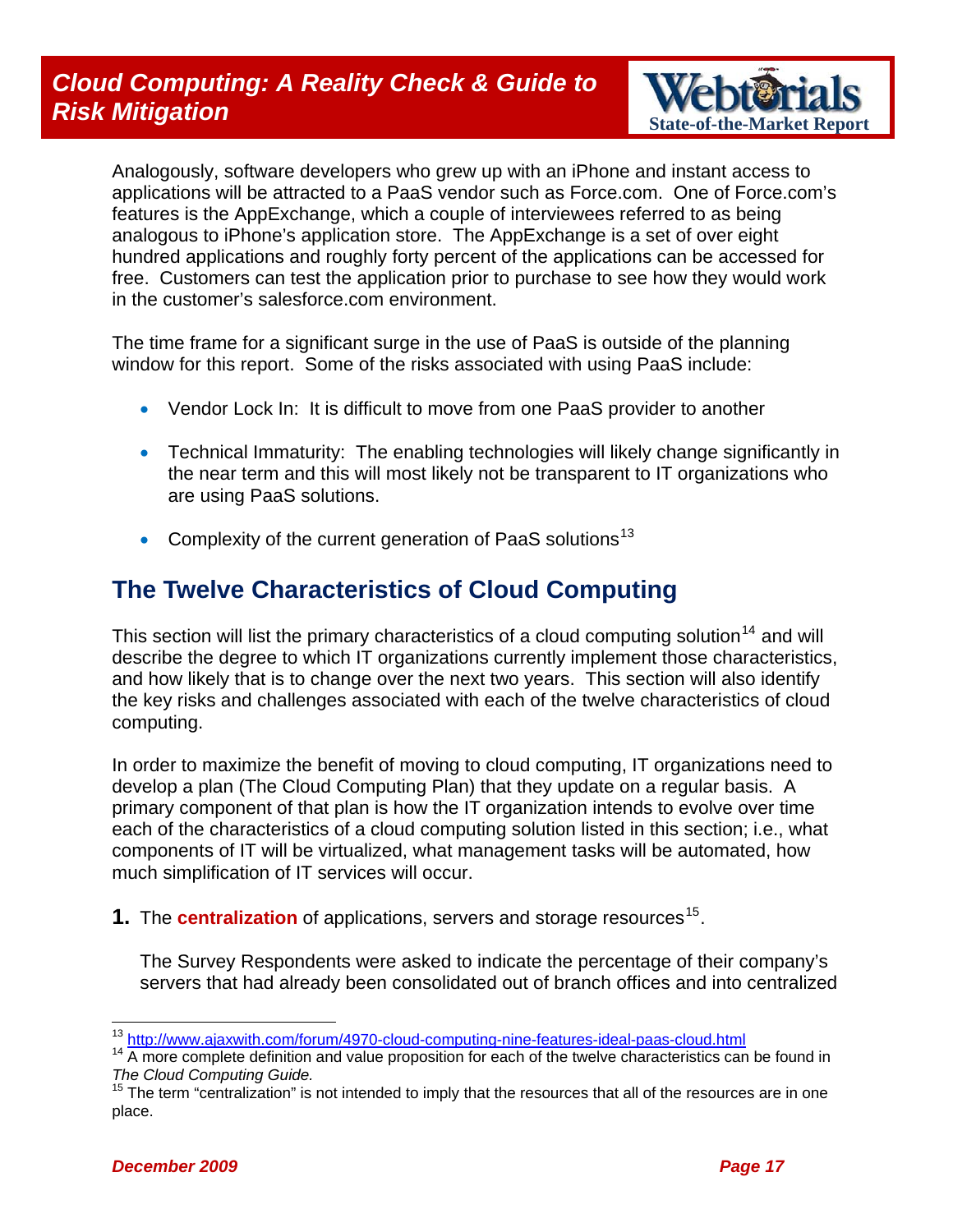

data centers as well as the percentage that they expected would be consolidated within the next year. Their responses indicated that the vast majority of IT organizations have already consolidated at least some servers out of branch offices. Their responses also indicated that only around forty percent of IT organizations have consolidated the majority of servers into centralized data centers and that percentage will increase only slightly over the next year.

#### **Challenges and Risks:**

Prior to centralization, most users accessed IT resources over a high speed, low latency LAN. Once IT resources are centralized, most users access them over a relatively low capacity, high latency WAN. As a result, the centralization of IT resources can lead to significant performance issues, particularly when a chatty application such as CIFS (Common Internet File System) is running over the WAN. IT organizations that are centralizing their IT resources should analyze the viability of implementing WAN and application optimization solutions such as those described in The 2009 Application Delivery Handbook<sup>[16](#page-17-0)</sup>.

**2.** Extensive **virtualization** of every component of IT, including servers, desktops, applications, storage, networks and appliances such as WAN optimization controllers, application delivery controllers and firewalls.

#### *Server Virtualization*

The data in **Table 1** shows the current and planned deployment of server virtualization as reported by The Survey Respondents. Two observations that can be drawn from **Table 1** are that within the next year:

| Table 1: The Percentage of Servers that Already Have or Will be Virtualized |             |           |            |            |             |
|-----------------------------------------------------------------------------|-------------|-----------|------------|------------|-------------|
|                                                                             | <b>None</b> | 1% to 25% | 26% to 50% | 51% to 75% | 76% to 100% |
| Have already<br>been<br>virtualized                                         | 21.6%       | 33.0%     | 18.9%      | 15.1%      | 11.3%       |
| <b>Expect to be</b><br>virtualized<br>within a year                         | 12.4%       | 25.6%     | 21.9%      | 21.9%      | 18.2%       |

• The number of IT organizations that have virtualized the majority of their servers will grow by sixty percent.

<span id="page-17-0"></span> $\overline{a}$ <sup>16</sup> <http://webtorials.com/abstracts/2009-Application-Delivery-Handbook.htm>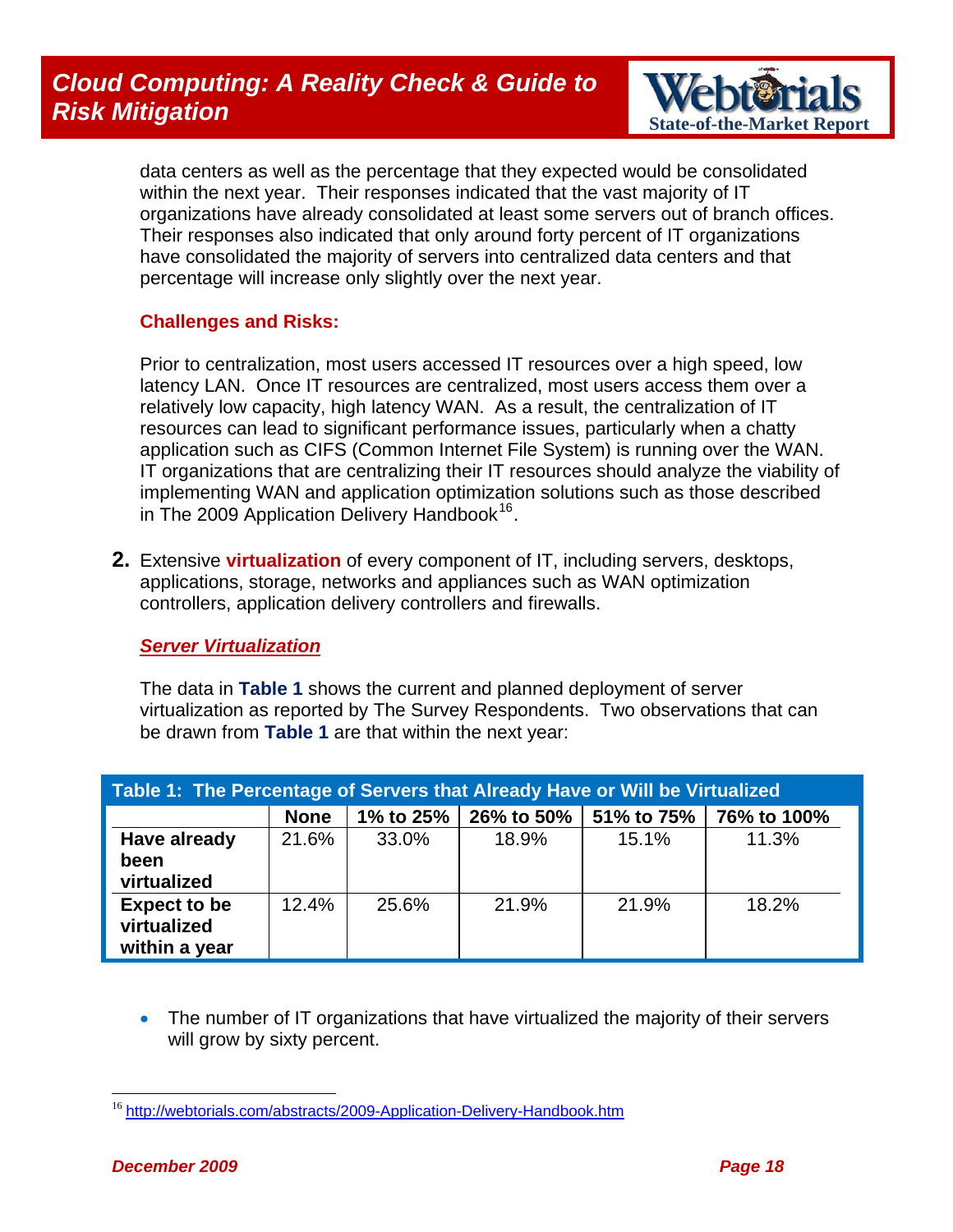

• The number of IT organizations that have not implemented server virtualization will be cut almost in half.

#### **Challenges and Risks:**

The Interviewees stated that to date the applications that have been placed on VMs have typically been simple applications, such as quality assurance, that are not deemed to be business critical. In addition, many IT organizations don't put applications that are security-sensitive on a VM. Both of those situations are likely to continue to be the case over the next two years.

One of the benefits of server virtualization is the ability to move VMs between physical servers – either manually or dynamically. VMWare<sup>®</sup> refers to that capability as VMotion. It is reasonable to expect that over the next two years that there will be significant progress made relative to the ability to dynamically move VMs between servers within the same data center as well as the ability to move VMs between servers in disparate data centers.

IT organizations, however, need to be aware of the fact that it is unlikely that within the next two years that it will be possible to dynamically move a VM between disparate environments, such as between VMWare and Microsoft in a completely seamless fashion. This should be a concern for IT organizations because in the current environment VMWare dominates the server virtualization marketplace $17$ . However, just based on its overall market dominance, it is very reasonable to expect that over the next two years that Microsoft will become a major player in the server virtualization marketplace. As such, IT organizations have two choices. They can either standardize on one of these two vendors or accept that they will not be able to easily move VMs dynamically between a VMWare environment and a Microsoft environment.

IT organizations also need to be aware that the current form of virtualization does not scale to large applications that can't function using only a fraction of a server's resources. For that you need the ability to run a single application over multiple servers effectively and efficiently. Over the next two years, it is unlikely that much progress will be made on this form of virtualization.

#### *Desktop Virtualization*

Desktop virtualization centralizes the management of desktop applications including applications hosted at the central site (server-side virtualized applications) and applications that are streamed on-demand to client devices (client-side virtualized

<span id="page-18-0"></span> $\overline{a}$  $17$  While VMWare dominates, Xen is used by a number of CCSPs including Amazon and 3Tera.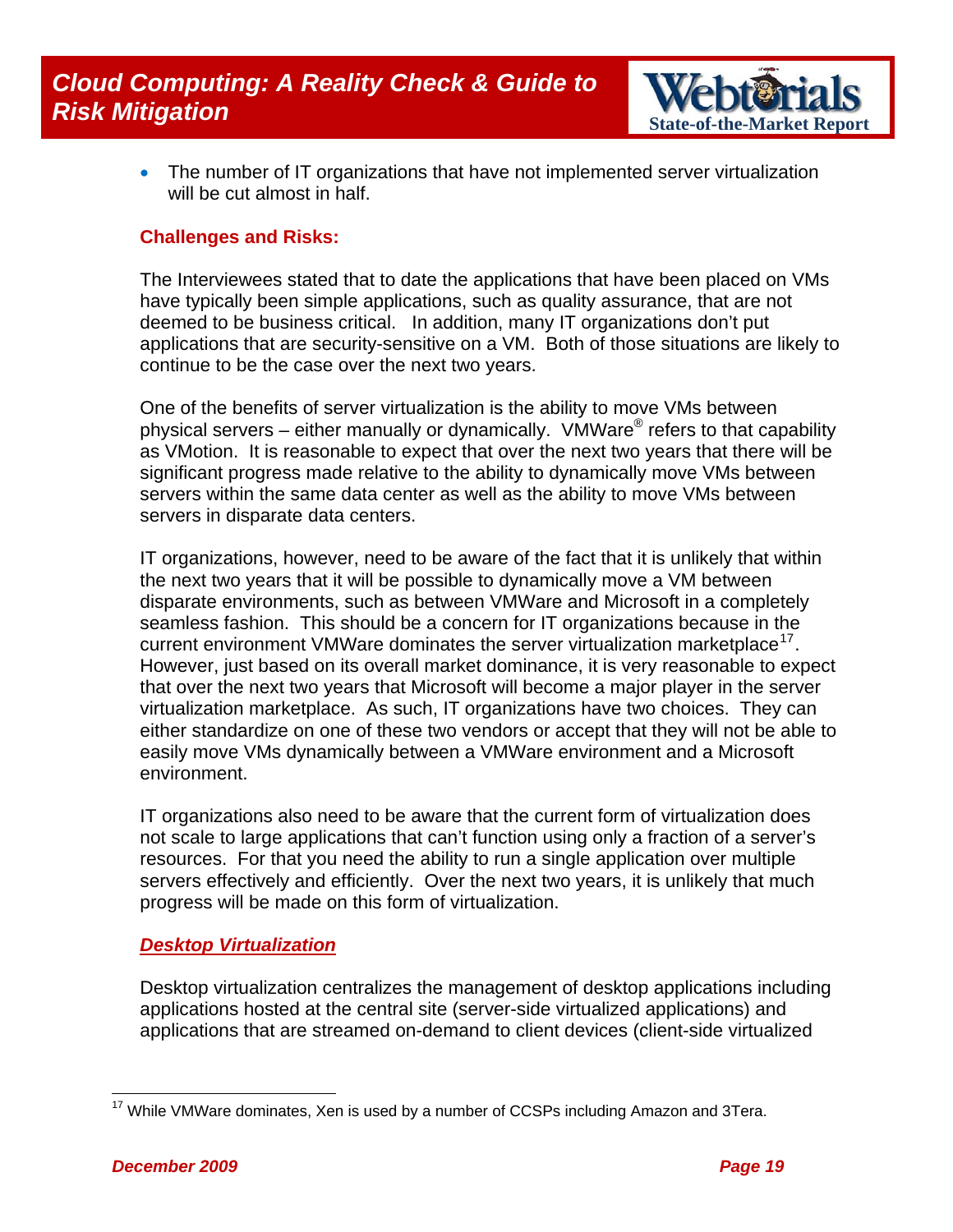

applications). In both of these models, the application is virtualized in the sense that it appears to be installed on the client device when that is not actually the case.

The data in **Table 2** shows the current and planned deployment of desktop virtualization as reported by The Survey Respondents. While the data in **Table 2** indicates that there is less interest in desktop virtualization than there is in server virtualization, the data also indicates that within the next year:

- The number of IT organizations that have virtualized the majority of their desktops will almost double.
- The number of IT organizations that have not implemented desktop virtualization will be cut in half.

| Table 2: The Percentage of Desktops that Already Have or Will be Virtualized |             |       |       |      |                                                   |
|------------------------------------------------------------------------------|-------------|-------|-------|------|---------------------------------------------------|
|                                                                              | <b>None</b> |       |       |      | 1% to 25%   26% to 50%   51% to 75%   76% to 100% |
| Have already                                                                 |             |       |       |      |                                                   |
| been                                                                         |             |       |       |      |                                                   |
| virtualized                                                                  | 49.5%       | 34.7% | 8.9%  | 1.0% | 5.9%                                              |
| <b>Expect to be</b>                                                          |             |       |       |      |                                                   |
| virtualized                                                                  |             |       |       |      |                                                   |
| within a year                                                                | 22.0%       | 46.3% | 18.3% | 7.3% | 6.1%                                              |

The Survey Respondents indicated that the following three factors, listed in descending order of importance, are the primary factors that are driving them to implement virtualized desktops:

- Reduce cost
- Increase the productivity of the IT organization
- Have more control over the company's data from a security perspective

#### **Challenges and Risks:**

The Survey Respondents were asked to indicate the primary factors that limit their organization's implementation of virtualized desktops. By a wide margin, the primary factor was their concern over the performance of the solution. The performance problems that are associated with virtualized desktops are a result of the fact that all of the data that supports the applications and/or the desktops has to transit the WAN from one or more data centers to the user. Protocols optimized for hosted application virtualization (ICA and RDP) are more efficient in their use of the WAN than are protocols such as CIFS. However, network latency can cause the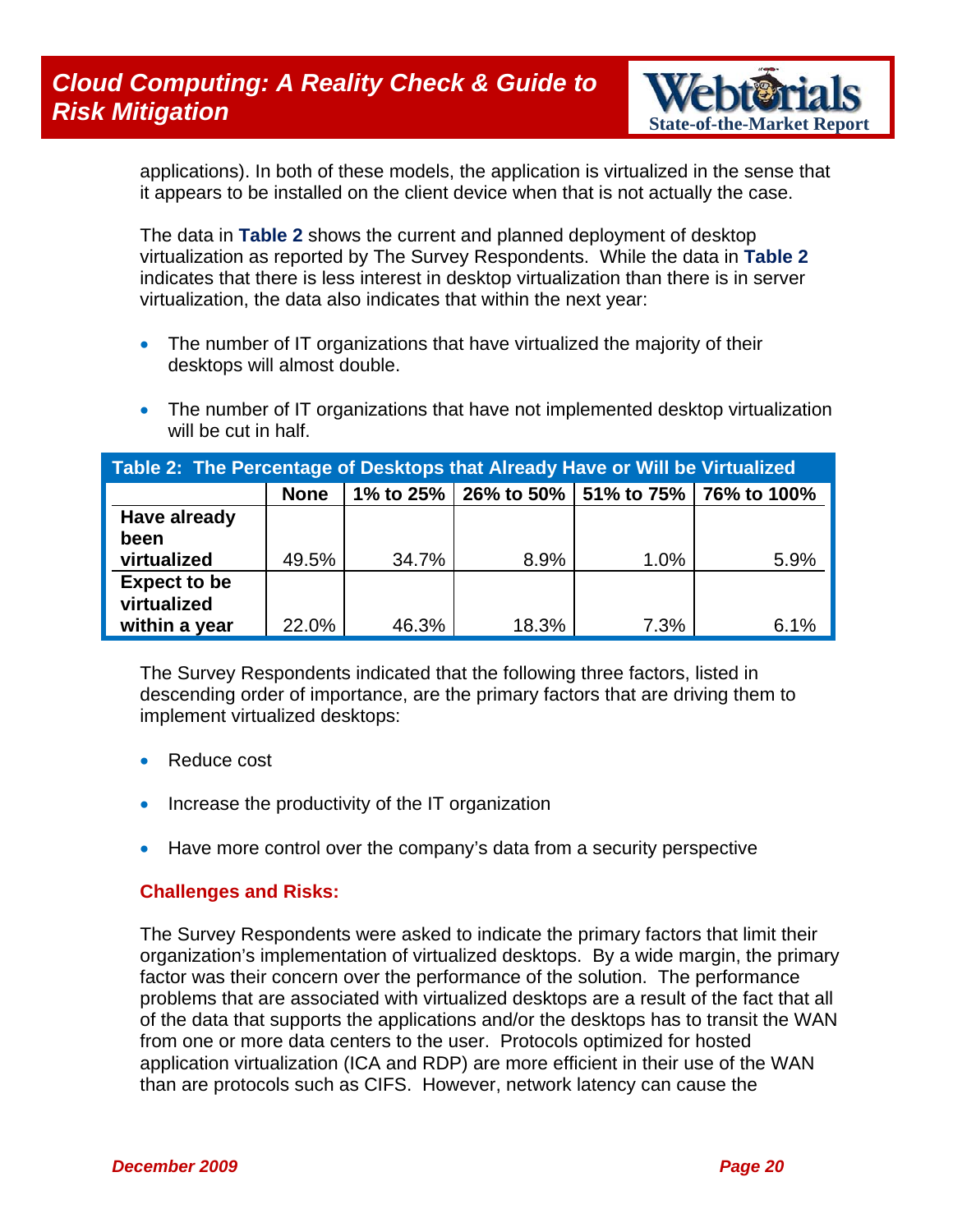### *Cloud Computing: A Reality Check & Guide to*  **Risk Mitigation** *State-of-the-Market Report in the State-of-the-Market Report in the State-of-the-Market Report in the State-of-the-Market Report in the State-of-the-Market Report <b>in the State-of-the-Market Report in t*



performance of these protocols to degrade. This can have a very negative impact on tasks such as a user moving his/her mouse around a computer screen.

Compared with hosted applications, streamed applications are far less efficient as they typically use the same inefficient protocols that are native to the application. Furthermore, streamed applications create additional challenges for the IT organization because of the large amount of data that must be transmitted across the WAN when the application is initially delivered to the branch. IT organizations that are implementing virtualized desktops should analyze the viability of implementing WAN and application optimization solutions such as those described in the 2009 Application Delivery Handbook.

**3. Automation** of as many tasks as possible; e.g., provisioning, troubleshooting, change and configuration management.

The Survey Respondents were asked to indicate if their organization either already had, or has plans to automate key management processes. Their responses are shown in **Figure 2**.

One of the conclusions that can be drawn from **Figure 2** is that many IT organizations are intent on automating at least some of their critical management functions.

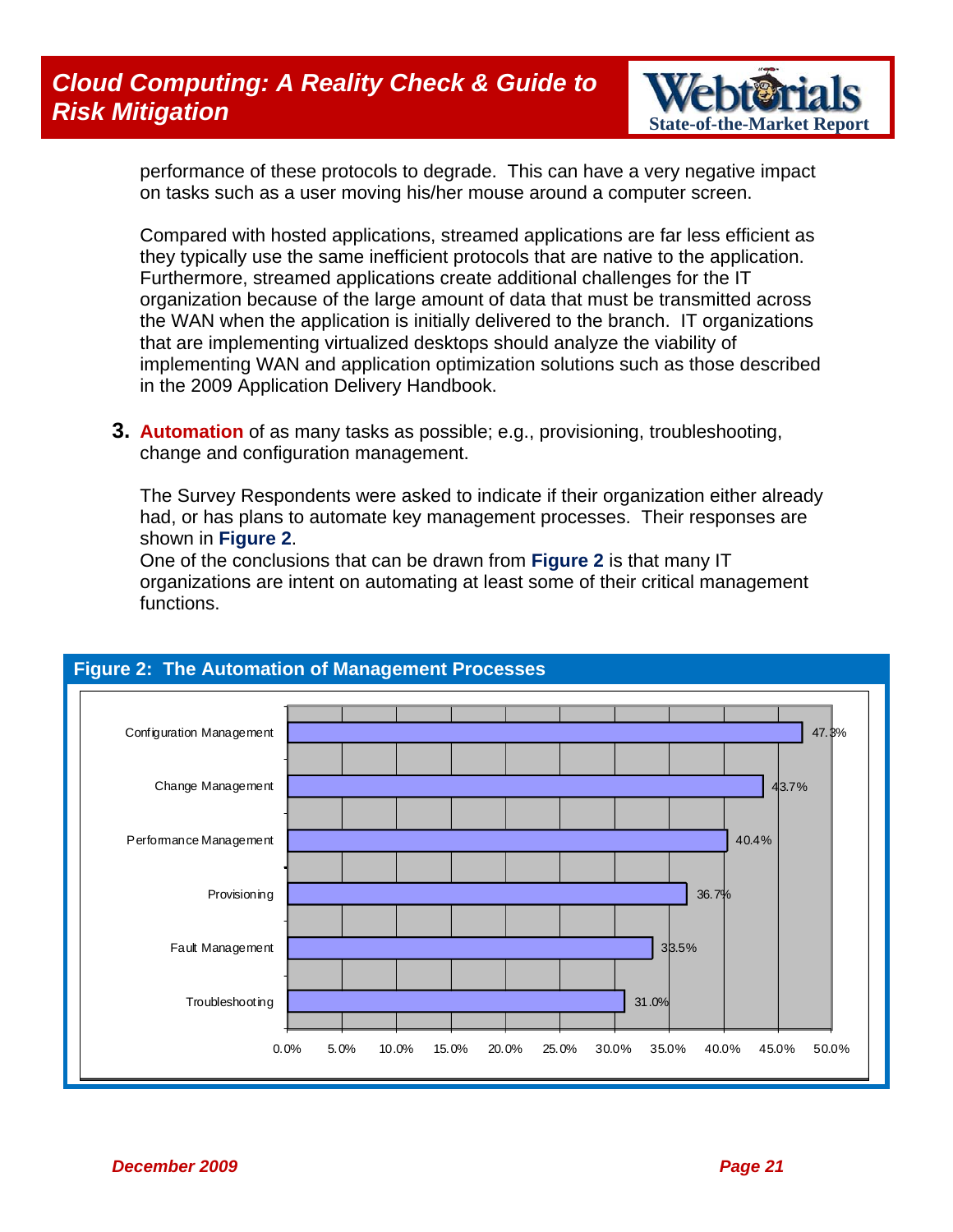

#### **Challenges and Risks:**

Automating management is challenging in part due to the sheer complexity of the task. That complexity results from the combination of the number and types of devices that require management; i.e., servers, switches, routers, intrusion detection systems, intrusion protection systems, firewalls, WAN optimization controllers and application delivery controllers. In addition, most environments are multi-vendor which further complicates the task of automation.

Automation can cause the IT organization to loose control of their IT resources. For example, as shown in Figure 2, many IT organizations either already have or soon will implement automated fault and performance management. The Interviewees, however, highlighted the fact that few IT organizations feel comfortable using tools to automatically remedy the problems identified by automated fault and performance management tools.

**4.** The **dynamic movement of IT resources** such as virtual machines (VMs).

As pointed out in *The Cloud Computing Guide,* the dynamic movement of IT resources is a key differentiator between what is currently referred to as cloud computing and previous waves of technology; e.g., time-sharing, virtualized mainframes and application service providers. IT organizations have shown significant interest in having the ability to dynamically move IT resources. For example, according to VMware<sup>[18](#page-21-0)</sup>, VMotion technology has been deployed in production by 70% of VMware customers. In some instances, IT organizations have installed a single VM on a physical server just because VMotion makes it easier for them to move the resources to another server.

#### **Challenges and Risks:**

Some of the obvious challenges associated with the dynamic movement of VMs is keeping track of where each VM is at each point in time, adjusting DNS so that users are directed to the appropriate VM, and avoiding VM sprawl. Another challenge is ensuring that the migrated VM retains the same security, storage access and QoS configurations and policies as it had previously. If some form of server load balancing is being performed, another challenge is to ensure that the server load balancer can account for the fact that one or more VMs have been moved. If an application firewall was protecting the VM prior to its being moved, an equivalent application firewall must be in place to protect the VM after it has been migrated. As mentioned, given the breadth of challenges associated with the dynamic movement of VMs, it is very likely that over the next two years that there will be interoperability

<span id="page-21-0"></span> $\overline{a}$ <sup>18</sup> <http://www.vmware.com/products/vmotion/>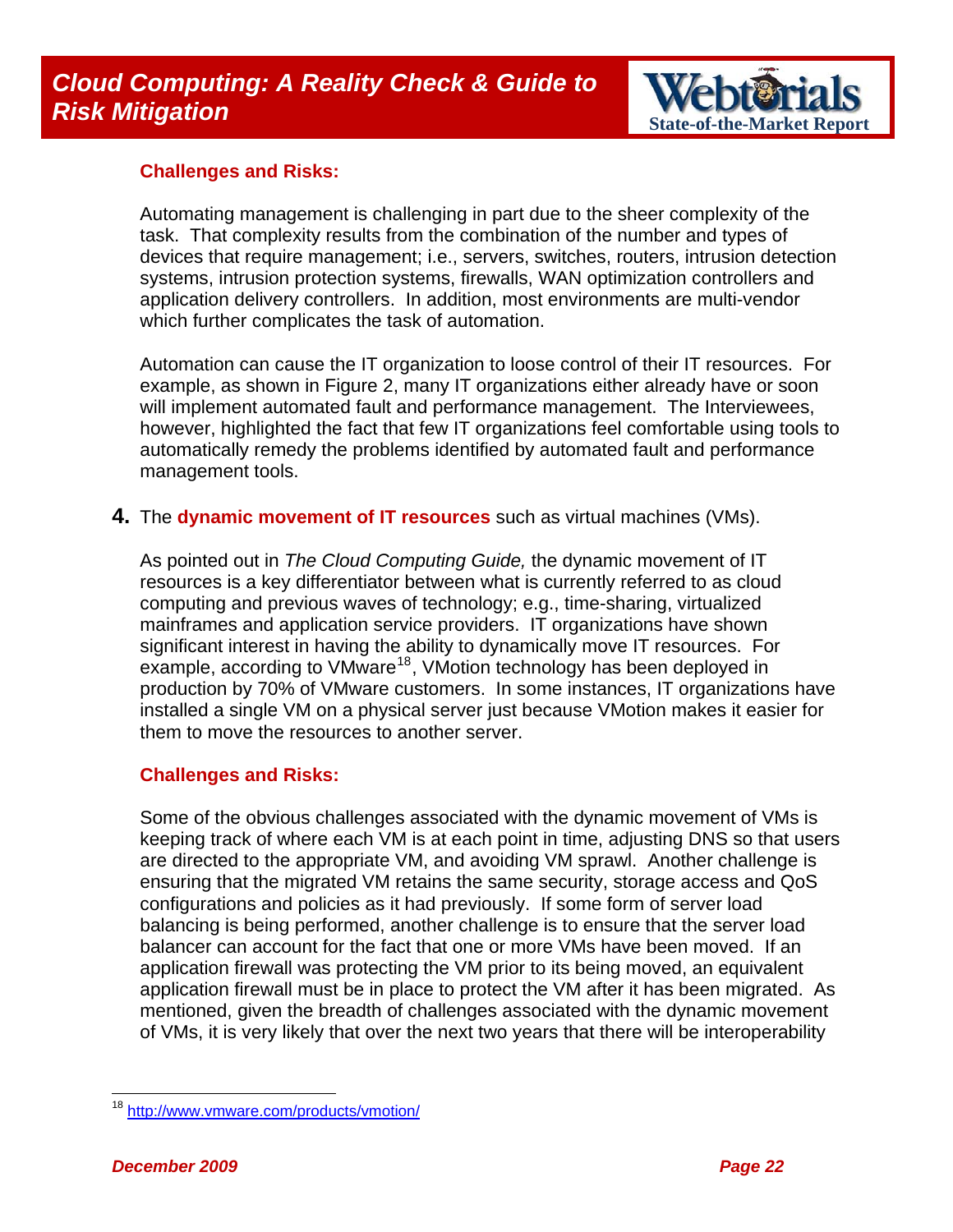

issues associated with dynamically moving a VM between disparate environments; i.e., VMWare and Microsoft.

**5.** Heavy reliance on the **Internet**.

The Survey Respondents were asked to indicate the percentage of their company's WAN traffic that supports business critical applications that currently transits the Internet and the percentage that they expect will transit the Internet a year from now. Their responses showed a significant shift in the use of the Internet. For example, only a quarter of The Survey Respondents indicated that today the majority of their business critical applications transit the Internet. However, almost a half of The Survey Respondents indicated that in a year the majority of their business critical applications transit the Internet.

#### **Challenges and Risks:**

Virtually all companies currently make use of the Internet to reduce cost, reduce the amount of time and effort it takes to deploy a new solution, and extend access to a wider range of resources and users. There are several factors, however, that can impact the performance of the Internet. This includes the:

- Performance bottlenecks at peering points
- TCP slow start algorithm
- TCP retransmission timeout parameter
- Border Gateway Protocol's ignorance of performance when choosing a route

The poor performance of the Internet can result in unacceptable application performance. As will be discussed in the section of this report entitled cloud networking, many IT organizations will use a WAN service other than the Internet to access cloud computing services.

**6. Self-service** allows end users to access IT resources without the IT organization being an intermediary.

This concept is often linked with usage sensitive chargeback (see below) an approach that is sometimes referred to as pay-as-you-go. Virtually all CCSPs offer some level of self-service, typically by providing a portal interface that enables users to provision, de-provision or reconfigure resources such as servers, firewalls and storage. To date the typical IT organization has not aggressively deployed selfservice functionality.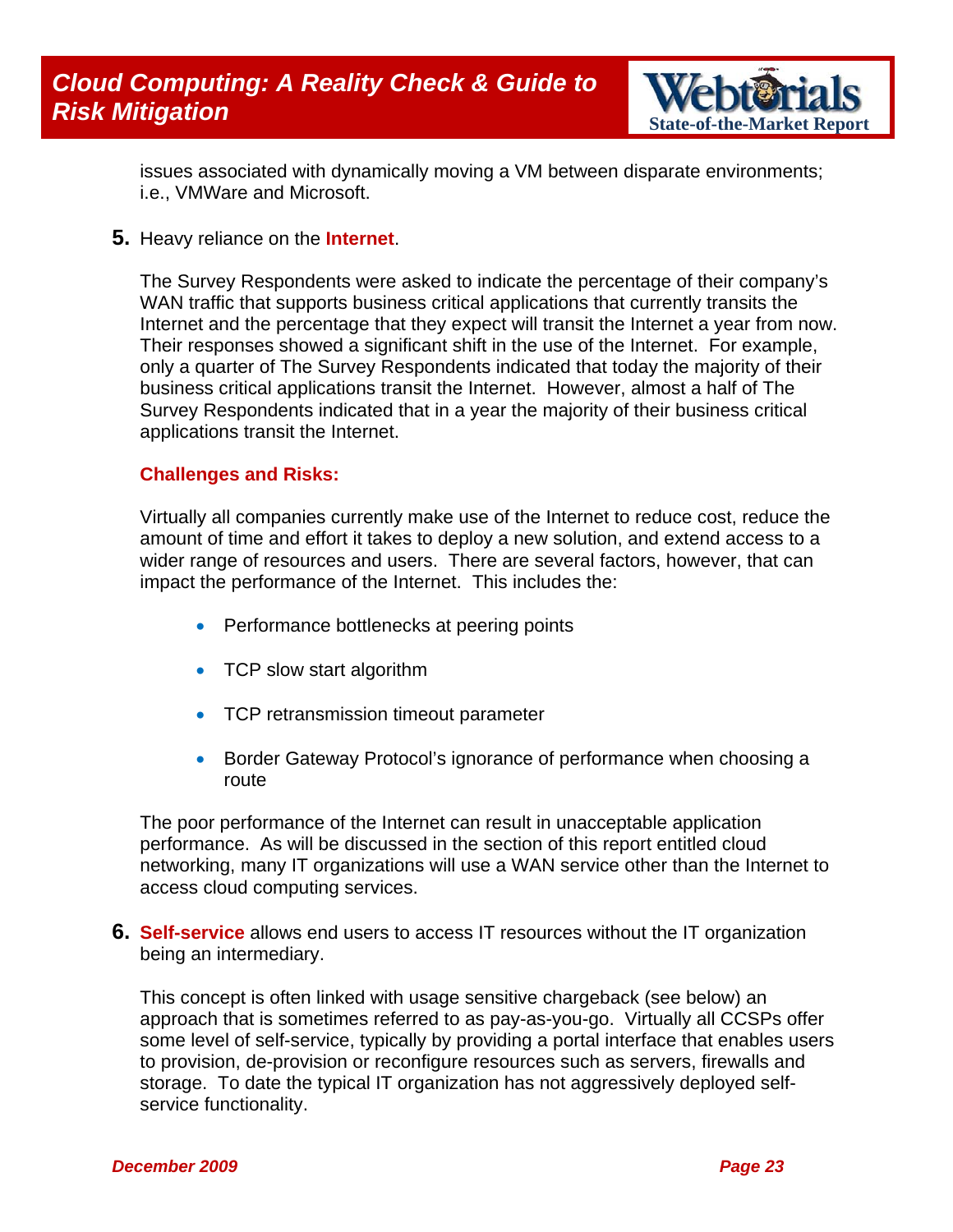

#### **Challenges and Risks:**

Some of the risks associated with allowing end users self-service capability with CCSP solutions include:

- Loosing control over the cost of the CCSP solutions
- Sensitive data being put in the hands of third parties
- Integration issues between the CCSP provided services and the services provided by the IT organization

If IT organizations provide self-service functionality to internal resources they potentially loose control over the use of those resources. This use of self-service can drive up cost and make it difficult to plan and manage the IT resources. However, IT organizations that don't provide self-service to internal resources run the risk of being bypassed by internal users who find that it is easier and faster to acquire IT services from a CCSP than it is to acquire services from their IT organization.

#### **7. Usage Sensitive Chargeback** - often referred to as pay-as-you-go.

The typical CCSP charges for the use of its resources on some type of usage sensitive basis. In many cases, this usage sensitive pricing is done at a granular level. For example, Rackspace<sup>[19](#page-23-0)</sup> provides VMs and charges for them on an hourly basis. However, the pricing of many other CCSPs is notably less granular. For example, Salesforce.com charges a fix fee per user/per month for the use of its CRM solutions and Google charges a fixed fee per user/per year for usage of Google Apps.

#### **Challenges and Risks:**

Today only about 20% of IT organizations make broad use of usage sensitive chargeback, whether that is for IT resources provided directly by the organization or for IT resources acquired from a third party. Traditionally IT organizations have only implemented usage sensitive chargeback in those situations where it would change user behavior in ways that reduce cost and where it fits with the company's culture. The fit with corporate culture is critical because as is often stated, *culture eats strategy for breakfast<sup>[20](#page-23-1)</sup>*. Throughout this report that phrase is used to drive home the concept that if the organizational culture is not aligned with any component of a

<span id="page-23-1"></span><span id="page-23-0"></span>[www.rackspacecloud.com](http://www.rackspacecloud.com/)<br>[http://workingsmarter.typepad.com/my\\_weblog/2006/01/culture\\_eats\\_st.html](http://workingsmarter.typepad.com/my_weblog/2006/01/culture_eats_st.html)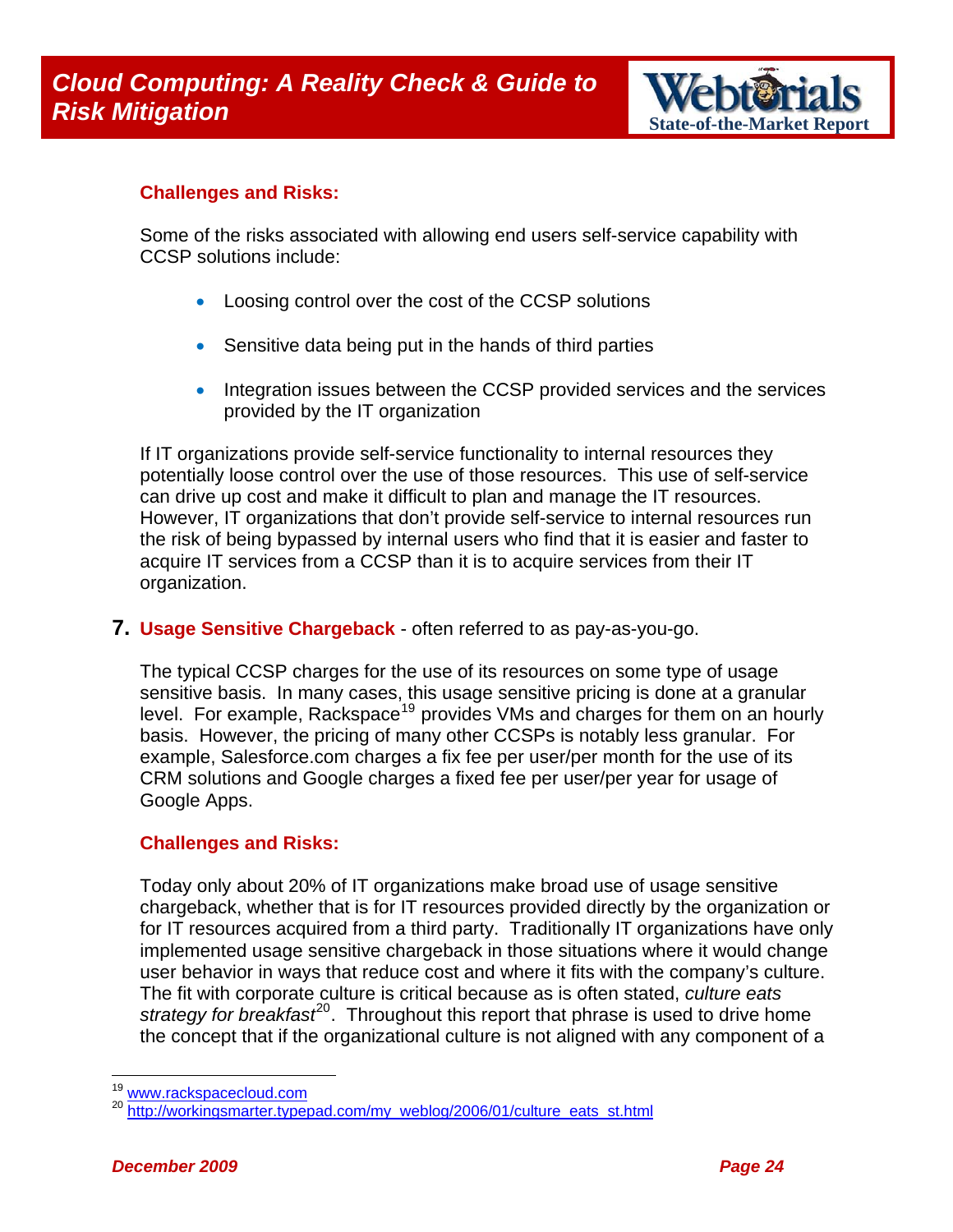### *Cloud Computing: A Reality Check & Guide to*  **Risk Mitigation** *State-of-the-Market Report* $S$  **State-of-the-Market Report**



cloud computing strategy, that component of the cloud computing strategy will likely be less than successful.

Another impediment to the broader use of usage sensitive chargeback is that in order for an IT organization to effectively implement usage sensitive chargeback at a granular level, the organization has to help each business unit (BU) budget for their use of IT resources. The IT organization also needs the capability to bill the BU in ways that make sense to them and be able to present to them ways that they can save money. This adds a lot of overhead that can only be justified if indeed this form of chargeback significantly lowers cost.

It is highly unlikely that many IT organizations will significantly increase their use of usage sensitive chargeback, particularly at a granular level, over the next two years.

**8. Simplification** of the services provided by IT.

In a recent article<sup>[21](#page-24-0)</sup>, Geir Ramleth the CIO of Bechtel stated that he benchmarked his organization against some Internet-based companies. According to that article, "Bechtel operates 230 applications, and it runs 3.5 versions per application. That means it maintains approximately 800 applications at any given time. 'When you look at Salesforce.com, not only are they running one application, but they are running one version and they are only running it in one location,' Ramleth says." Neither Bechtel nor any other IT organization will be able to fundamentally reduce the cost of providing IT services if it continues to offer a complex set of services.

#### **Challenges and Risks:**

Overall, seventy percent of The Survey Respondents indicated that their organization currently provides a complex set of service offerings. It was not surprising to see that as a general rule, the larger the company was, the more likely they were to be providing a complex set of services.

Adopting a simpler model of IT service offerings requires significant discussion and negotiation between an organization's CIO and the organization's key business and functional managers. Similar to the situation with usage sensitive chargeback, the success of these discussions depends in large part on the corporate culture. For example, within some organizations there are powerful business and functional managers who have become accustomed to having IT solutions customized for their needs.

As a general rule, corporate culture changes slowly. As such, it is reasonable to expect that there will be at best a very modest reduction in the complexity of the

<span id="page-24-0"></span> $\overline{a}$ <sup>21</sup> The Google-ization of Bechtel, Carolyn Duffy Marsan, Network World, October 28, 2008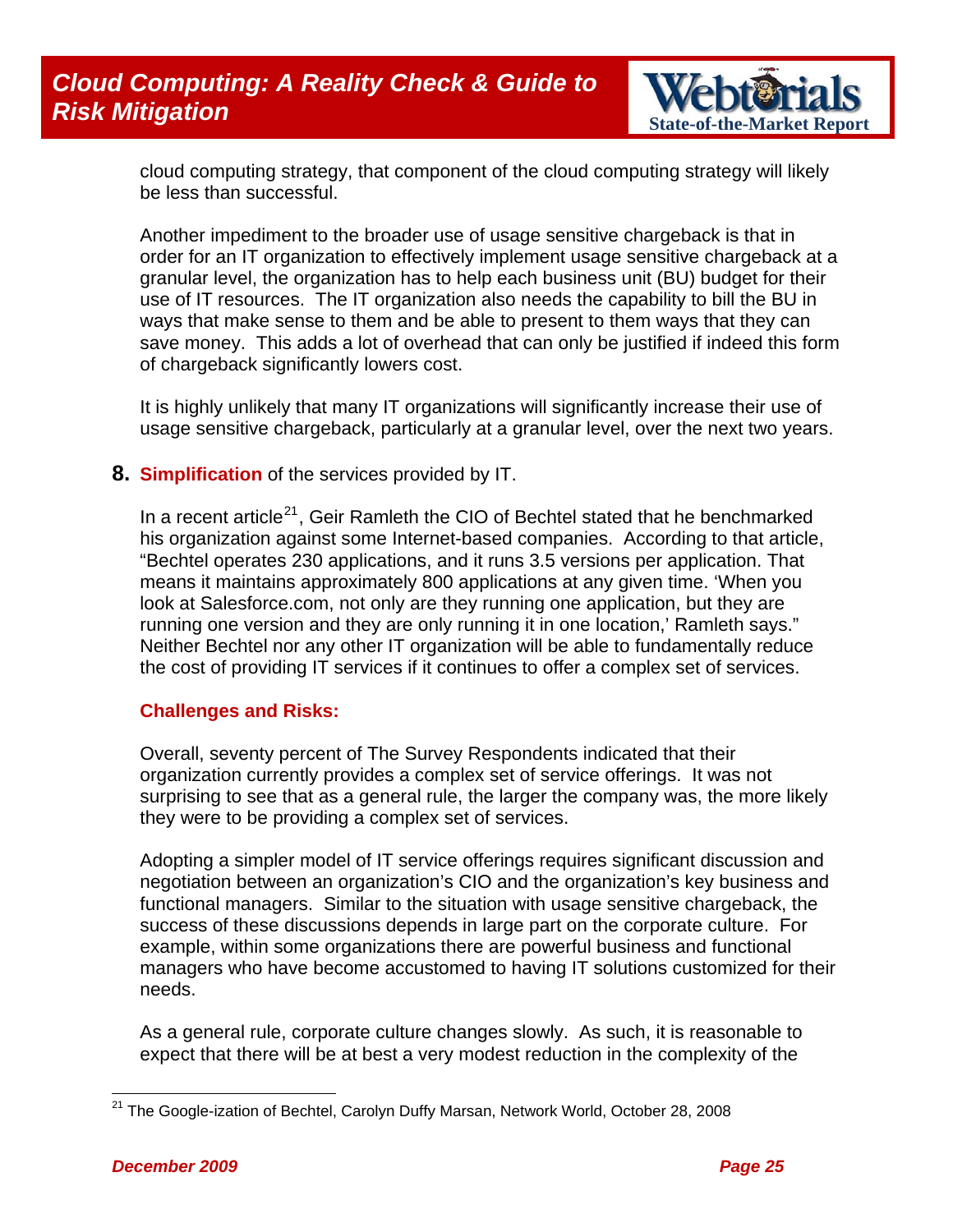

services that IT organizations provide to their users over the next two years. That view is reflected by The Survey Respondents as almost sixty percent of them indicated that they believed that in two years their IT organization would still be providing a complex set of service offerings.

The interest in offering a simpler set of service offerings, however, was not uniform across the survey base. Companies with one thousand or more employees generally expressed their interest in offering a simpler set of service offering while companies that had fewer than one thousand employees often stated their interest in offering a more complex set of service offerings.

#### **9. Standardization of the IT infrastructure**

Complexity drives up cost and reduces agility and elasticity. As such, complexity is the antithesis of cloud computing. One source of complexity is having multiple suppliers of equipment such as switches and routers, as well as having multiple operating systems (i.e., Linux, Windows, Solaris), or even multiple versions of the same network operating system such as IOS.

Overall, fifty percent of The Survey Respondents indicated that their organization currently has a complex infrastructure. It was somewhat surprising to see that companies with fewer than one thousand employees were at least as likely as larger companies were to indicate that they had a complex infrastructure.

#### **Challenges and Risks:**

Unlike simplification, the decision so standardize the IT infrastructure resides largely within the IT organization. One of the risks associated with standardization is that it can eliminate competition between vendors and hence a standardized infrastructure can potentially result in higher costs and/or reduced service. Standardization can also make it difficult for an IT organization to support third party software that requires functionality such as a non-standard server and/or operating system.

Standardization also takes time. For example, even if an IT organization decided to standardize on a given type of server, the organization would most likely not immediately swap out all of their existing servers. Rather, they would replace their existing servers on their normal replacement schedule for servers. This is also an instance where *culture eats strategy for breakfast* as the rank and file of most IT organizations could resist standardization in part because of the allegiance they feel to a given technology or vendor.

Because of these factors, it is reasonable to expect that there will be at best a modest reduction in the complexity of the typical IT infrastructure over the next two years. That view is reflected by The Survey Respondents as forty-two percent of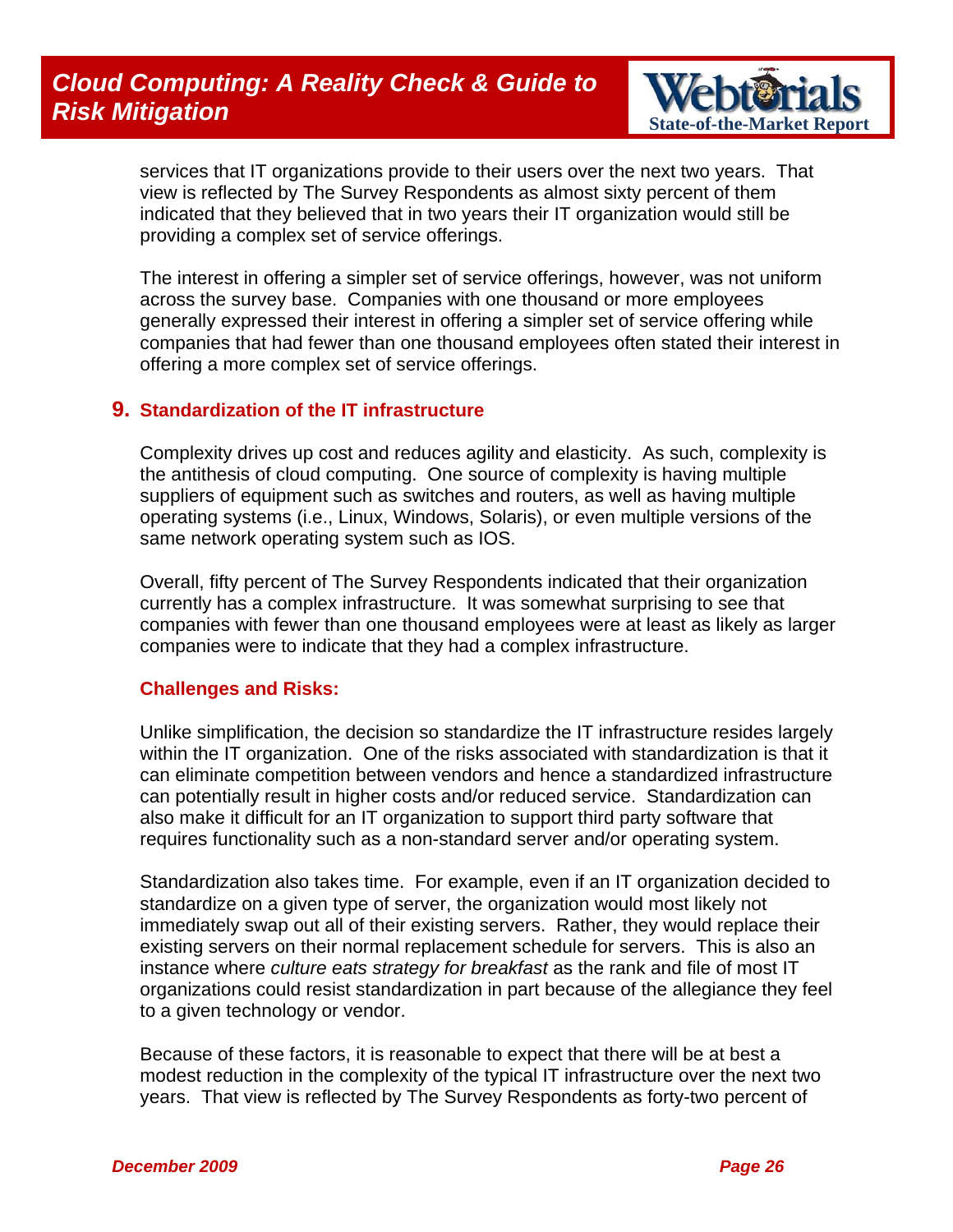

them indicated that they believed that in two years their IT organization would still be supporting a complex IT infrastructure. Similar to the situation with the simplification of IT services, the interest in implementing a simpler IT infrastructure was not uniform across the survey base. Companies with more than fifty thousand employees were much more likely to indicate that their IT infrastructure would be simplified in two years that were other companies.

**10. Technology convergence**. Cisco recently announced its Unified Computing System<sup>[22](#page-26-0)</sup> (UCS) and HP announced its BladeSystem Matrix<sup>23</sup>. These systems enable the convergence of technologies such as servers, networks, storage (or storage access) and virtualization.

#### **Challenges and Risks:**

Both Cisco and HP have stated that the value proposition of this new class of product is to lower cost and improve the elasticity of the data center infrastructure – key components of a cloud computing strategy. While this class of solution is appealing, the responses of The Survey Respondents indicated that over the next two years, this class of product will only be deployed by a small set of early adopters.

Most IT organizations will avoid this class of product due to a set of general concerns about version one of any new product combined with concerns about managing the converged systems and relying too much on a single vendor. In addition, *culture eats strategy for breakfast* as many IT organizations would at least initially resist this class of product as it blurs some traditional organizational boundaries.

**11.** The development of **standards** to enable, among other things, the federation of disparate cloud computing infrastructures with one another (see below).

There are a number of cloud computing standards efforts currently underway. One such effort is driven by the OGF Open Cloud Computing Interface Working Group<sup>[24](#page-26-2)</sup>. This group, which was founded in March 2009, is attempting to develop an API specification for remote management of a cloud computing infrastructure. The group's charter states that this will allow for the development of interoperable tools for common tasks including deployment, autonomic scaling and monitoring. The charter further states that the scope of the specification will be all of the high level functionality required for the life-cycle management of virtual machines (or workloads) running on virtualization technologies supporting service elasticity.

<span id="page-26-1"></span><span id="page-26-0"></span> $22 \frac{\text{http://newsroom.cisco.com/dlls/2009/prod 031609.html}}{\text{http://www.hp.com/hpinfo/newsroom/press/2009/090420c.html}}$  $22 \frac{\text{http://newsroom.cisco.com/dlls/2009/prod 031609.html}}{\text{http://www.hp.com/hpinfo/newsroom/press/2009/090420c.html}}$  $22 \frac{\text{http://newsroom.cisco.com/dlls/2009/prod 031609.html}}{\text{http://www.hp.com/hpinfo/newsroom/press/2009/090420c.html}}$   $23 \frac{\text{http://www.hp.com/hpinfo/newsroom/press/2009/090420c.html}}{\text{http://www.occi-wg.org/doku.php}}$  $23 \frac{\text{http://www.hp.com/hpinfo/newsroom/press/2009/090420c.html}}{\text{http://www.occi-wg.org/doku.php}}$  $23 \frac{\text{http://www.hp.com/hpinfo/newsroom/press/2009/090420c.html}}{\text{http://www.occi-wg.org/doku.php}}$ 

<span id="page-26-2"></span>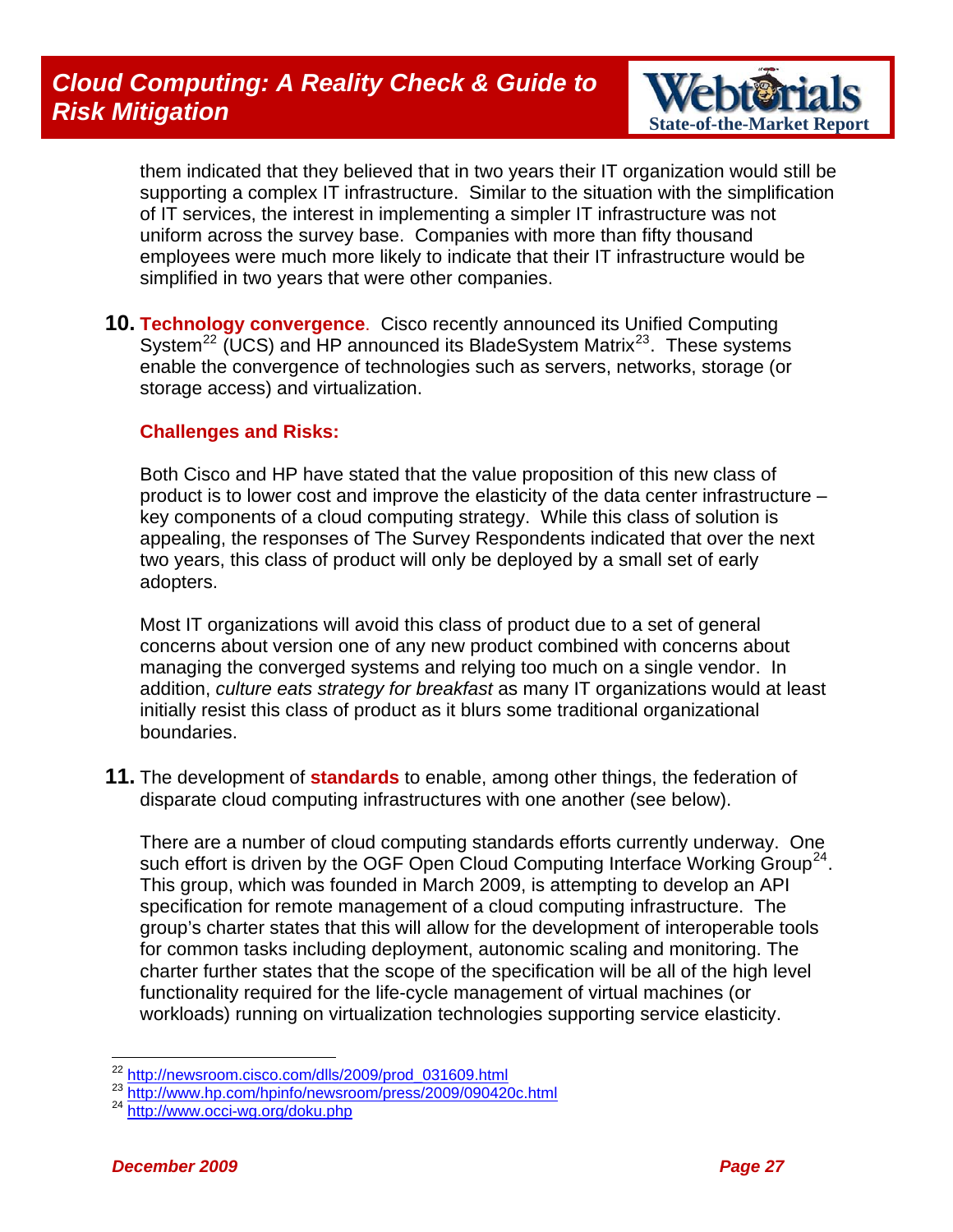

Another important group relative to the evolution of cloud computing is the Cloud Security Alliance<sup>[25](#page-27-0)</sup>. This is not a standards group but rather a group whose mission statement is to "Promote the use of best practices for providing security assurance within Cloud Computing, and provide education on the uses of Cloud Computing to help secure all other forms of computing." One of the documents produced by this group<sup>[26](#page-27-1)</sup> provides security guidance for what the group considers to be critical areas of focus in cloud computing.

#### **Challenges and Risks:**

Standards development is a lengthy process  $27$  that typically results in a standard that represents the least common denominator in terms of the functionality on which the participants on the standards committee can agree. Over the next two years, few standards with any significant impact relative to cloud computing will be widely deployed.

It is, however, quite likely that some products will be brought to market to fill the standards vacuum. For example, it is reasonable to believe that a product that helps to bridge the gap between the VMWare environment and the Microsoft environment may well come to market sometime in the next two years. If successful, this product could become a de facto standard for interconnecting those environments.

**12.** The **federation** of disparate cloud computing infrastructures with one another.

#### **Challenges and Risks:**

Federation is accomplished by interconnecting the individual management infrastructures and it allows cloud resources to be shared. One way this can be accomplished is through the use of standards. However, as noted above, over the next two years few standards with any significant impact relative to cloud computing will be widely deployed.

Another way this can be accomplished is when the products that support cloud computing support multiple vendors. That does not tend to be the situation currently. For example, VMware recently announced its next generation of cloud computing operating system vsphere4<sup>[28](#page-27-3)</sup>. Unfortunately, vsphere4 only manages VMware machines.

<sup>&</sup>lt;sup>25</sup> http://www.cloudsecurityalliance.org/

<span id="page-27-1"></span><span id="page-27-0"></span><sup>&</sup>lt;sup>26</sup> [http://www.scribd.com/doc/15055401/Security-Guidance-for-Critical-Areas-of-Focus-in-Cloud-](http://www.scribd.com/doc/15055401/Security-Guidance-for-Critical-Areas-of-Focus-in-Cloud-Computing) $Computing  
<sub>27</sub>  $\frac{1}{T}$$  $Computing  
<sub>27</sub>  $\frac{1}{T}$$  $Computing  
<sub>27</sub>  $\frac{1}{T}$$ </u>

<span id="page-27-2"></span>The Mandate for SIP to be Interoperable,

<http://www.networkworld.com/newsletters/frame/2008/072108wan2.html>

<span id="page-27-3"></span><sup>28</sup> [http://searchservervirtualization.techtarget.com/news/article/0,289142,sid94\\_gci1354214,00.html](http://searchservervirtualization.techtarget.com/news/article/0,289142,sid94_gci1354214,00.html)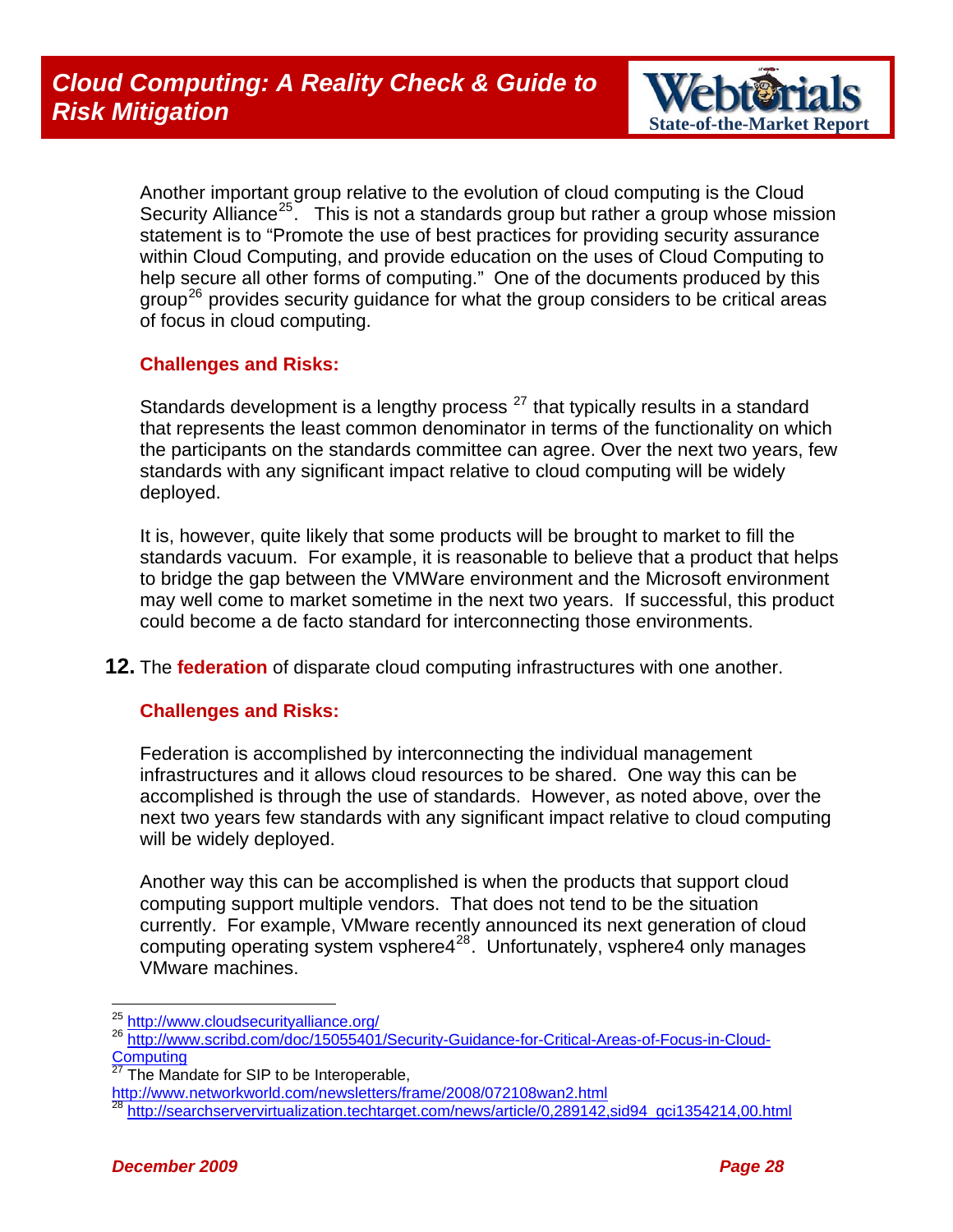

<span id="page-28-0"></span>A third way this can be accomplished is, as discussed, through the use of a product whose enabling technology acts as a de facto standard. A fourth way is if the disparate cloud computing infrastructures have a common technology and vendor base. Over the next two years, these last two approaches are the most likely ways that federation of disparate cloud computing infrastructures will occur.

### **Other Impediments to the Broad Deployment of Cloud Computing**

### **Cloud Networking**

#### *LAN*

The deployment of cloud computing introduces new challenges relative to the data center LAN. Some of these challenges are driven by:

- The demands and constraints associated with the dynamic movement of VMs between physical servers. Typically port configurations are physically tied to a switch and require manual intervention to re-bind the port configuration to a new switch when a VM is moved to a new physical server. The management capabilities of at least the first generation of virtual switches (vSwitches) that resided inside of a virtualized server were rudimentary. In addition, the traditional multi-tier LAN architecture (i.e., access, distribution, core) can create bottlenecks that negatively impact the ability to dynamically move compute resources between physical servers. As a result, many LAN vendors are recommending that the data center LAN of tomorrow should have fewer tiers than the traditional data center LAN. Some vendors are suggesting that IT organizations adopt a flat, Layer 2 data center LAN.
- The need for both Storage-as-a-Service providers who provide cloud storage APIs, as well as enterprise IT organizations who want to expose their data to a range or applications, to have fast, reliable access to a range of storage media types through a range of access protocols.
- The deployment of a next generation of data warehousing and large-scale analytics processing software from companies such as [Greenplum.](http://www.greenplum.com/) The data center LAN that interconnects the data storage and data processing layers needs to be non-blocking and have sub-microsecond latency. It also needs to be able to scale dramatically without complex network redesign and implementation.

Another trend impacting data center LANs is the convergence of block-level storage and data traffic over a common 10 GbE data center switching fabric. The unified fabric offers significant cost savings in multiple areas including converged network adapters on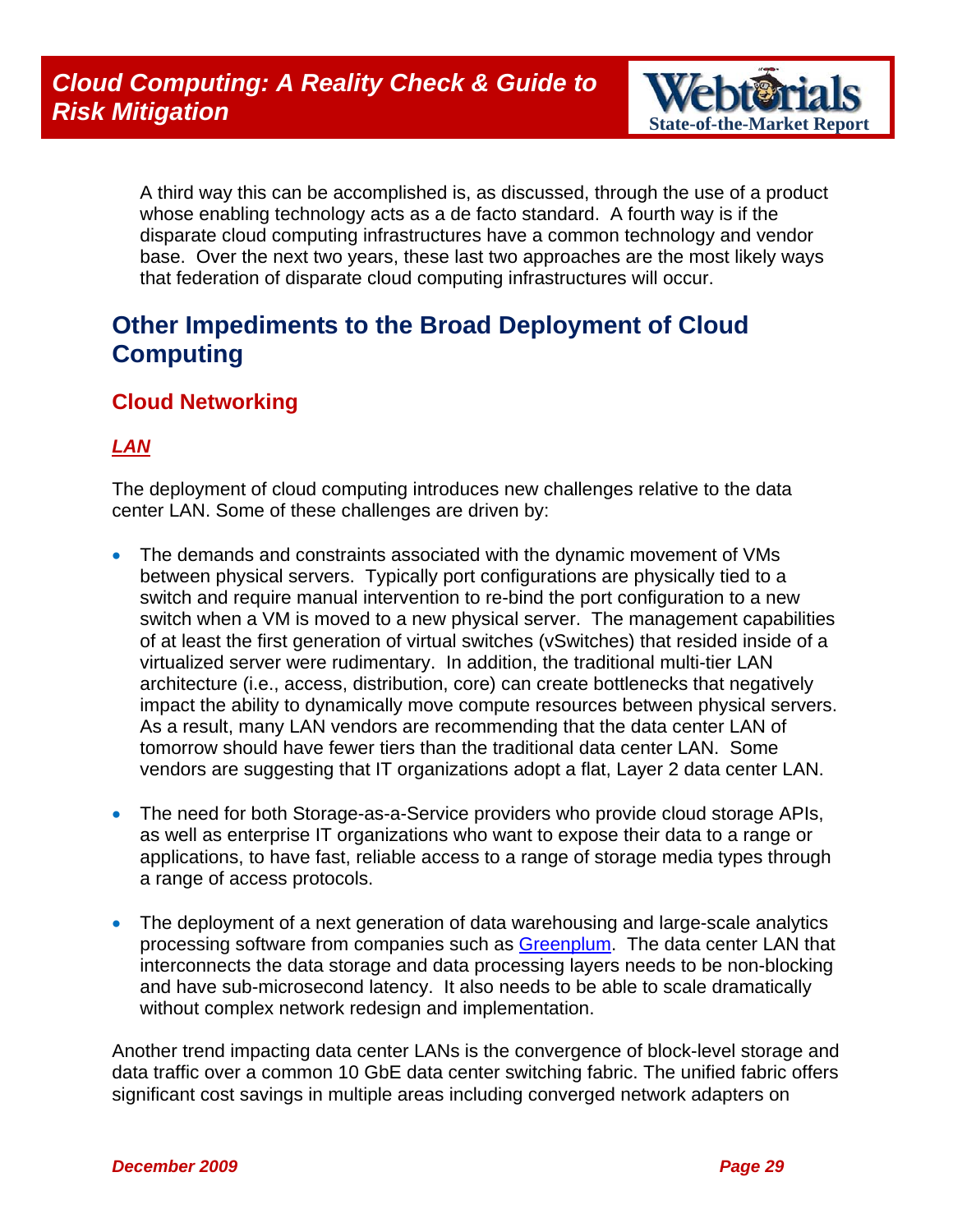### *Cloud Computing: A Reality Check & Guide to*  **Risk Mitigation** *State-of-the-Market Report in the State-of-the-Market Report* $S$



servers and reductions in rack space, power and cooling capacity, cabling, and network management overhead. In order to emulate the lossless behavior of a Fibre Channel (FC) SAN, Ethernet needs enhanced flow control mechanisms that eliminate buffer overflows for high priority traffic flows, such as storage access flows.

Lossless Ethernet will make iSCSI SANs based on 10 GbE a more attractive alternative to Fibre Channel SANs. Lossless Ethernet will also play a key role in supporting Fibre Channel over Ethernet (FCoE) technology which will allow the installed base of Fibre Channel storage devices and SANs to be accessed by Ethernet-attached servers over the unified data center switching fabric.

To quantify the degree to which IT organization recognize these challenges and opportunities and are responding to them, The Survey Respondents were asked "Has your IT organization already redesigned, or within the next year will it redesign, its data center LAN in order to support cloud computing in general, and virtualized servers in particular?" Their responses are shown in **Table 3**.

| Table 3: Redesign of the Data Center LAN              |                     |                                            |                 |  |  |
|-------------------------------------------------------|---------------------|--------------------------------------------|-----------------|--|--|
|                                                       | <b>Already Have</b> | <b>Will Within the</b><br><b>Next Year</b> | <b>No Plans</b> |  |  |
| <b>Cloud Computing</b><br>in General                  | 28.6%               | 42.9%                                      | 28.6%           |  |  |
| <b>Virtualized</b><br>Servers in<br><b>Particular</b> | 50.5%               | 30.7%                                      | 18.8%           |  |  |

The data in **Table 3** indicates that the vast majority of IT organizations are aware of the new challenges and opportunities relative to the data center LAN and either have already started to respond to those challenges, or intend to respond within a year.

The Survey Respondents that either already have, or soon will redesign their data center LAN, indicated that the following, in descending order of importance, are their most important design goals:

- Guaranteed performance
- Scalability
- Effective and extensible management
- Self-healing resilience
- Low latency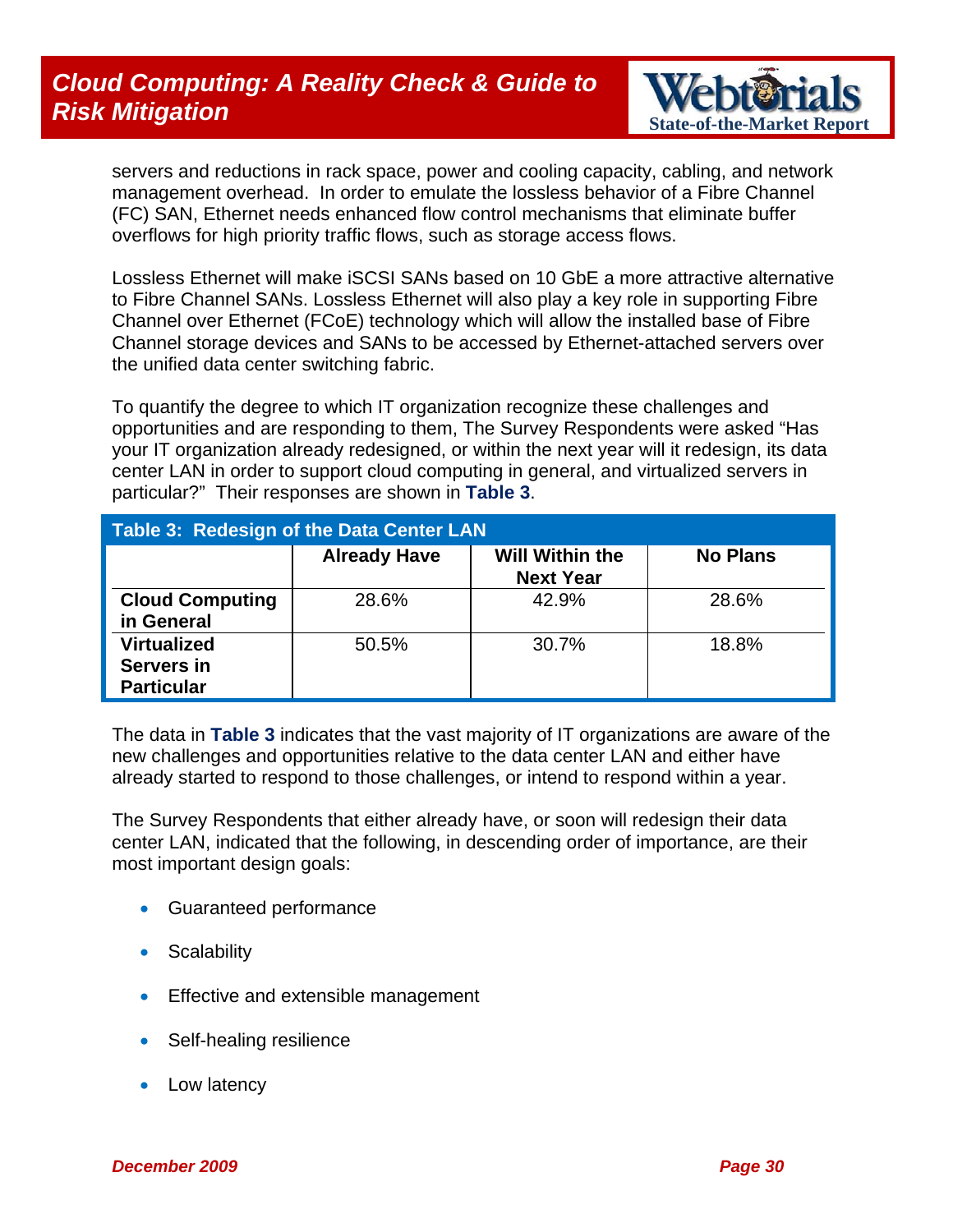

#### *WAN*

**Figure 3** depicts the typical n-tier application architecture that is commonly used by most IT organizations. Considering the three key impairments (delay, jitter, packet loss) that impact application performance, these impairments are far more likely to occur within the WAN than they are to occur in any other component of an n-tier application. As such, the performance of the WAN is the primary determinant of the overall performance of an n-tier application.

There is nothing about cloud computing that fundamentally changes the information flow in an n-tier application. For example, in a simple public or private cloud computing solution, the end user's traffic transits a LAN and a WAN before reaching the relevant data center. At the data center, the application delivery controller (ADC) may or may not be virtualized. The Web, application and database servers would most likely be running on VMs and would potentially utilize virtualization software from different providers. In a growing number of instances, the desktops will be virtualized.

In a more complex cloud computing solution, the end user accesses a broad set of services that are provided internally at one or more of their company's data centers as well as from one or more cloud computing service providers. Whereas in a traditional ntier application the WAN comes into play just once (connecting the enterprise LAN to the ADC), in a complex cloud computing solution, the WAN comes into play multiple times – supporting traffic between and amongst the users, the enterprise's data



center(s) and the data centers of the cloud computing service providers. Because of this, the performance of the WAN has more impact on the performance of a complex cloud computing solution than it does in a more traditional computing model.

In addition to representing the information flow in an n-tier application, **Figure 3** can also be viewed as depicting end users accessing a public cloud computing service from a CCSP such as Amazon using a Network Service Provider (NSP) such as Verizon. Looked at this way, Figure 3 highlights the three technology and management domains that comprise a public cloud computing services. Those domains being the enterprise, the NSP and the CCSP. The distinction, however, between an NSP and a CCSP can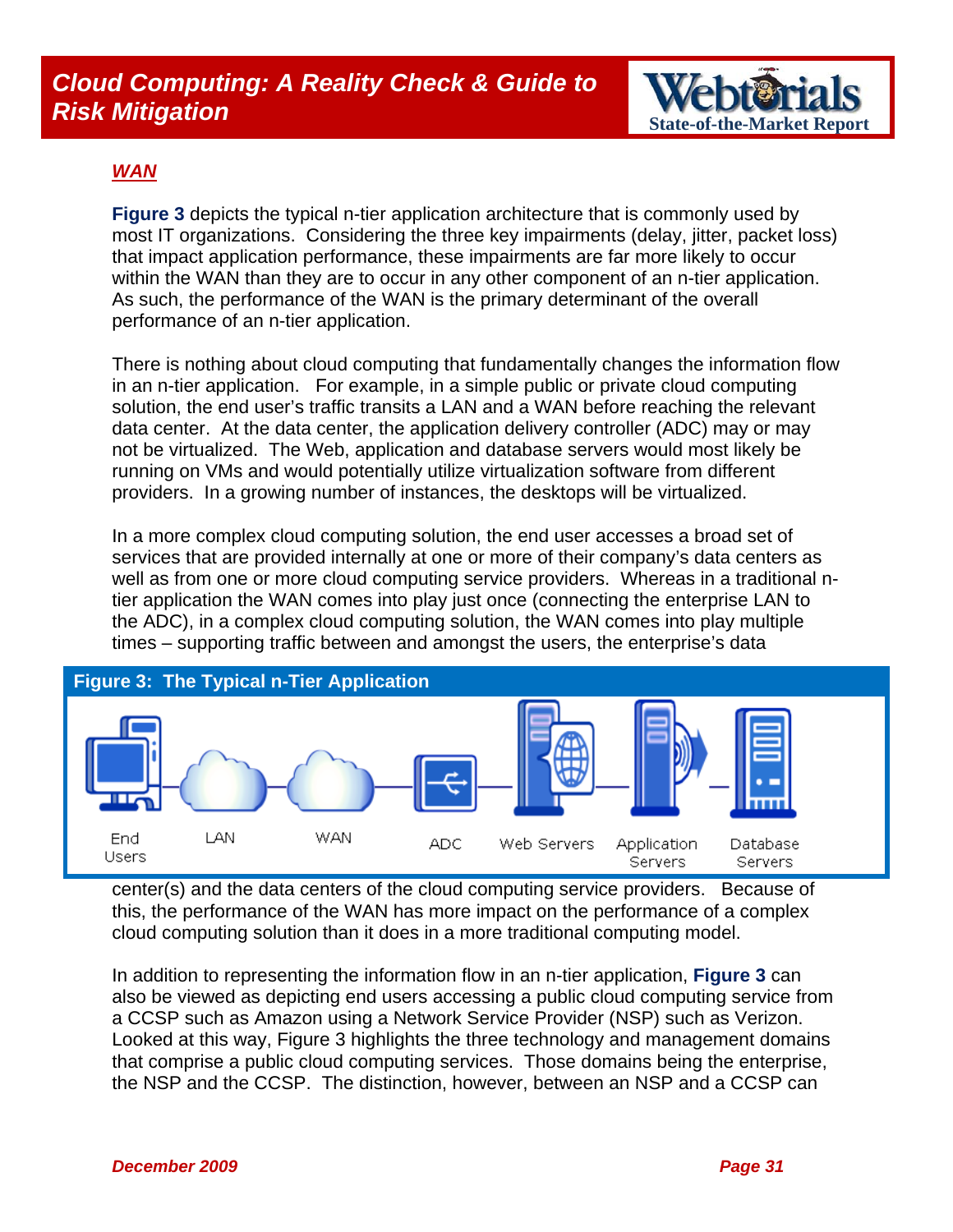### <span id="page-31-0"></span>*Cloud Computing: A Reality Check & Guide to*  **Risk Mitigation** *State-of-the-Market Report in the State-of-the-Market Report* $S$



become fuzzy. For example, in addition to being an NSP, Verizon is also a  $CCSP<sup>29</sup>$  $CCSP<sup>29</sup>$  $CCSP<sup>29</sup>$ . As such, it is possible that end users would use a WAN service provided by Verizon acting as an NSP to access an IaaS solution from Verizon acting as a CCSP.

Due to a variety of well-known issues (e.g., packet loss at peering points, BGP's inability to choose the path with the lowest delay, the TCP slow start algorithm) the Internet often exhibits performance problems. As such, the Internet is not always the most appropriate WAN service to use to access cloud computing solutions. The Survey Respondents were asked to indicate which WAN service they would most likely use when accessing public and private cloud computing services over the next year. Their responses are shown in **Table 4**.

| <b>Table 4: WAN Services to Access Cloud Computing Services</b> |                        |                                                            |                                                               |                                                                                                         |  |
|-----------------------------------------------------------------|------------------------|------------------------------------------------------------|---------------------------------------------------------------|---------------------------------------------------------------------------------------------------------|--|
|                                                                 | The<br><b>Internet</b> | An Internet<br>overlay from a<br>company such<br>as Akamai | A traditional<br><b>WAN service</b><br>such as<br><b>MPLS</b> | <b>WAN</b><br><b>Optimization</b><br>combined with a<br>traditional WAN<br>service; e.g.<br><b>MPLS</b> |  |
| <b>Public Cloud</b><br><b>Computing</b><br><b>Services</b>      | 57.1%                  | 9.0%                                                       | 19.5%                                                         | 14.3%                                                                                                   |  |
| <b>Private Cloud</b><br><b>Computing</b><br><b>Services</b>     | 28.8%                  | 4.0%                                                       | 30.4%                                                         | 36.8%                                                                                                   |  |

The data in **Table 4** indicates that IT organizations understand the limitations of the Internet relative to accessing cloud computing services. Some of the other conclusions that can be drawn from **Table 4** include:

- When accessing public cloud services, IT organizations are only somewhat more likely to use the Internet than they are to use other WAN services.
- When accessing private cloud services, IT organizations are notably more likely to use a WAN service other than the Internet than they are to use the Internet.

#### **Security and Confidentiality**

The Survey Respondents were asked to indicate which of a dozen potential issues concerned them the most relative to using public cloud computing services. By a very wide margin, the top two concerns were the security of their data and the confidentiality

<span id="page-31-1"></span><sup>&</sup>lt;sup>29</sup> [http://telephonyonline.com/business\\_services/news/verizon-cloud-computing-0603/](http://telephonyonline.com/business_services/news/verizon-cloud-computing-0603/)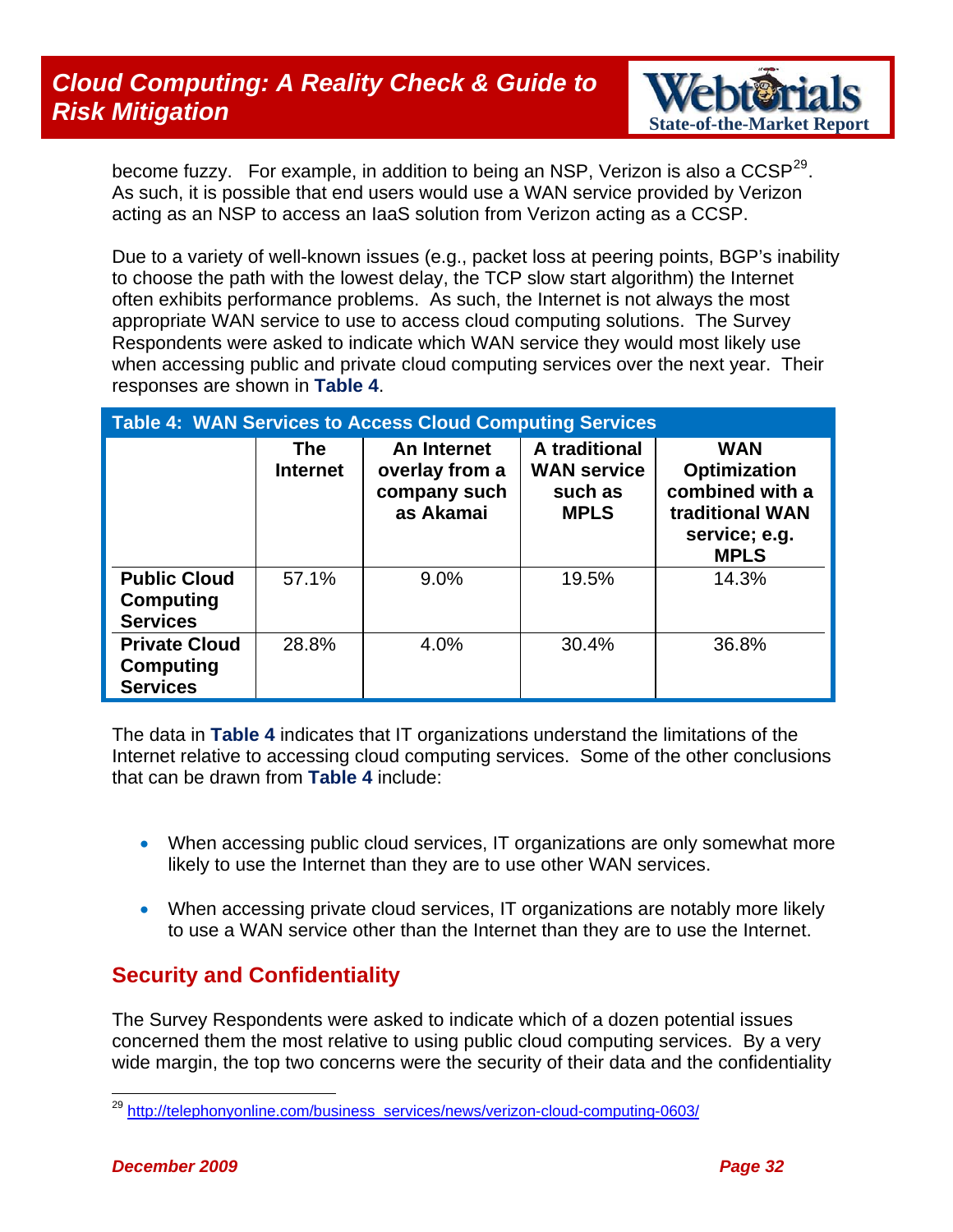### *Cloud Computing: A Reality Check & Guide to*  **Risk Mitigation** *State-of-the-Market Report in the State-of-the-Market Report* $S$



of their data. However, as pointed out by one of The Interviewees, the concern that The Survey Respondents expressed over the security and confidentiality of their data is somewhat in conflict with the fact that many organizations use Salesforce.com and hence already place confidential sales data in the hands of a CCSP. Another interviewee expressed his belief that IT professionals who do their personal shopping online, and hence put their credit card data in the hands of a third party, will quickly adapt and come to trust the security procedures of at least some CCSPs.

IT organizations that are interested in using a cloud computing solution must understand where their data will be hosted. If their data is hosted domestically, IT organizations should verify that their data will be hosted close to their users in order to minimize the impact of delay. If their data can or will be stored internationally, IT organizations should realize that some governments have a habit of snooping on international traffic, while some other governments (primarily in the European Union) have very strict data privacy rules. In all cases storing data internationally will tend to increase network delay and can lead to poor overall performance. This is another example of why the blithe statement made by many industry pundits that as part of cloud computing users neither know nor care about the mechanics of how the IT services are provided, is wrong. A very significant challenge, however, is validating where the IT organization's data actually is stored once it is given to a CCSP.

As a minimum, before adopting a public cloud computing solution, IT organizations need to understand what impact, if any, that action will have on their compliance requirements. In particular, the fact that an IT organization is using a CCSP provided solution does not mitigate the obligation of the IT organization to show their compliance with myriad regulations. Some of the regulations that were of concern to The Survey Respondents included the PCI Data Security Standard (PCI DSS), HIPAA, Office of Foreign Asset Control<sup>[30](#page-32-0)</sup> Compliance and the Family Educational Rights and Privacy Act  $(FERPA)^{31}$  $(FERPA)^{31}$  $(FERPA)^{31}$ .

Before adopting a public cloud computing solution, IT organizations need to identify what impact the adoption of these solutions will have on its existing security issues. For example, for the second straight year, Deloitte reports<sup>[32](#page-32-2)</sup> that excessive access rights<sup>33</sup> is the top audit finding. If a company is going to use a business critical application from a SaaS provider it needs to understand both its role and the role of the SaaS provider relative to preventing excessive access rights to that application. In addition, it is possible for IT organizations to use a SaaS provider such as Cloud Compliance<sup>[34](#page-32-4)</sup> to

 $\overline{a}$ 

<span id="page-32-3"></span><span id="page-32-2"></span>

<span id="page-32-1"></span><span id="page-32-0"></span><sup>&</sup>lt;sup>30</sup> <http://terrorism.about.com/od/beingprepared/tp/OFACCompliance.htm><br>
<sup>31</sup> <http://www.ed.gov/policy/gen/guid/fpco/ferpa/index.html><br>
<sup>32</sup> <http://www.cloud-compliance.com/blog/bid/27055/Excessive-Access-Rights><br>
<sup>33</sup> Excess business justification for why they need access

<span id="page-32-4"></span><http://www.cloud-compliance.com/>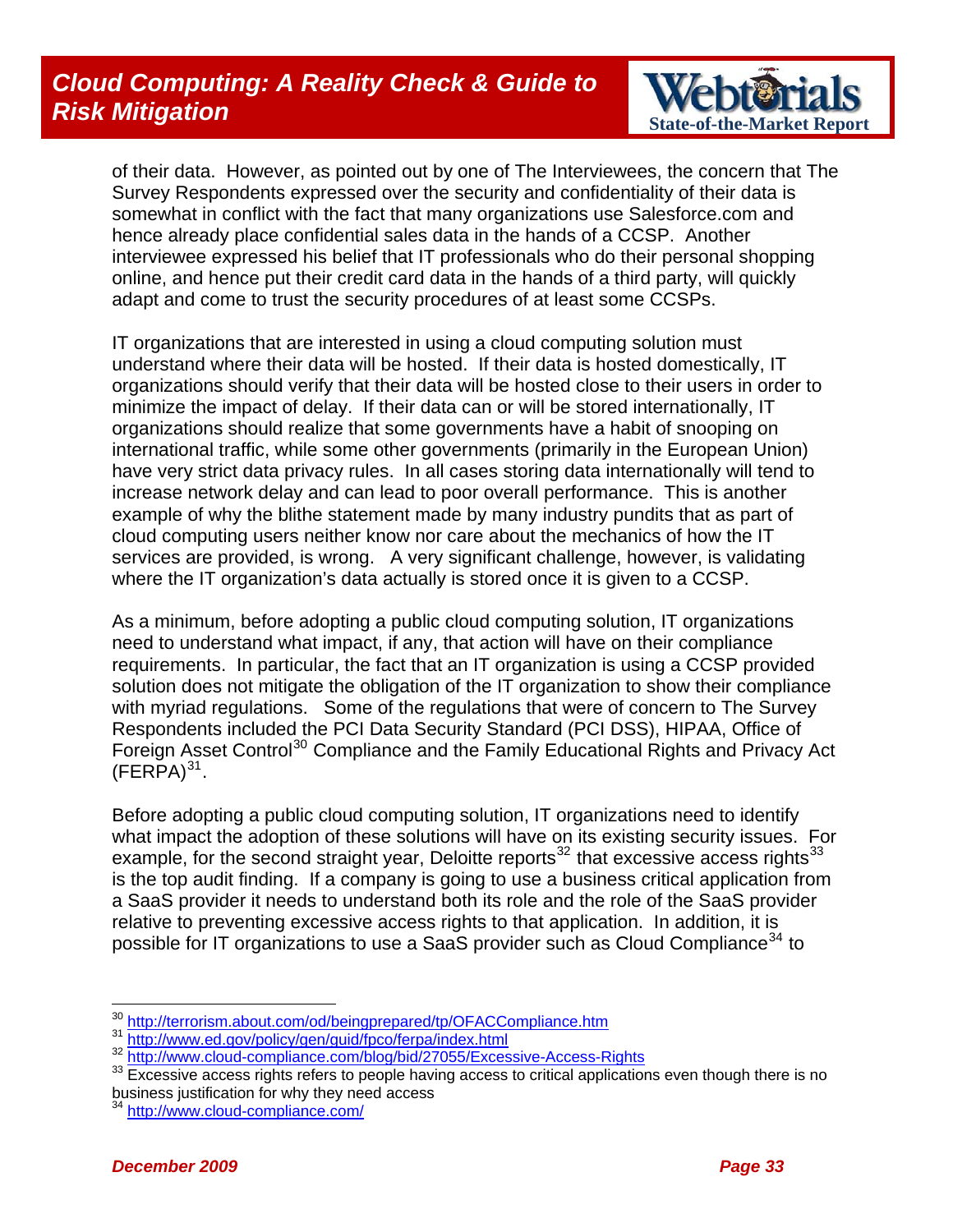

prevent excessive access rights relative to the applications provided directly by the IT organization.

Before adopting a cloud computing solution, IT organizations need to do a thorough assessment of the CCSP's security and confidentiality policies and capabilities. This includes determining:

- Whether or not the CCSP undergoes regular third party risk assessment audits and will make the results of those audits available to both existing and potential customers.
- Whether or not the CCSP can meet the same security audits as can the IT organization that is using the CCSP's services.
- The encryption capabilities that the CCSP provides.
- The degree to which the CCSP follows well established guidelines such as the Federal Information Security Management Act (FISMA)<sup>[35](#page-33-0)</sup> or National Institute of Science and Technology (NIST) guidelines.
- Whether or not the CCSP has SAS 70 Type II security certification.
- Whether or not it is possible to dictate in which countries the data will be stored.
- Whether or not it is possible to validate where the data is actually stored?
- The tools and processes that the CCSP has implemented to avoid unauthorized access to confidential data.
- Whether or not the CCSP informs the IT organization when someone accesses their data.
- What impact using the CCSP will have on existing security issues such as excessive access rights.
- The degree to which the CCSP has the right and/or intention to make some use of the data provided to it by the IT organization; e.g., analyzing it to target potential customers or to identify market trends.
- The CCSP's policies and procedures relative to data recovery.

<span id="page-33-0"></span><sup>&</sup>lt;sup>35</sup> <http://iase.disa.mil/fisma/index.html>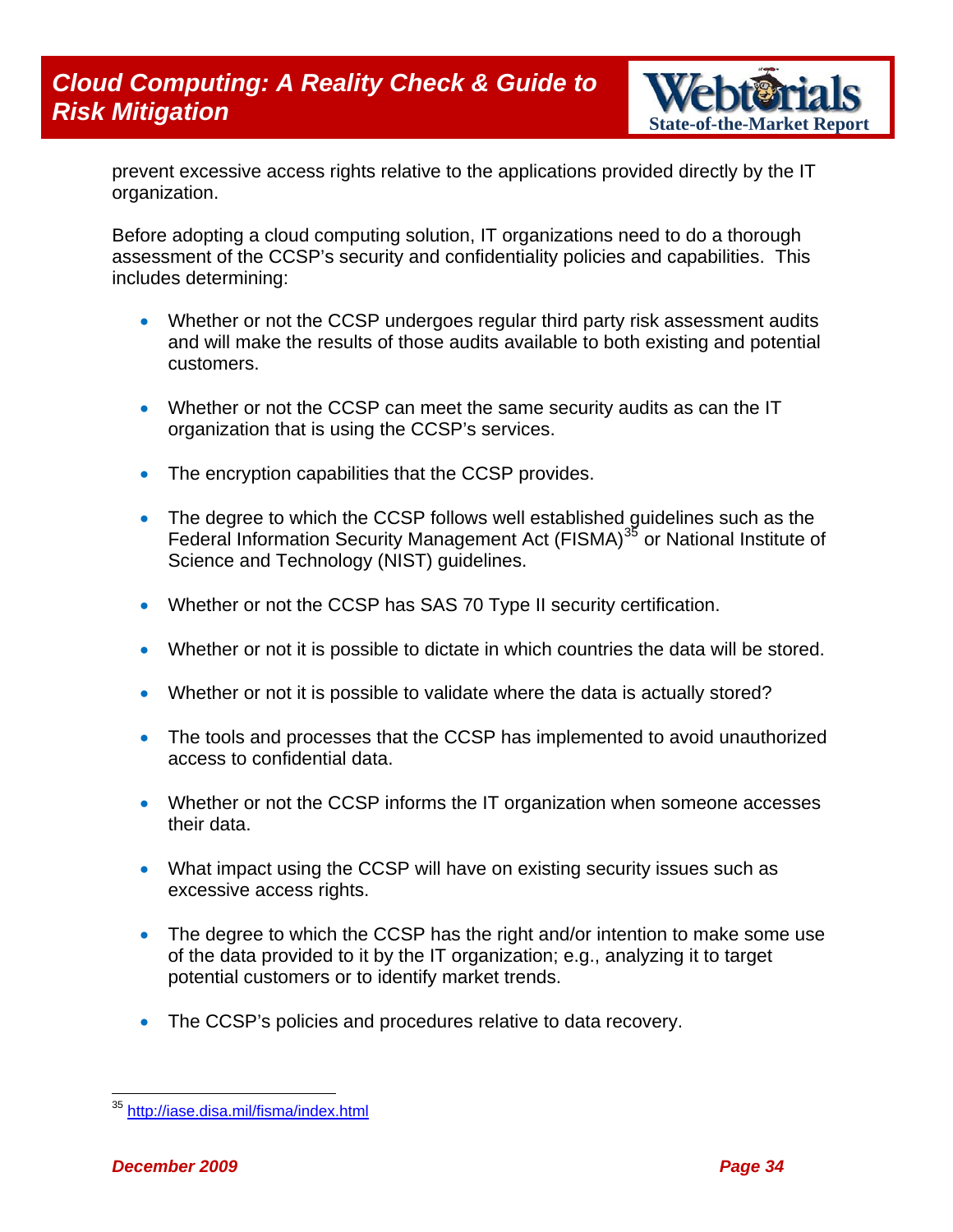### <span id="page-34-0"></span>*Cloud Computing: A Reality Check & Guide to*  **Risk Mitigation** *State-of-the-Market Report of the Market Report of the Market Report in the Market Report of the Market Report in the Market Report of the Market Report of the Market Report of the Market Report of the*



- The CCSP's procedures to avoid issues such as virus attacks and man in the middle intercepts.
- The degree to which the CCSP's staff is trained in security matters.
- Whether or not background checks are performed on each of the CCSP's employees.
- The ability of the CCSP to protect against Cross-site scripting  $(XSS)^{36}$  $(XSS)^{36}$  $(XSS)^{36}$ .
- How the CCSP interprets the third party doctrine  $37$ .

In addition, as a general rule when an IT organization enters into a relationship with any vendor the IT organization should assume that business and/or technology change will occur during the course of the relationship and that at some point in time, the relationship will end. Given that reality, a key component of any agreement that an IT organization establishes with a CCSP has to address issues such as how does the IT organization get their data back if there is a dispute or if the contract has expired or if the CCSP goes out of business? Will the IT organization get their data back in the same format as they submitted it to the CCSP or will the CCSP have reformatted it to fit into their environment?

#### **Management**

Roughly forty percent of The Survey Respondents indicated that they had significant or very significant management concerns relative to the use of public cloud computing services. Almost twenty-five percent of The Survey Respondents indicated that they had significant or very significant management concerns relative to the use of private cloud computing services.

The section of this report entitled *The Twelve Characteristics of Cloud Computing* identified some of the management challenges associated with virtualization, automation, the dynamic movement of IT resources, self-service, usage sensitive chargeback and the federation of disparate cloud computing infrastructures.

Some additional concerns relative to managing server virtualization were described in a recent report<sup>[38](#page-34-3)</sup>. These challenges include:

• IT organizations must be able to discover the virtual machine environment in a manner similar to how it discovers the traditional physical environment.

<span id="page-34-1"></span><sup>&</sup>lt;sup>36</sup> [http://en.wikipedia.org/wiki/Cross-site\\_scripting](http://en.wikipedia.org/wiki/Cross-site_scripting)<br><sup>37</sup> <http://www.networkworld.com/newsletters/frame/2009/100509wan2.html> <sup>38</sup> [http://webtorials.com/abstracts/managing-server-virtualization.htm](http://webtorials.com/abstracts/understanding-cloud-computing.htm)

<span id="page-34-3"></span><span id="page-34-2"></span>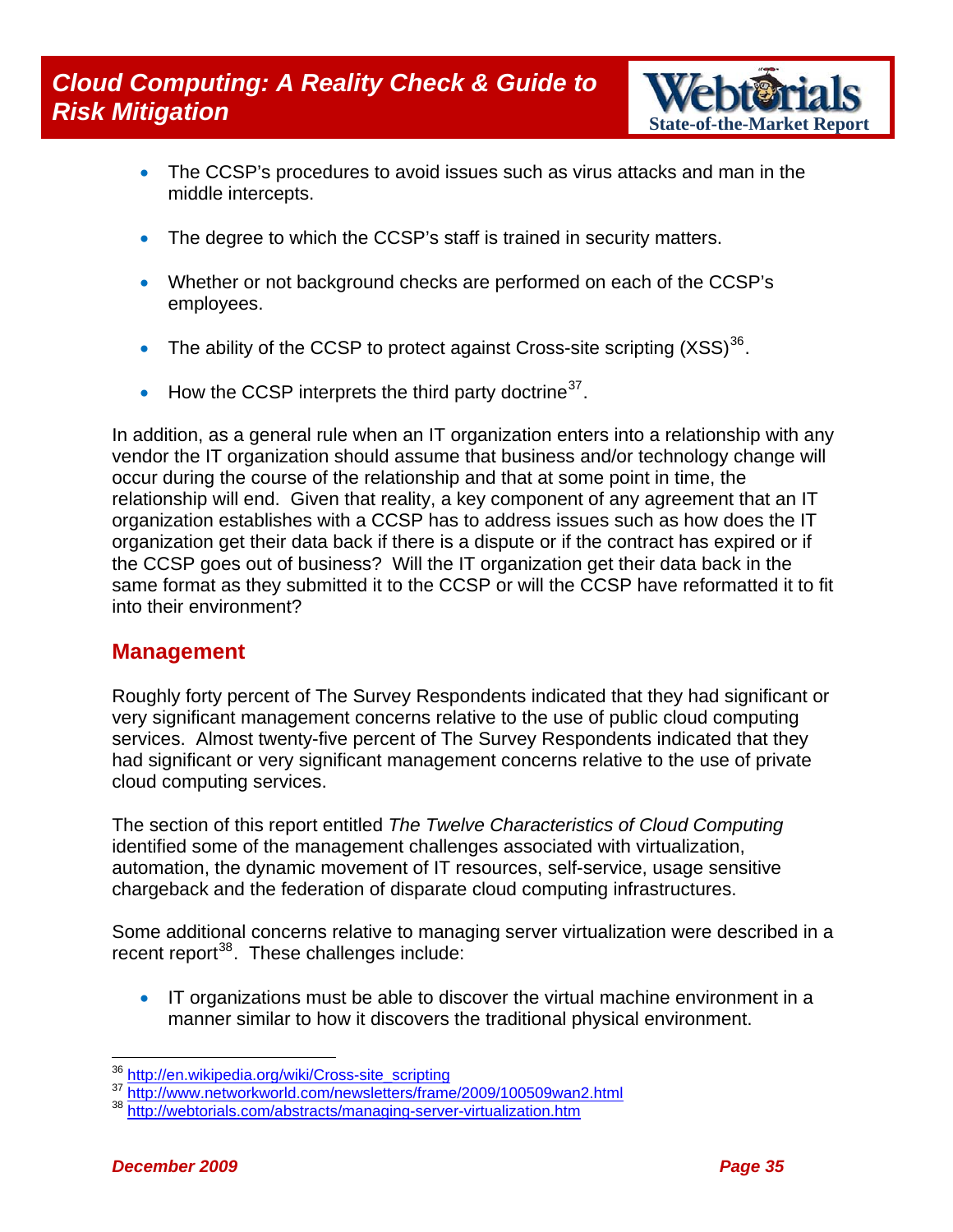

- In many cases, once a server is virtualized, IT organizations loose visibility into the inter-VM traffic flows.
- IT organizations need the ability to perform traditional management functions (e.g., troubleshooting, application profiling, baselining and capacity planning) for VMs.

Performing a traditional management function such as troubleshooting in a virtualized environment can be extremely difficult. For example, assume that an IT organization is running an n-Tier application (as depicted in Figure 3) in a virtualized environment and that the web server, application server and database servers are running on VMs in separate physical servers. Further assume that the application server experiences sporadic performance problems and that this causes the n-Tier application to perform badly. In order to troubleshoot this problem and identify that it is the application server that is causing the application to perform badly, the IT organization needs detailed information on each of the three VMs and the communications between them. However, just determining that it is the application server that is causing the application to perform badly is not enough. The IT organization needs to understand why the application server is experiencing sporadic performance problems. The answer to that question might be that other VMs on the same physical server as the application server are sporadically consuming resources needed by the application server. Solving this type of problem will require a level of management data that most IT organizations do not currently collect.

As previously noted above, transferring VMs between servers is complex. Regulations can make moving VMs even more complex. For example, if an IT organization is performing specific logging and auditing as a way of ensuring PCI compliance, then that functionality would have to migrate along with the VM that hosts the application.

One of the fundamental issues relative to managing a public cloud computing service is that as previously noted the service has at least three separate management domains: the enterprise, the WAN service provider and the various cloud computing service providers. Effective management requires that detailed, consistent management data be gathered from each of the management domains. In many cases, IT organizations have the ability to gather detailed management data from their own domain. This ability, however, is sometimes either reduced or eliminated by characteristics of a cloud computing solution such as virtualization or the dynamic movement of resources. IT organizations typically do not have the ability to gather management data from either an NSP or a CCSP. That situation is slowly changing. As previously mentioned, the OGF Open Cloud Computing Interface Working Group is attempting to develop an API specification for remote management of a cloud computing infrastructure. In addition,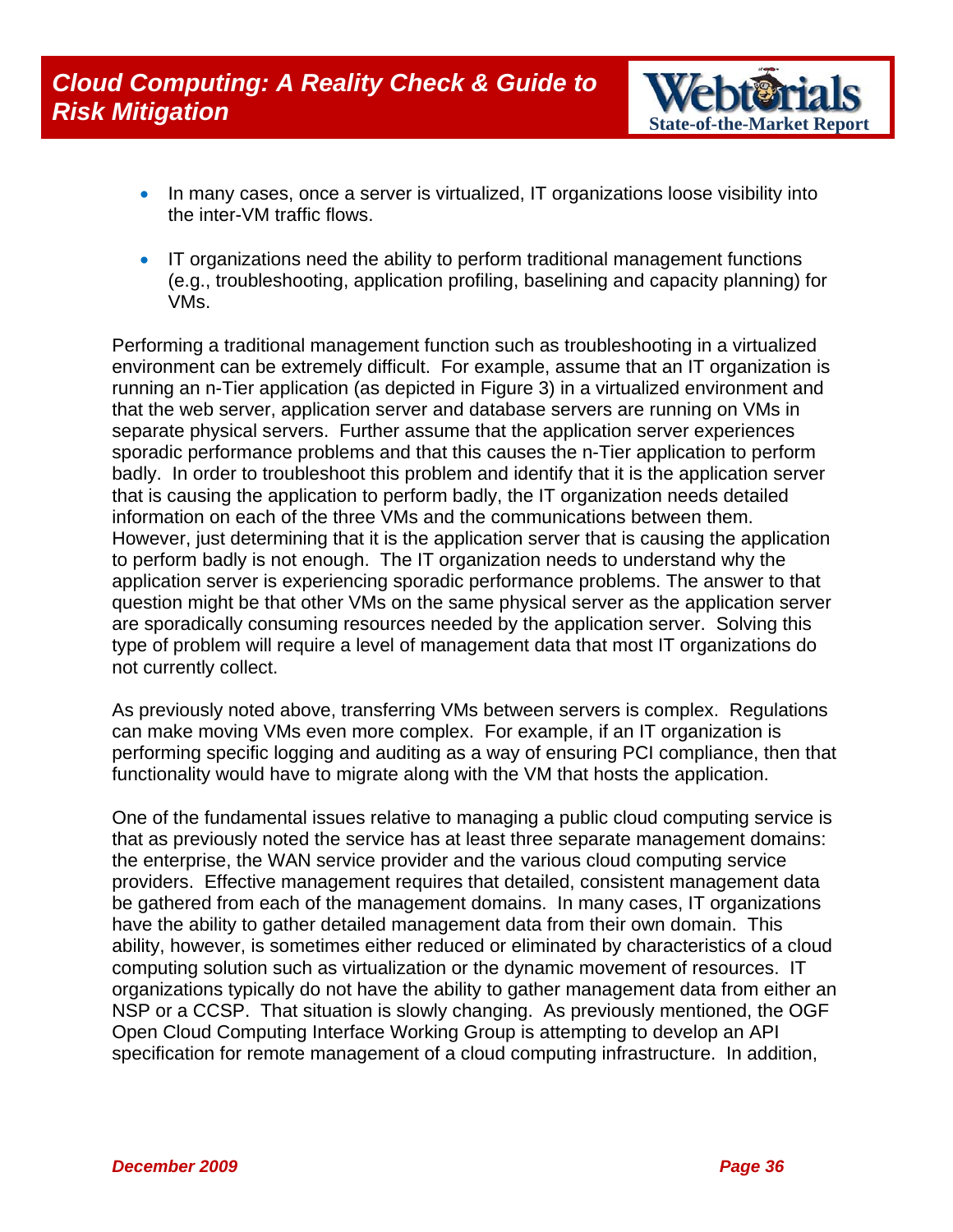

Amazon provides a service (CloudWatch<sup>[39](#page-36-0)</sup>) that allows the user to gather metrics such as CPU utilization, disk read/write operations, and throughput from Amazon's APIs.

Before adopting a cloud computing solution, IT organizations need to do a thorough assessment of the CCSP's management capabilities. This includes identifying:

- The amount of management data that the CCSP will make available to the IT organization.
- The ability of the CCSP to troubleshoot performance or availability issues.
- The CCSP's management methodologies for key tasks such as troubleshooting.
- Whether or not the CCSP provides tools such as dashboards to allow the IT organization to understand how well the service they are acquiring is performing.
- Whether or not the CCSP provides detailed information that enables the IT organization to report on their compliance with myriad regulations.
- The degree to which the CCSP has a sufficient number of qualified internal staff to perform troubleshooting vs. relying on crowdsourcing<sup>[40](#page-36-1)</sup>.
- The primary management tools that the CCSP utilizes.
- The ongoing training and certification of the CCSP's management personnel.
- The CCSP's backup and disaster recovery capabilities.
- The approach that the CCSP takes to patch management.
- The specific mechanisms that the IT organization can use to retrieve its data back.
- Whether or not the CCSP will allow the IT organization to test the mechanisms to retrieve its data on a regular basis.
- The escalation process to be followed when there are issues to be resolved.
- How the service provided by the CCSP can be integrated with other services provided by either another CCSP and/or by the IT organization.

<span id="page-36-1"></span><span id="page-36-0"></span><sup>&</sup>lt;sup>39</sup> <http://aws.amazon.com/cloudwatch/><br><sup>40</sup> <http://en.wikipedia.org/wiki/Crowdsourcing>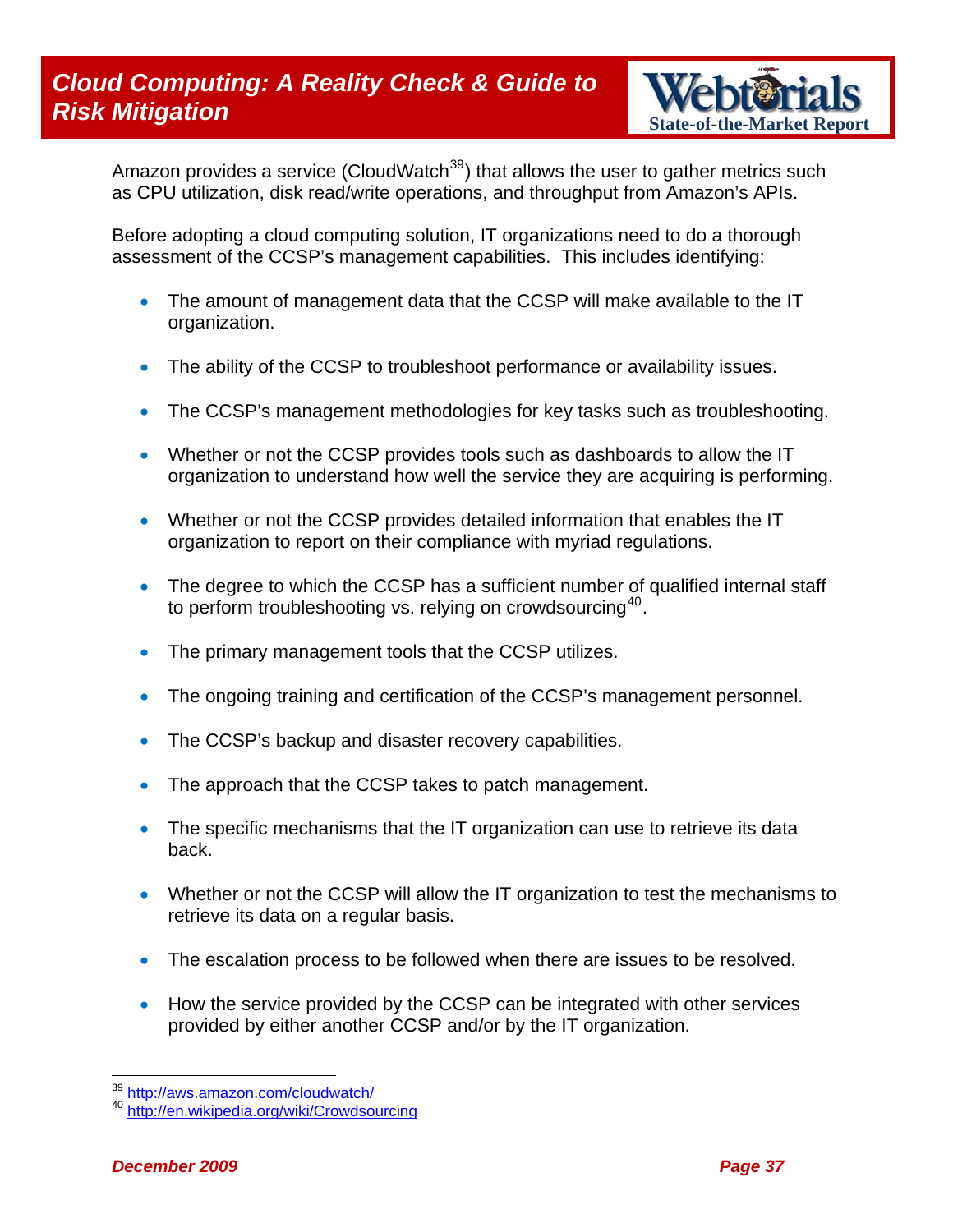

<span id="page-37-0"></span>• How the management processes performed by the CCSP can be integrated into the end-to-end management processes performed by the IT organization.

#### **Performance**

Over forty percent of The Survey Respondents indicated that they had significant or very significant concerns relative to the performance of public cloud computing services. Over a quarter of The Survey Respondents indicated that they had significant or very significant concerns relative to the performance of private cloud computing services. These concerns caused one of The Survey Respondents to comment that, "High performance requirements will not go in the cloud."

The section of this report entitled *The Twelve Characteristics of Cloud Computing* identified some of the performance challenges associated with the centralization of IT resources, desktop virtualization and the heavy reliance on the Internet. Other performance issues that need to be addressed include:

- The ability of a CCSP to identify and eliminate performance issues.
- The procedures by which the IT organization and the CCSPs will work together to identify and resolve performance problems.
- The actual performance of the service and how that varies by time of day, day of week and week of the quarter.
- The growing *turf wars* between the sub-groups within the IT organization and the CCSPs.
- Whether or not the IT organization has any control over the performance of a public cloud service.
- The performance impact of using multiple CCSPs.
- Whether or not the CCSP provides a meaningful SLA. Does that SLA have a goal for availability? Performance? Is there a significant penalty if these goals are not met? Is there a significant penalty if there is a data breach?
- The degree to which it is possible to customize an SLA.
- The potential that the IT organization is subject to fines and penalties from regulatory bodies if performance is substandard.
- The ability of the CCSP to support peak usage.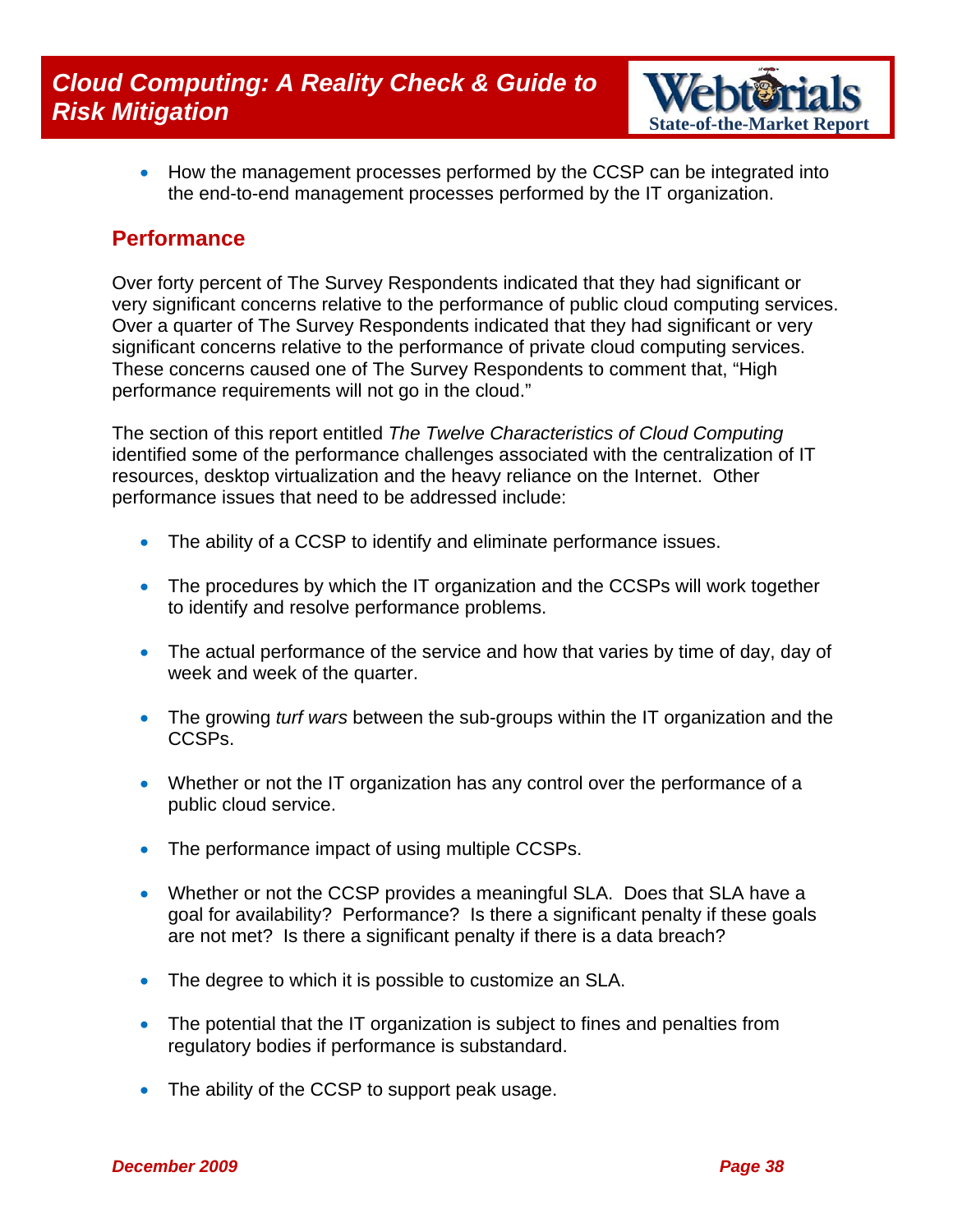

- Whether or not the cost of using a WAN service other than the Internet severely erodes the cost advantage of using the CCSP.
- The impact of mobile users accessing a cloud service over a wireless connection.
- The ability to meet state and federal compliance regulations for data availability

In a complex cloud computing environment, the IT organization is using services from multiple CCSPs as part of a single service. One of the key performance issues in this type of situation is how well each CCSP has designed their application to strip off the requisite data and hence minimize the amount of data that has to be transmitted.

As described in the section entitled "Cloud Networking" many IT organizations believe that an optimized WAN will resolve at least some of the performance issues associated with cloud computing. There are many ways to deploy an optimized WAN. This includes implementing:

- An Internet overlay from a company such as Akamai. This provides functionality such as route optimization, TCP and HTTP optimization as well as content offload for applications delivered over the Internet.
- Optimization functionality such as admission control, application based session control and fine grained QoS control on a per application basis delivered as part of an MPLS service.
- The use of an Application Delivery Controller (ADC) to improve the performance of servers in the consolidated data centers.
- The use of a WAN optimization controller (WOC) on each end of the WAN. The WOC can be a traditional physical appliance, a virtual appliance possibly running in a VM, or client software running on a user's PC or laptop or smartphone.

Since WAN optimization controllers (WOCs) are proprietary, in order for a WOC to be beneficial, the WOC on each end of the WAN circuit has to be from the same vendor. This should not be much of a problem for private clouds, but it can an issue be for public clouds.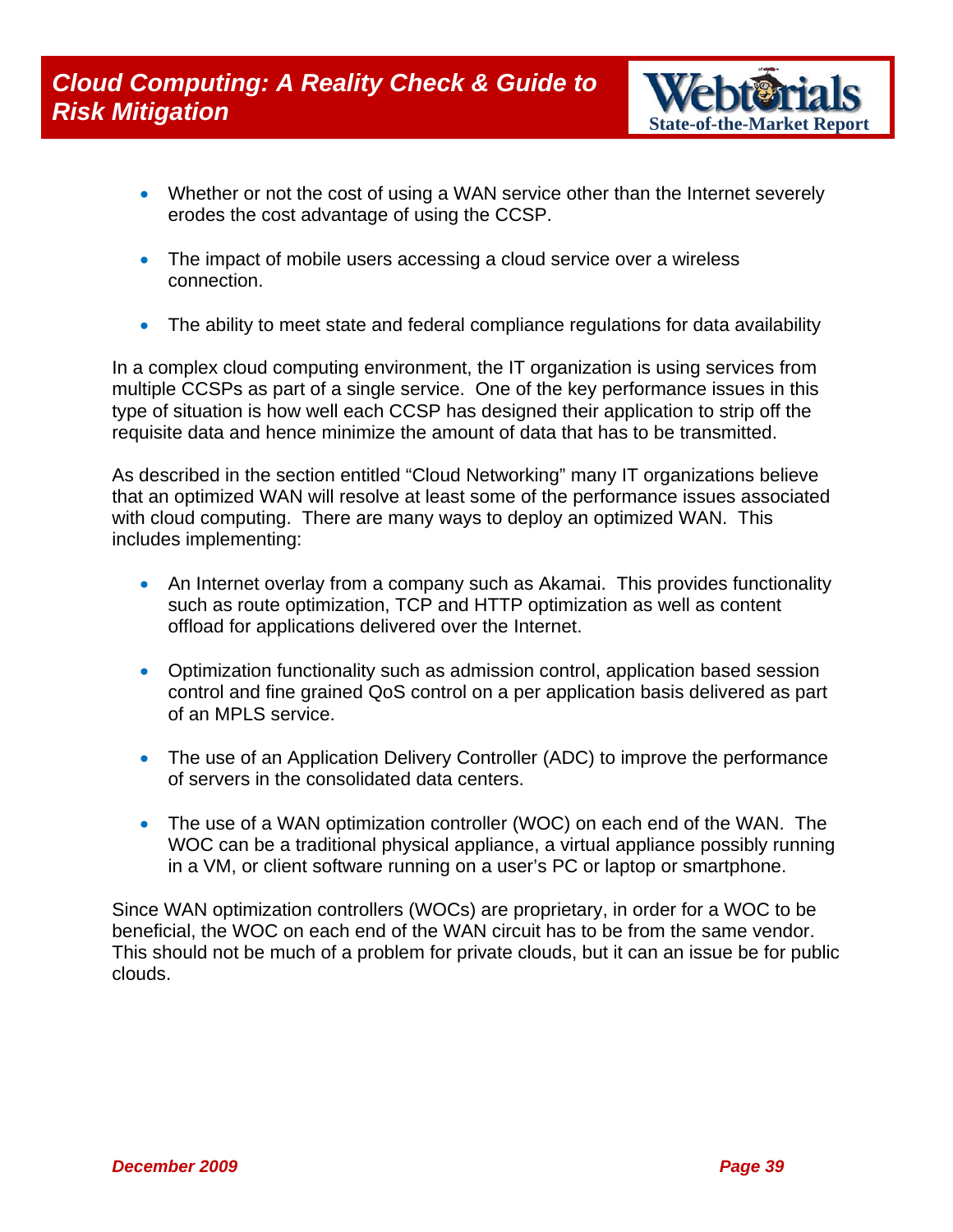

### <span id="page-39-0"></span>**Summary: Developing The Cloud Computing Plan**

The vast majority of The Survey Respondents indicated that their organization sees value in cloud computing. That piece of data marks the end of the discussion of 'Why should I care about cloud computing" and trumpets the entrance of the discussion of "How do I balance the obvious benefits of cloud computing with the obvious risks?"

Relative to the current use of cloud computing, it is no surprise that small organizations are more likely to be using public cloud computing services than they are to be using private cloud computing services. It is also not a surprise that large organizations are more likely to have implemented private cloud computing than they are to have implemented public cloud computing services. That will not change significantly over the next two years. What will change is that two years from now there will be notably more use of both private and public cloud computing than there is today.

Many IT organizations that have already implemented cloud computing have not done so in a highly systematic fashion. In some cases, they used a trial and error approach to choosing a SaaS provider, while in other cases they evaluated one aspect of cloud computing (e.g., server virtualization) in isolation. As previously noted, in order to maximize the benefit of moving to a cloud computing model, IT organizations need to develop a plan (The Cloud Computing Plan) which they update on a regular basis. The Cloud Computing Plan should identify the opportunities and risks associated with both public and private cloud computing. (This report will assist with the identification of risks.) The Cloud Computing Plan must identify a roadmap of what steps the IT organization will take on a quarter-by-quarter basis for the next two to three years and ensure that the steps are in line with the corporate culture. This includes identifying:

- What functionality (e.g., applications, storage) needs to remain under the tight control of the IT organization and what functionality is appropriate to hand over to a CCSP.
- What levels of service are *good enough* for each class of application and for the myriad storage requirements.
- How the IT organization will evolve over time the twelve characteristics of a cloud computing solutions; e.g., virtualization, automation, simplification.
- How the IT organizations will evolve its LAN architecture to support cloud computing.
- How the IT organizations will evolve its use of WAN services to support cloud computing.
- How the IT organization will minimize the security and confidentiality risks associated with public cloud computing services.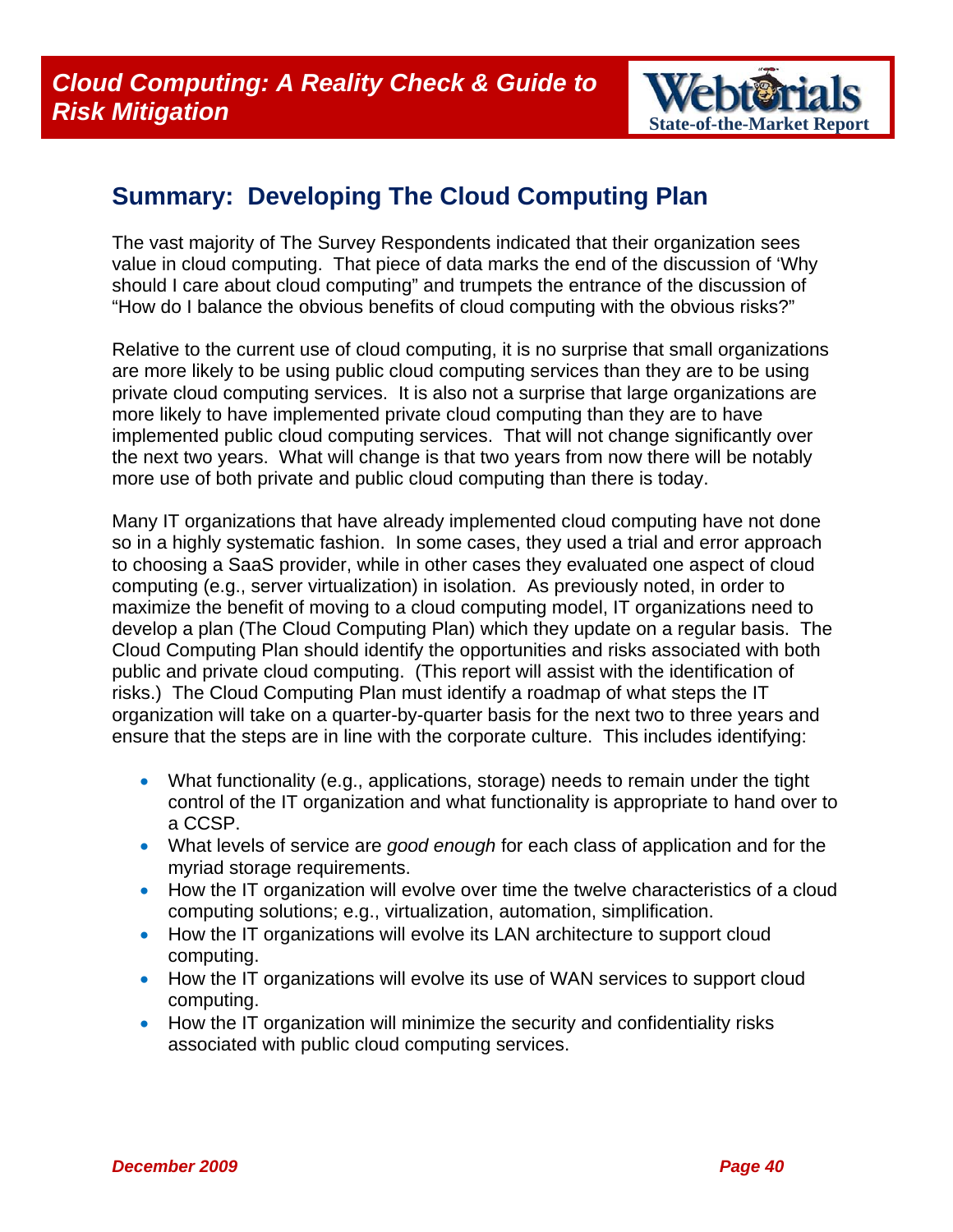### *Cloud Computing: A Reality Check & Guide to*  **Cloud Computing: A Reality Check & Guide to Market Report Report of the Market Report All State-of-the-Market Report**



- What management functionality must be present in the management domain controlled by the IT organization as well as provided by the relevant network service providers and CCSP(s).
- How the IT organization will overcome potential performance bottlenecks.

The Cloud Computing Plan should look systematically across multiple technologies because of the interconnected nature of the technologies; e.g., when you virtualize the data center servers this has an impact on both the data center LAN and on network management. As part of creating this plan, IT organizations need to understand the cloud computing strategy of their existing and potential suppliers, including the partnerships that they are establishing between and amongst themselves.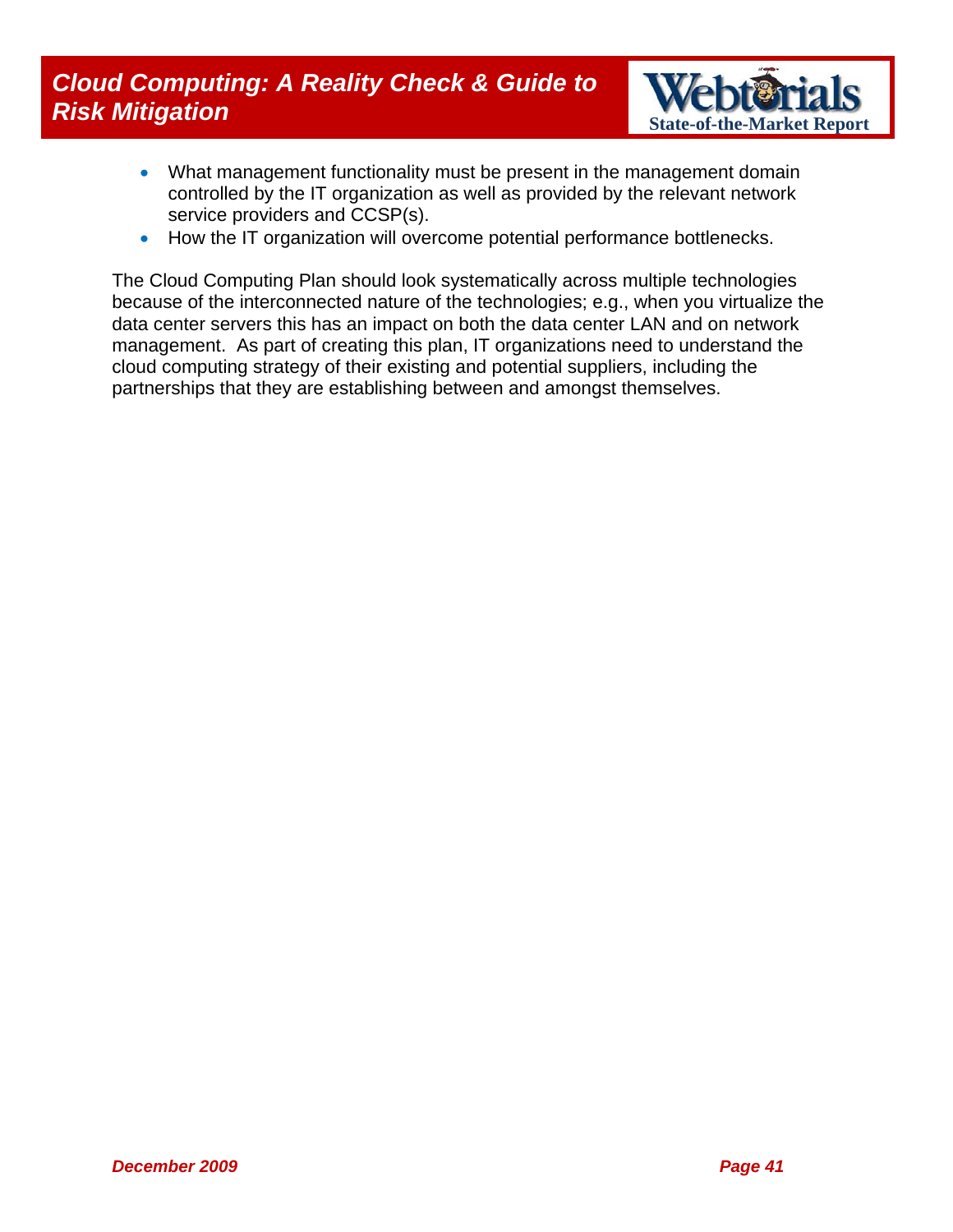

# <span id="page-41-0"></span>**Unlocking the WAN Architecture for On-demand Cloud Computing**



### **Overview**

Communications service providers are being called upon by their enterprise customers to help with two seemingly opposing objectives: the expansion of mission-critical WAN services to support global business objectives and cost rationalization. The Alcatel-Lucent Application-Assured (AA) VPN architecture is ideally suited to helping service providers address this requirement. The Alcatel-Lucent next-generation architecture enables service providers to deliver two application-assured business services over the same network infrastructure: VPNs and on-demand cloud computing services, such as Software as a Service (SaaS). This flexible architecture enables service providers to tailor service offerings to each enterprise's specific needs and to grow service offerings as the enterprise's needs change. Leveraging a single architecture to deliver two different services ensures the service provider gets maximum return on its infrastructure investment. Equally important, both services can be delivered using a common management system, which reduces operational overhead and ensures rapid service delivery.

### **Two for the price of one**

The Alcatel-Lucent AA VPN architecture enables communications service providers to:

- Deliver enhanced application-assured VPN services to enterprises with application-reporting and policy control capabilities. These value-added capabilities enable service providers to differentiate their VPN service offering.
- Deliver application-assured cloud-computing. Cloud computing is of benefit to enterprises who do not wish to take on the high capital investment of software licenses and servers, maintaining 24x7 resources, and so on. They would rather pay a monthly fee for hosted application services to the service/application provider.

Adding on-demand cloud computing into the service mix enables the service provider to strengthen its relationship with enterprise customers and evolve from a connectivity provider to a trusted ICT partner.

### **Enterprise challenge equals opportunity**

While enterprises are increasingly reliant on their business applications for successful day-to-day operations, they have little visibility of how applications are performing when they are being accessed over a WAN VPN. This limited visibility can be a deterrent to adopting or expanding use of cloud computing offerings.

Service providers have an opportunity to capitalize on this gap by enhancing their existing VPN and offering new on-demand cloud-computing services with the ability to monitor and address application-performance issues. The Alcatel-Lucent AA VPN architecture provides extensive service assurance capabilities, enabling the service provider to expand the reach and value of its business VPN service and to introduce a cloud computing applications portfolio.

### **The Solution**

The Alcatel-Lucent AA architecture enables service providers to offer application-assured VPNs and cloud computing applications. The architecture is an extension of the Alcatel-Lucent Business VPN Services (BVS) solution, which supports the convergence of IP voice, data and video over Layer 2 and/or Layer 3 business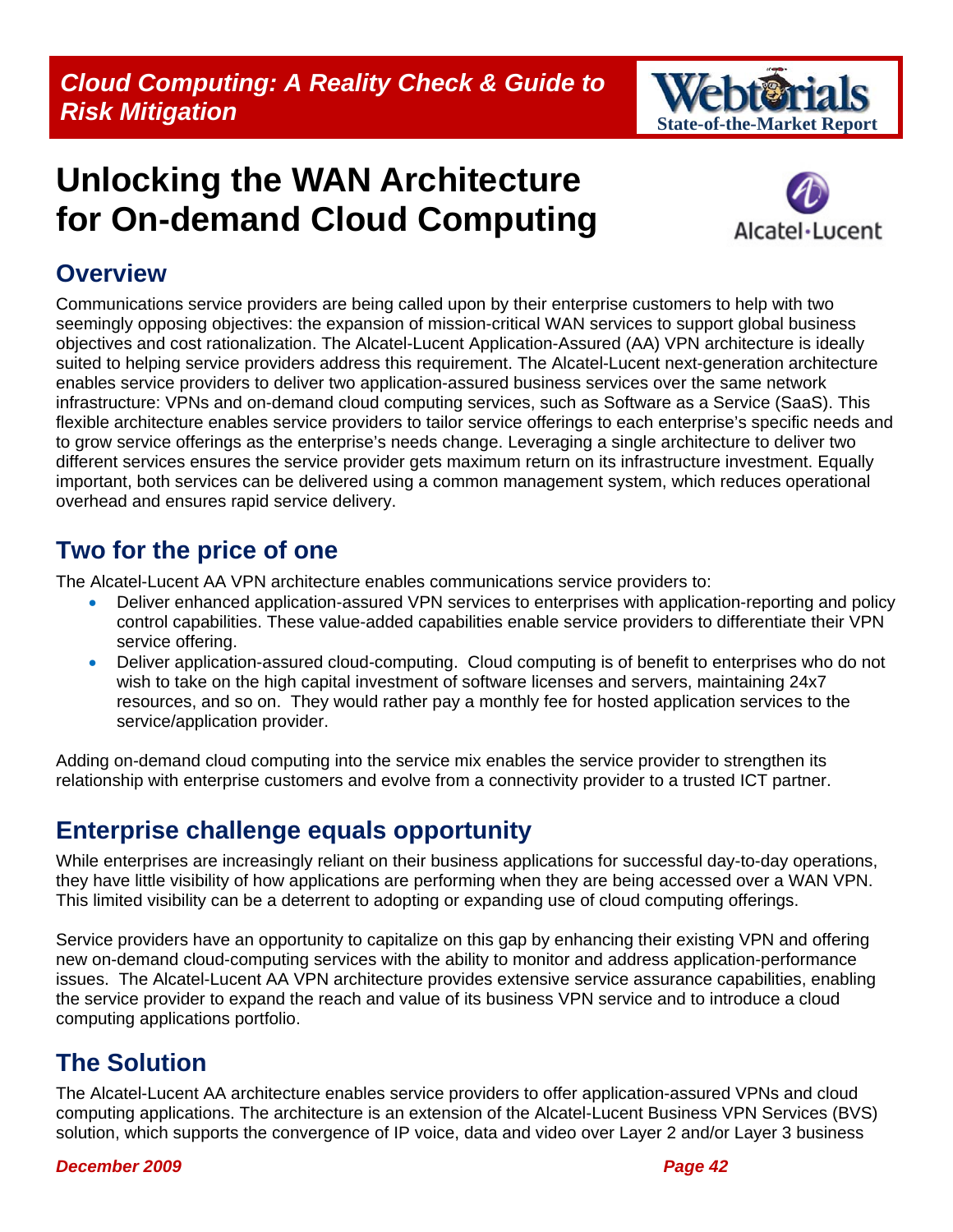### *Cloud Computing: A Reality Check & Guide to*  **Risk Mitigation** *State-of-the-Market Report* $S$  **State-of-the-Market Report <b>***State-of-the-Market Report*



VPNs. Enhancing the BVS solution with application assurance allows service providers to be highly competitive, leveraging their existing IP/MPLS network and service management infrastructure to offer application-level visibility and policy control with minimal incremental investment.

VPN and on-demand cloud computing services can be delivered over a single, cost-effective Alcatel-Lucent AA architecture.



The Alcatel-Lucent AA architecture provides the ability to recognize applications and application flows throughout the network. This in turn enables the service provider to report on the applications and apply application-level QoS controls. The Alcatel-Lucent AA architecture supports multiple small, medium and large enterprise customers cost effectively, providing dramatic cost savings.

### **How it works**

The Alcatel-Lucent AA architecture relies on the application-assurance feature set of the Alcatel-Lucent Service Router (SR) Operating System (OS), including the purpose-built Alcatel-Lucent Multiservice Integrated Service Adapter (MS-ISA). The Alcatel-Lucent MS-ISA enables stateful application traffic-flow inspection and application assurance for IP/MPLS-based Layer 2 and Layer 3 services. By integrating the application recognition and assurance functions in the Alcatel-Lucent 7750 SR and 7450 Ethernet Service Switch (ESS) situated at the edge of the network, the number of managed network elements and overall power consumption can be dramatically reduced while the services themselves can scale to meet demand.

The Alcatel-Lucent AA architecture is fully managed with the Alcatel-Lucent 5620 Service Aware Manager suite, which includes the Alcatel-Lucent 5670 Reporting and Analysis Manager. This fully integrated networkand service-management solution simplifies operational integration and enables service providers to deliver new application reporting and assurance capabilities to their business services customers quickly.

#### *Addressing the application visibility issue*

Service providers can enable web-based service portals to allow enterprises to view application reports for their VPN and cloud computing services on a highly granular basis. Enterprises can use this information to understand their service usage patterns and troubleshoot application-related issues. The solution also allows customers to manage their policies to control applications traversing the VPN, ensuring that resources are

*[December 2009 Page 43](#page-34-0)*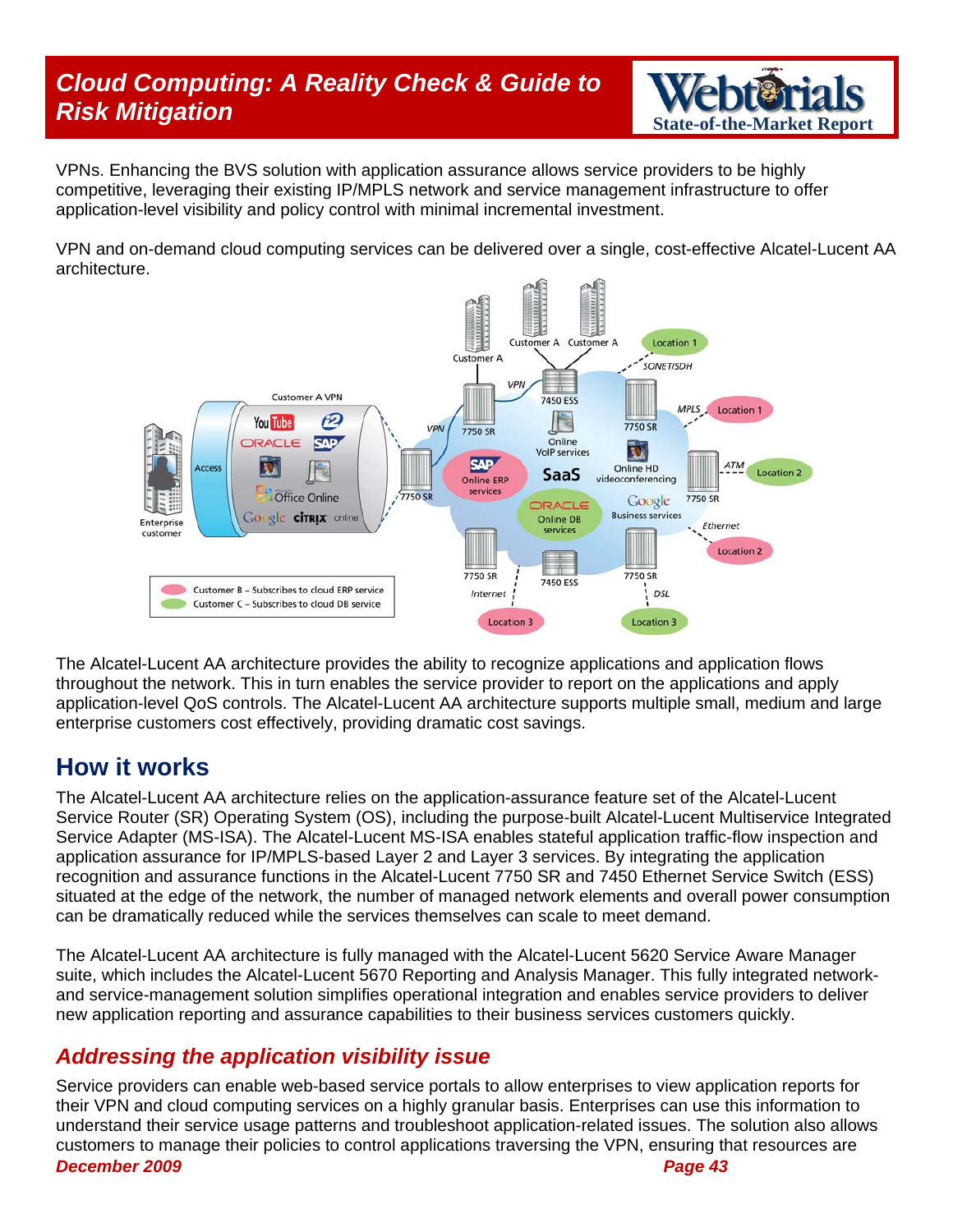

used in accordance with business priorities. Web-based portal provides enterprises critical insight into their applications' performance.

### **Reaping application assurance rewards**

The Alcatel-Lucent AA architecture allows service providers to introduce a variety of tiered business VPN service plans as well as cloud computing services. Both types of service can be delivered with stringent SLAs for more direct support of enterprises' business objectives and strengthened customer relationships. These enhanced relationships provide increased opportunities for up-selling services to enterprises.

The Alcatel-Lucent AA architecture's cloud-based approach for application assurance delivers many benefits:

- Ability to identify business applications and prioritize them according to their performance behavior to ensure that an enterprise experiences consistent end-to-end application performance
- Better understanding of how an enterprise customer's applications are traversing the WAN, and deeper insight into how to baseline business-critical application traffic to improve performance
- Support for all business VPN and cloud computing applications, regardless of the access type connecting the enterprise site, allowing providers to overcome the limitation of using costly accessspecific devices
- Matching of the VPN and cloud computing applications to site-specific application needs, such as volume of use by time and application
- Scalable performance, depending on the service provider's specific infrastructure. For example, a provider with Alcatel-Lucent 7750 SRs and 7450 ESSs can scale up to 70 Gb/s of application processing per node to support hundreds and thousands of enterprise sites.
- Reduced time and investment to operationalize the solution. Integrating application intelligence in the network nodes reduces complexity and eliminates the need for truck rolls to CPE locations. An integrated service management capability also minimizes installation and provisioning times.
- Ability to offer service portals to enterprise customers, allowing them to monitor application statistics, download customized application performance reports, and manage their VPNs and cloud computing applications themselves using application-based policy control.

### **Conclusion**

The Alcatel-Lucent cloud-based application assurance solution is deployed once by the service provider and can be offered to all enterprise customer sites at minimal cost. Moreover, the application assurance service can be remotely activated in minutes without requiring onsite installation.

These new service capabilities translate directly to increased revenue opportunities, with a faster time-tomarket. By entrenching a competitive differentiator in its business service offerings, the service provider is safeguarding future revenue streams from price erosion and reinforcing customer stickiness — something that is extremely valuable in today's highly competitive market.

For the enterprise, these new service capabilities ensure that they are able to expand their mission-critical WAN application services effectively, to support global business objectives and cost rationalization.

#### **For more information on Alcatel-Lucent's Business VPN Services, please visit <http://www.alcatel-lucent.com/businessvpns>**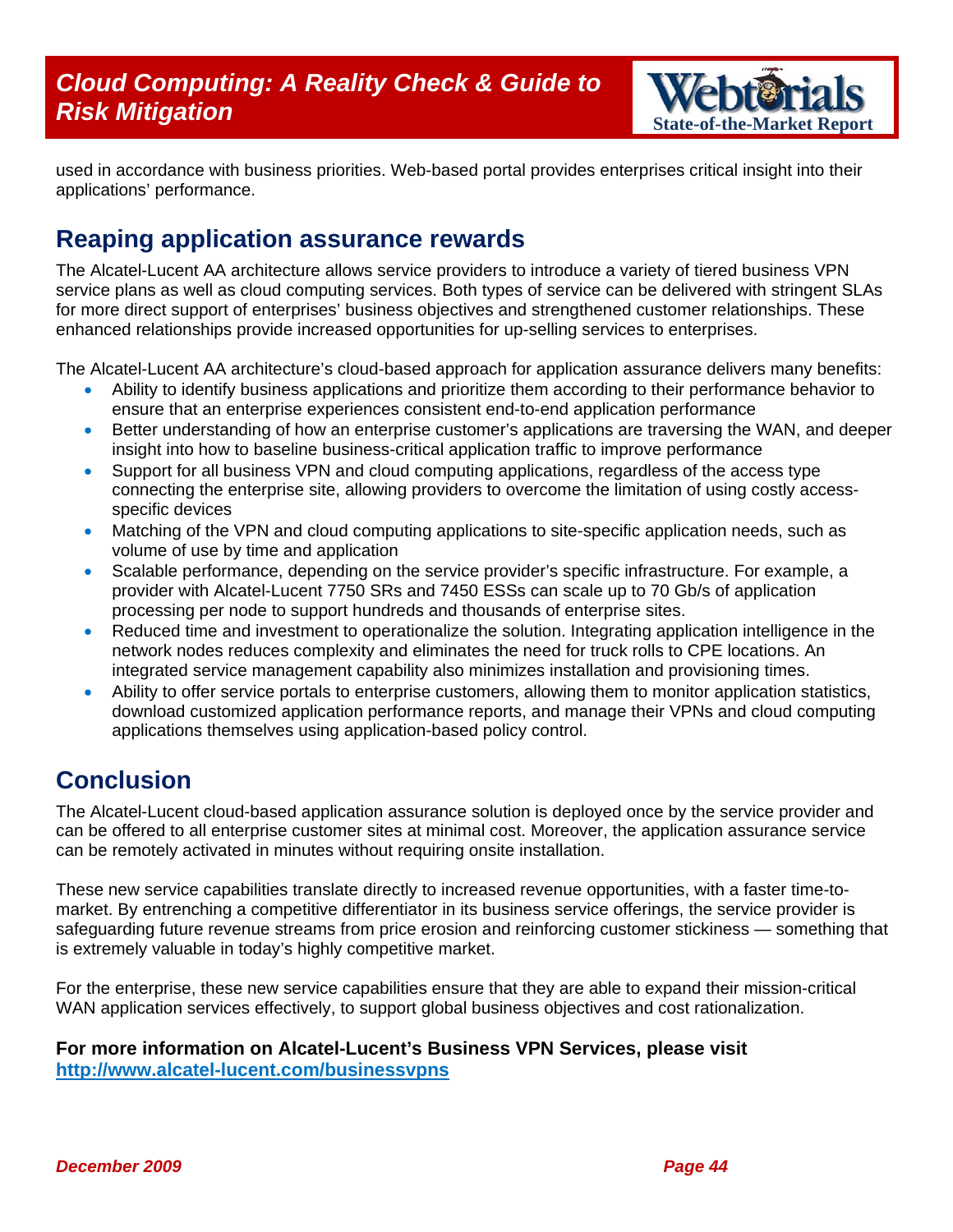## <span id="page-44-0"></span>**Effective Network Management for Cloud Computing Services**



#### *Visibility through the cloud ensures reliable service delivery*

Cloud computing is clearly an evolving paradigm, meaning different things and involving different approaches from one organization to the next. Amid all the cloud hype and ambiguity, however, there is a common thread. It's the goal of improving IT effectiveness and lowering costs by leveraging dynamic, distributed environments.

Cloud computing in all its forms – public, private and hybrid – offers compelling benefits. It provides more flexible, efficient and less costly ways to deliver quality IT services and business applications on demand. And like all networking models, achieving optimal performance with cloud-based environments requires effective network management. But the patchwork of resources that typify cloud deployments, including virtualized machines, can present real management challenges.

### **Key Cloud Management Challenge – Network Visibility**

Leveraging distributed environments is a key ingredient in the cloud computing mix, but it also introduces risk. When a performance issue occurs somewhere in the complex and dynamic array of resources being used for cloud-based service delivery, it can be a nightmare for IT teams.

Those teams are responsible for delivering end-to-end performance, but they lack visibility into the end-to-end network path. Their traditional network management tools don't give them the visibility into the cloud – or the WAN or service providers' networks – that they need to monitor and manage activity properly. Without the ability to see what the problem is and where it is occurring, these teams are flying blind.

### **Next-generation Management for Cloud Services**

PathView Cloud™ from Apparent Networks solves this visibility problem. PathView Cloud is a network management tool that provides insight into the complete, end-to-end network paths. It enables network managers to see into and through the cloud, and through other third-party network segments regardless of who owns or controls them.

PathView Cloud's patented, light-touch technology troubleshoots network performance problems, monitors service levels, assesses network readiness for new applications, and reports on service delivery. It delivers a comprehensive view into an organization's own network as well as outsourced networks and their service levels. The result is a complete picture of the health of the end-to-end network at any point in time and over time.

When performance problems happen, PathView Cloud automatically performs a hop-by-hop analysis of the impacted path to precisely pinpoint the problem, its cause and probable fixes – whether the problem with an organization's own network – or somewhere out in the cloud.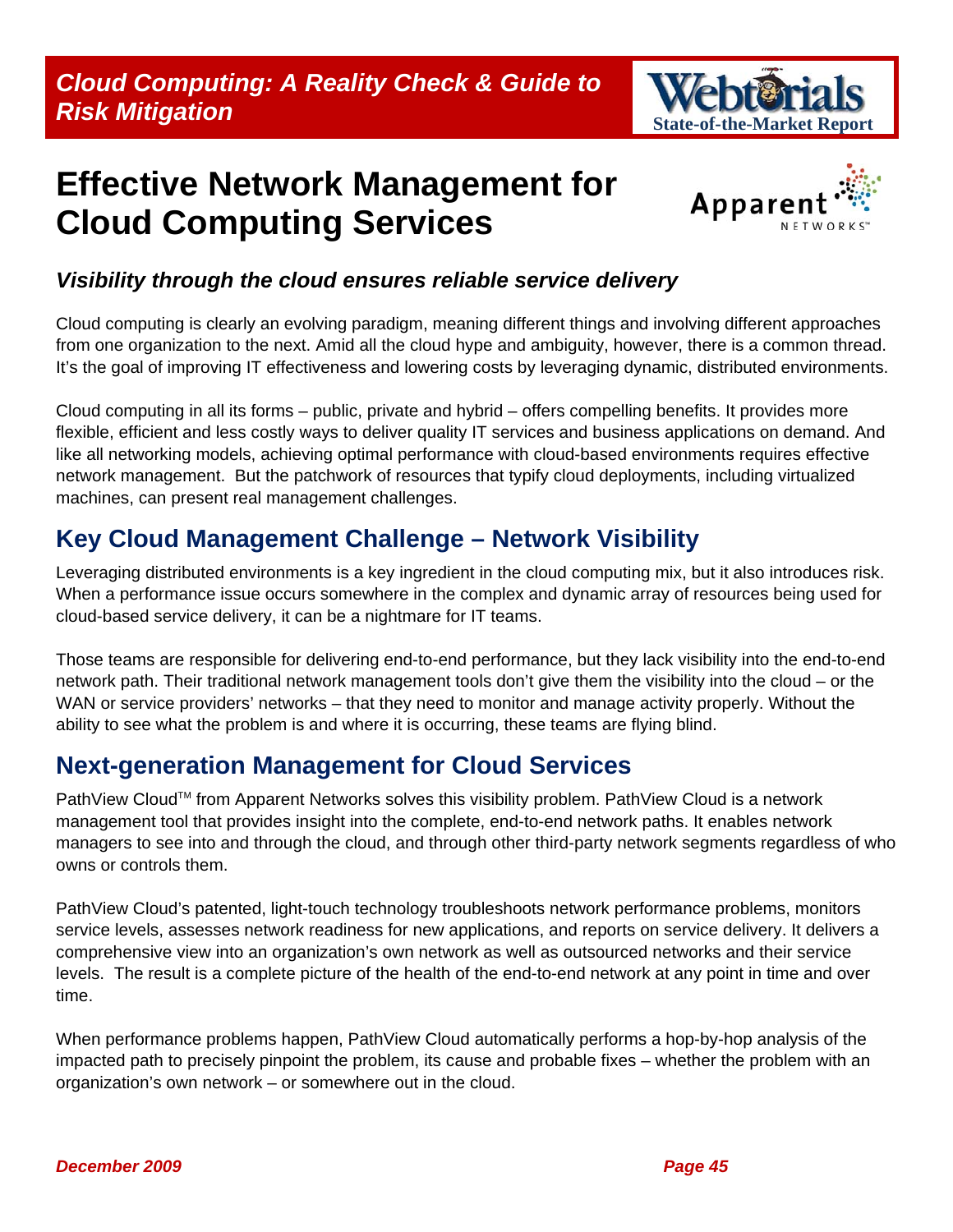### *Cloud Computing: A Reality Check & Guide to*  **Risk Mitigation** *State-of-the-Market Report in the State-of-the-Market Report in the State-of-the-Market Report in the State-of-the-Market Report in the State-of-the-Market Report <b>in the State-of-the-Market Report in*



### **PathView Cloud – A Flexible, Affordable Hosted Service**

PathView Cloud is an ideal solution for organizations that need effective, next-generation network management but also want to control their IT costs. It makes PathView Cloud's unique and powerful pathbased network performance management capabilities available to customers in an easy-to-implement, flexible and low-cost hosted service offering.

PathView Cloud saves organizations money by enabling them to avoid the costs implementing conventional software. These include licensing fees, hardware acquisition costs, and IT staff time for maintenance. Equally appealing is the time companies can save with PathView Cloud. By leveraging the infrastructure Apparent Networks has put in place behind PathView Cloud, customers can dramatically reduce or completely eliminate the implementation phase and go right into production. Customers also get immediate access to all the newest PathView Cloud features without having to wait for delivery and installation of a software upgrade.

PathView Cloud is available now. Customers can get started quickly with a permanently free version of PathView Cloud that provides coverage for five network paths. For customers who require greater coverage, Apparent Networks offers 'pay-as-you-grow' pricing for PathView Cloud: \$4.95 per path per month. More information on these offers is available at [www.ApparentNetwork.com.](http://www.apparenttools.com/)

### **How PathView Cloud Works**

Traditional network management systems can 'see' only the network devices an organization owns – and gets performance information from some form of physical access, such as a probe. PathView take a very different approach. As its name indicates, PathView focuses exclusively on network paths which include the entire string of devices that application traffic uses as moves form source to destination. With this approach, PathView is able to assess network infrastructure, including cloud computing environments, from the application's perspective.

PathView automatically measures and monitors key performance characteristics of device on a network path regardless of where on that path they sit. It collects network path data by sending out very small, synthetic packet trains



in very fast and carefully timed bursts. Using patented technology, it analyzes signatures (distortions made to the packet trains) to generate network performance intelligence. With this information, PathView can tell IT teams whether a problem is stemming from the network or from an application, and if it is a network problem, its precise location, cause and most likely remedial action.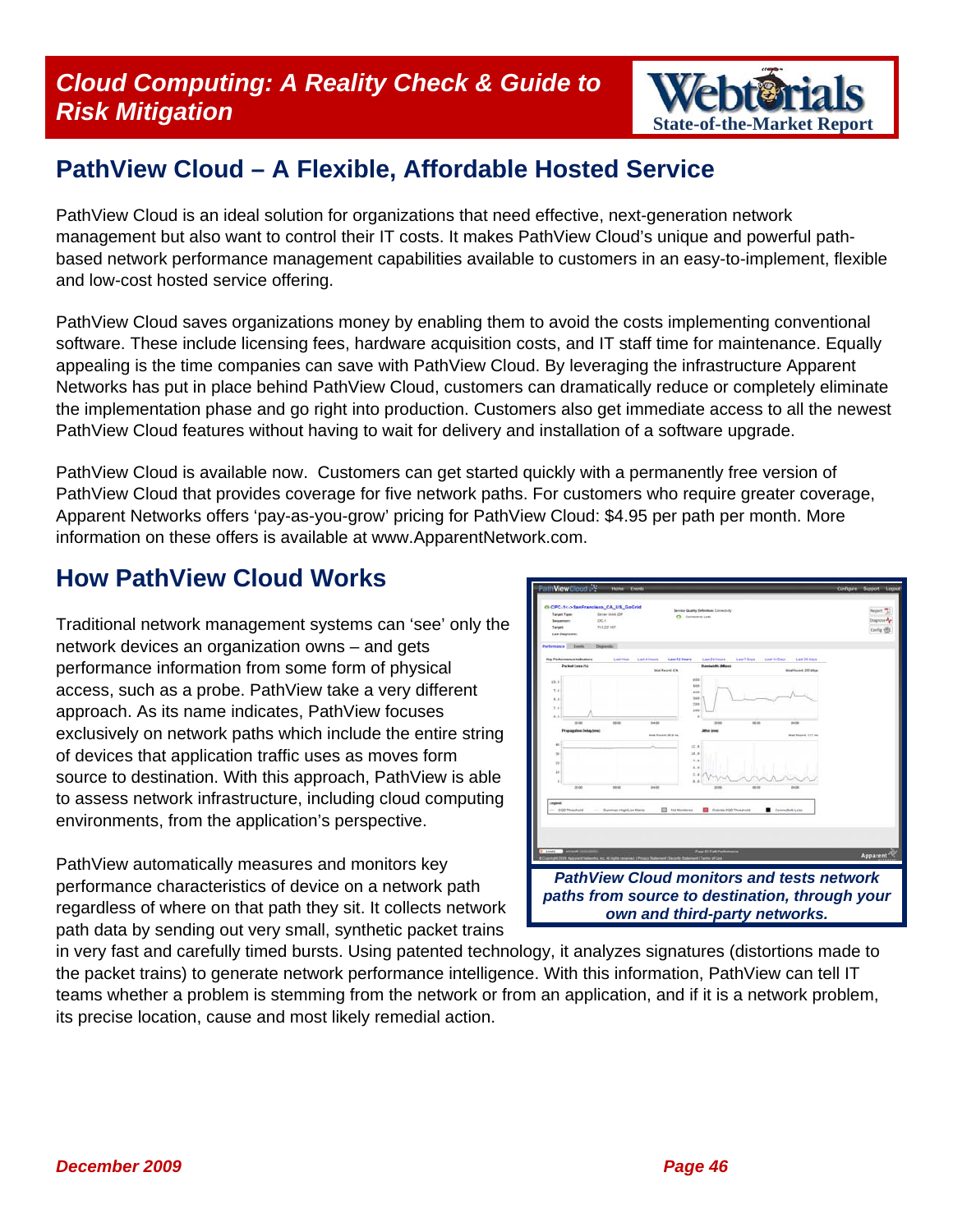### *Cloud Computing: A Reality Check & Guide to*  **Cloud Computing: A Reality Check & Guide to Medition Risk Mitigation and Report Private Report 6 At 2 State-of-the-Market Report**



### **PathView Cloud Features and Benefits**

With PathView Cloud, IT teams and network management professionals can:

- Troubleshoot network performance problems up to 70% faster with hop-by-hop network path analyses, even through cloud environments and virtual infrastructures.
- Resolve network issues quickly and easily with actionable diagnostic information.
- Proactively monitor network performance, quality of experience (QoE) and service level agreements.
- Track carrier and service provider performance with quantifiable measurements such as bandwidth, jitter, latency and packet loss.
- Easily generate compelling reports that clearly communicate network performance and IT's business value to business and technical audiences.
- Facilitate better capacity planning with historical network usage statistics to provision optimally while avoid costly, unnecessary network upgrades.
- Conduct pre-deployment assessments of network readiness for new applications or infrastructure changes to reduce roll-out risks. Measure impact of change post-deployment.
- Deploy PathView Cloud in minutes with single-ended software requiring no agents, configuration changes or end-points.
- Integrate PathView Cloud easily with third-party network management systems via SNMP and SMTP notification.

For more information on the PathView Cloud network management tool and how it can accelerate your cloud computing initiatives and ensure their success, please visit [www.ApparentNetworks.com](http://www.apparentnetworks.com/).

### **About Apparent Networks**

Apparent Networks is the only IT performance management provider that delivers the end-to-end service insight required for today's cloud applications. By experiencing network performance without affecting it, the company's patented path solutions assess network readiness, monitor service levels, and diagnose problems otherwise hidden from sight. Leading companies rely on Apparent Networks to assure application delivery and expand their service portfolios with confidence. **For more information, visit [www.apparentnetworks.com](http://www.apparentnetworks.com/)**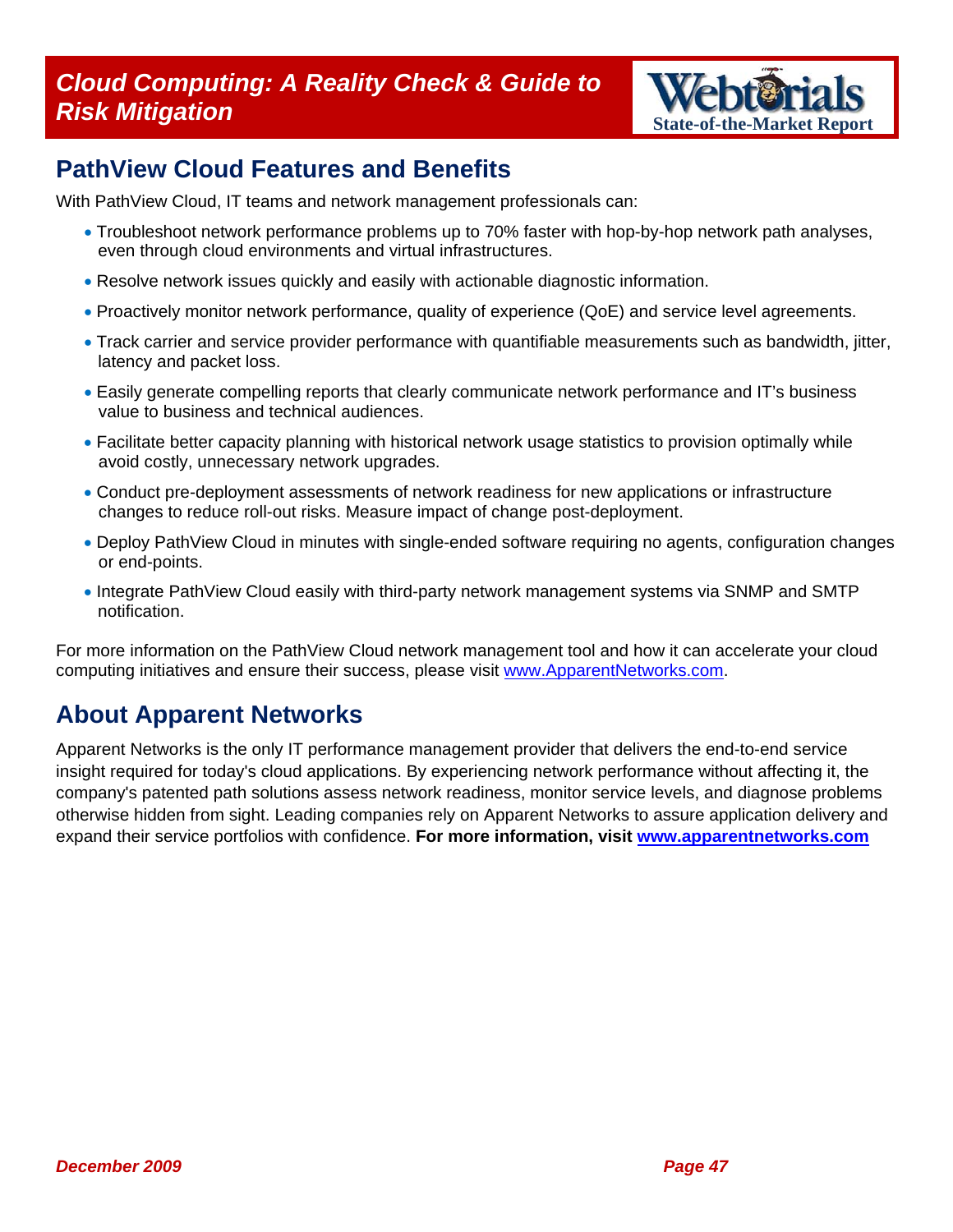

# <span id="page-47-0"></span>**Accelerate Secure Access to SaaS and the Cloud as Part of a Complete Application Strategy**



Your business is driven by the demands of centralization, mobilization and globalization. Software-as-a– service (SaaS) and cloud-based IT infrastructure are entirely new models that enable you to adapt and scale to meet these demands; but not without unique challenges. Beyond the obvious concerns of ceding control of corporate data or mission critical functions to an external organization, there are monitoring, optimization and security issues you need to be able to resolve, including:

- Performance and bandwidth issues that arise from network-centric delivery, often over Internet links where you have less control than your corporate WAN
- Ability to differentiate, prioritize and control what is business-critical from what is not
- A strong authentication and tracking of users accessing remote applications to protect against unauthorized access
- Exposure to Web-based malware, not necessarily from the SaaS and utility providers, but from the dynamically moving link threats of social networking and other approved sites
- The need to optimize and secure mobile and home workers, in addition to headquarters and remote sites

### **An Application Delivery Network Helps Secure and Optimize**

To deliver applications precisely when and where they are needed, your enterprise requires the critical layer of intelligence of an Application Delivery Network (ADN) to provide greater application mobility and security. An ADN helps you to:

- Accelerate SaaS performance and reduce bandwidth requirements along with files, email, video and other business applications
- Filter unauthorized sites and content at any user location
- Authenticate and monitor employee access to external SaaS applications and IT utilities
- Protect users from dynamic link-borne malware with realtime cloud security service
- Secure and optimize remote and home workers with clientbased software, along with HQ, data centers and branch offices.

Your business depends on getting the right information to the right people on time, by assuring fast and responsive application delivery

**Recreational Streaming** 8% E-mail P<sub>2</sub>P Internet Gaming 5% **File Transfers** Oracle<sup>®</sup> Citrix<sup>\*</sup> **Web Browsing** TN3270 Other 53% of bandwidth being is used by recreational applications 14% of bandwidth is "business critical" (Oracle, Citrix & TN3270)

while protecting users and data from malicious threats. Are you supporting the delivery of information as reliably and safely as your business demands? Now is the time to assess your ability to monitor application performance, optimize your WAN, and secure your Web access. Your network should be providing three essential technologies, visibility, acceleration and security, to fully optimize and secure the flow of information to any user in your enterprise.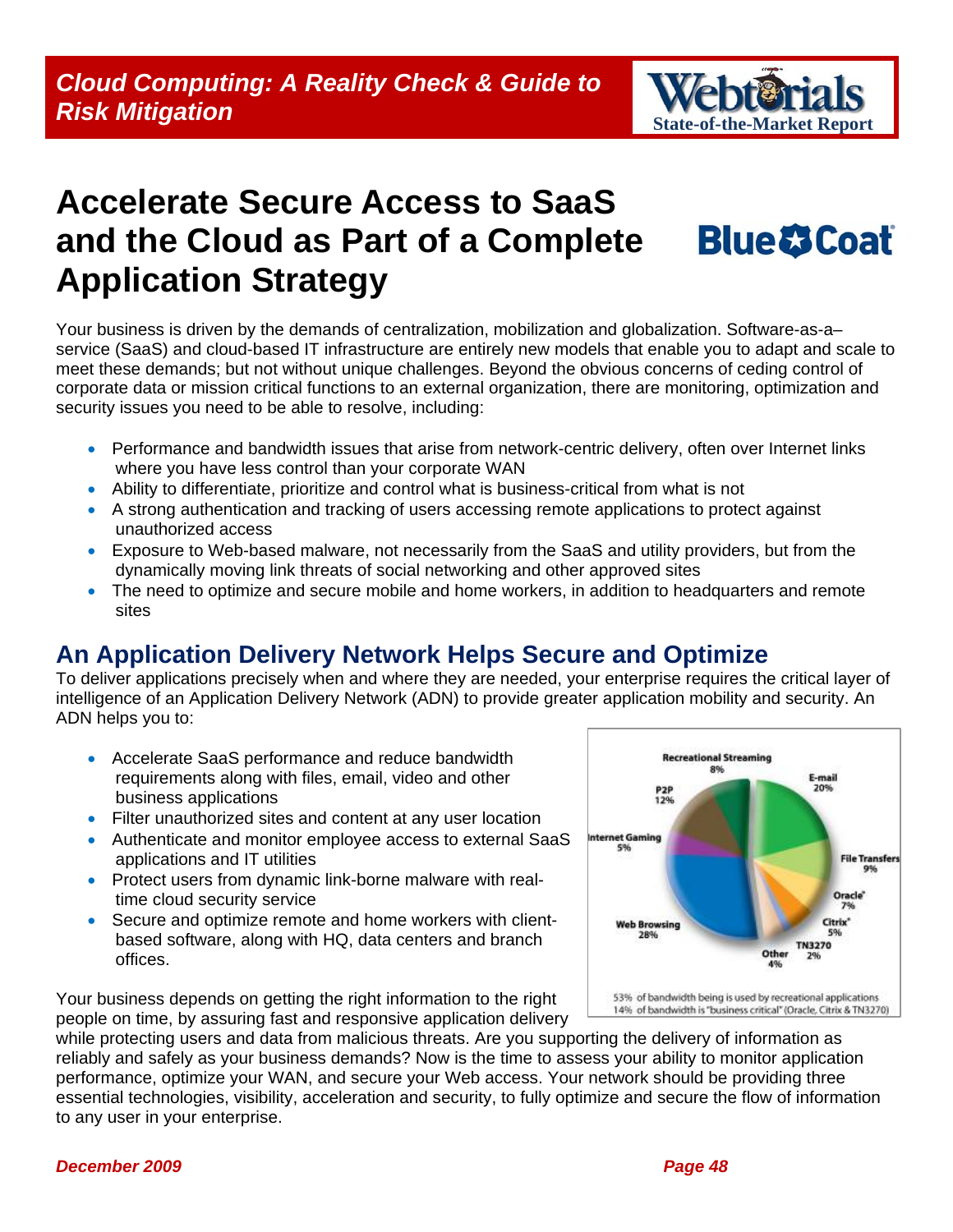### *Cloud Computing: A Reality Check & Guide to*  **Cloud Computing: A Reality Check & Guide to Weblesh 2 IS Risk Mitigation and Report All State-of-the-Market Report**



### *Visibility – See and Monitor Applications & web sites*



hundreds of applications running on a typical enterprise network require valuable bandwidth, and often the least important traffic is peer (P2P) are notorious for draining performance from important the ability to distinguish and classify each one. Before you can assure the timely delivery of applications you need the ability to discover and classify them. There are and thousands of Web sites accessed by employees. They all the most aggressive at dominating available bandwidth. Recreational applications such as iTunes, YouTube and peer-tobusiness applications. Having visibility into applications means

For business applications like Oracle and SAP you need the ability to sub-classify them to prioritize the right operations and assure reliable end-user experiences. For Web traffic, the ability to categorize, monitor access, prioritize bandwidth and block malware is key to protecting users and information.

#### *Monitor End-user Experiences & Web Access*

Delivering acceptable user experiences requires the right technology to measure and alert on response times for SaaS, voice and other business applications. Multiple performance factors must be monitored for each session. When user experiences are jeopardized, you need the intelligence to know where the problem is, the real-time control to proactively fix it, and the ability to analyze the cause to help fine-tune ongoing delivery.

An integrated solution is more scalable and cost-effective than a disparate group of tools that operate independently. To truly manage the user experiences of each application you need to identify and resolve problems quickly. And that requires closely integrated service-level metrics that automatically monitor performance and guide resolution.

#### *Accelerate SaaS and Other Mission Critical Applications*

Once you have visibility, you can speed up the important applications with acceleration. As with visibility, acceleration must be application aware and intelligent with the ability to apply policies to classified traffic, allowing you to enforce corporate priorities and protect information.

Without control over a SaaS vendor site, optimizing these and other cloud-based applications is a unique challenge. With Blue Coat's innovative asymmetric Web and SSL acceleration technologies, we can optimize and secure external applications over Web & SSL, delivering a better user experience, reducing bandwidth and giving IT control of access.

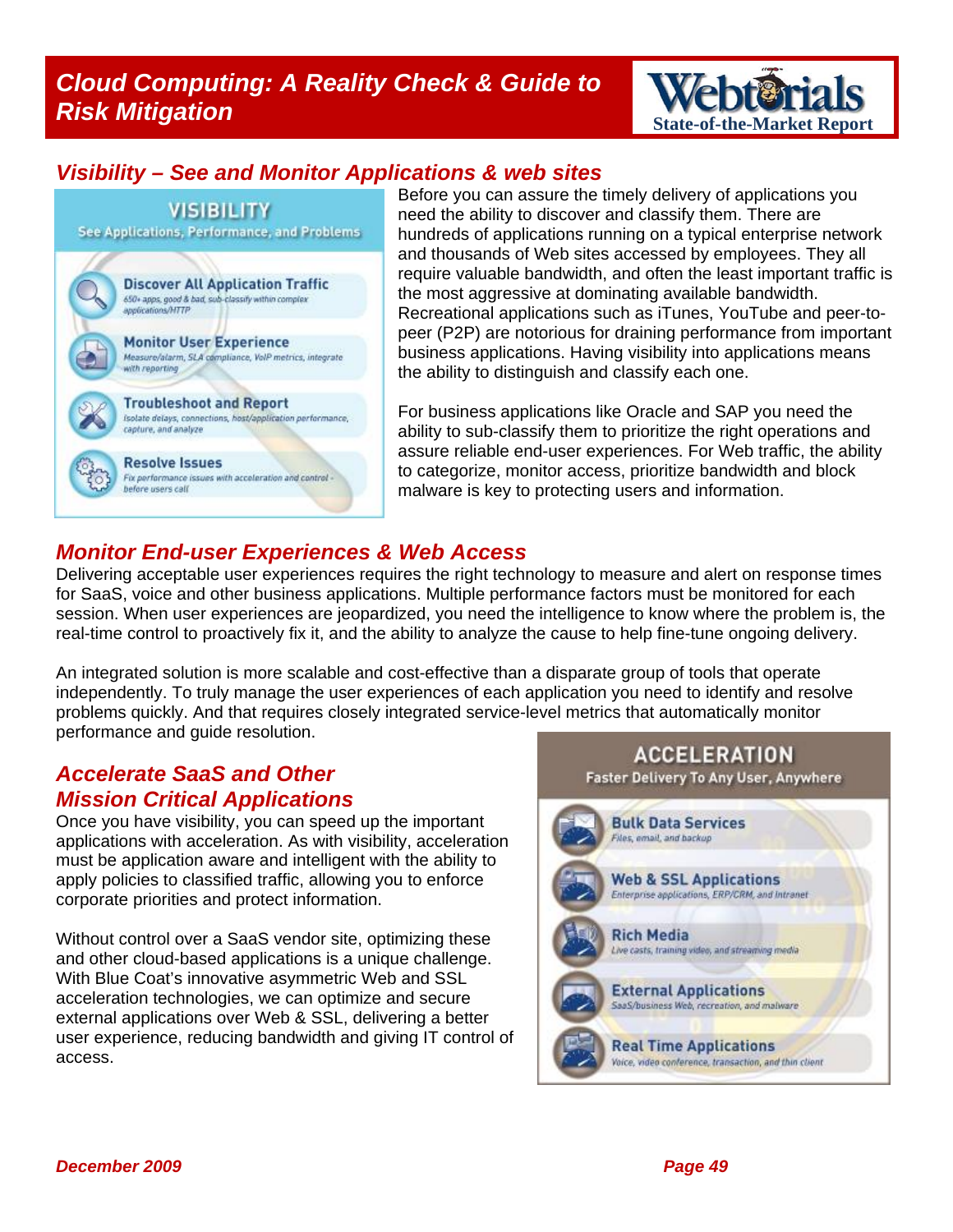### *Cloud Computing: A Reality Check & Guide to*  **Cloud Computing: A Reality Check & Guide to Medicine-Market Report Report of the-Market Report**

#### *Anticipate and Block Threats*

New forms of malware present constantly changing threats to your network every day. Once you classify and accelerate your important applications you need to protect users and information from Web-based malware without compromising global agility.

An intelligent Secure Web Gateway solution integrates multiple layers of protection against malware, flexible policy controls and a collaborative cloud-based service to prevent intrusions and block your exposure to elusive Web threats. Enforcing corporate policies regarding recreational and Web applications are essential to maintaining productivity and reducing contention for bandwidth. And having the ability to prevent data loss by validating trusted access limits the compromise of critical business information, whether accidental or intentional.

### **With Blue Coat, Control is Yours.**

You face a converging set of business drivers — centralization, mobilization and globalization. Blue Coat helps you tackle them head-on as the technology leader in Application Delivery Networking. By integrating Application Performance Monitoring, WAN Optimization and Secure Web Gateway, we offer unmatched visibility into the security and performance of business applications and Web traffic across your network.

Blue Coat provides the ability to identify and classify over 600 applications, monitor and troubleshoot performance, and resolve problems before they impact users.

And Blue Coat accelerates business-critical applications, including bulk, internal, external and real-time applications with secure sessions, including SSL, to assure even remote users will experience headquarterslike performance.



Finally, Blue Coat secures users and data with an industry-leading cloud defense and inline threat analysis for comprehensive malware scanning and filtering, centralized policy management, and in-depth reporting and logging.

intelligence you need to centralize, mobilize and globalize your entire IT infrastructure. Find out more at [www.blueco](http://www.bluecoat.com/)at.com. With Blue Coat, you are ready to implement an Application Delivery Network with the